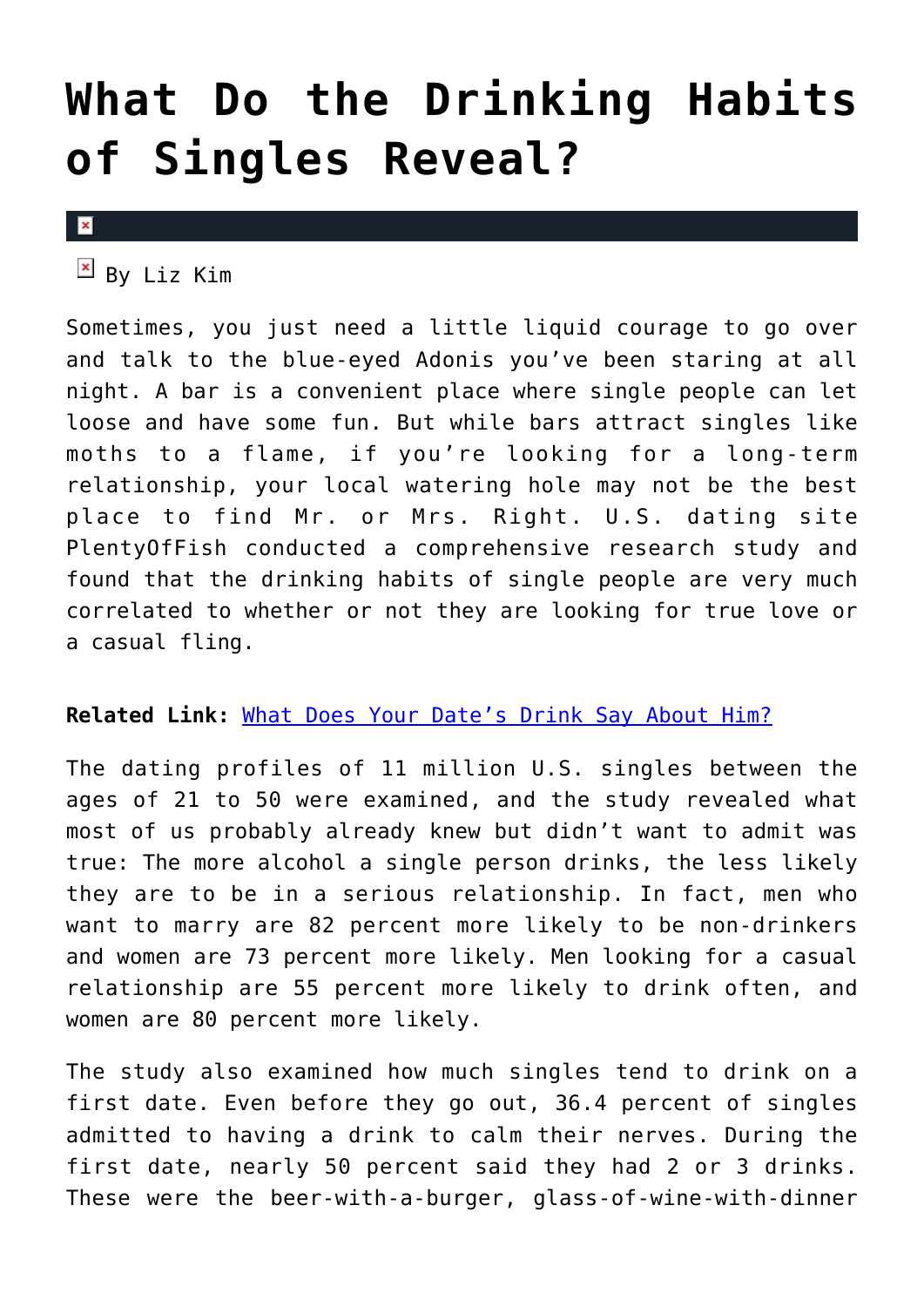type of people who knew their limits and didn't overdo it. But sometimes, your best judgement decides to stay home; you find that the night is young, and the pitchers miraculously keep filling up. The survey found 19.1 percent of single men and 16.8 percent of single women have actually gotten drunk on a first date.

So now that we know how much singles are drinking, what does your drink order say about you? Surprisingly, the survey found that what you order can affect how attractive your date thinks you are. And no, we don't mean beer goggles. According to the survey, over 26 percent of men think that the most attractive drink for their date to order is red wine, while over 23 percent of women think that the most attractive drink for their date to order is a pint of craft beer. These women may not be too happy to find out that male beer drinkers are 55 percent less likely (than the average male user of PlentyOfFish) to be looking for marriage.

On a side note, whiskey lovers can rejoice because male whiskey lovers are 76 percent more likely to want non-serious dating and female whiskey lovers clock in at 74 percent more likely.

#### **Related Link:** [Focus on Friendship for a Peaceful Dating](http://cupidspulse.com/focus-on-friendship-for-a-peaceful-dating-experience/) **[Experience](http://cupidspulse.com/focus-on-friendship-for-a-peaceful-dating-experience/)**

The education levels and jobs of singles were also strong predictors for how heavily they drank. Women with a high school education are 26 percent more likely to not drink, and men with a high school education are 17 percent more likely to not drink. One statistic that particularly stood out was that women with PhDs are more than twice as likely (111 percent) to drink often, while men came in at only 51 percent.

While there is nothing wrong with letting your hair down and having enjoying a drink or two, anything that impairs your judgement and prevents you from operating heavy machinery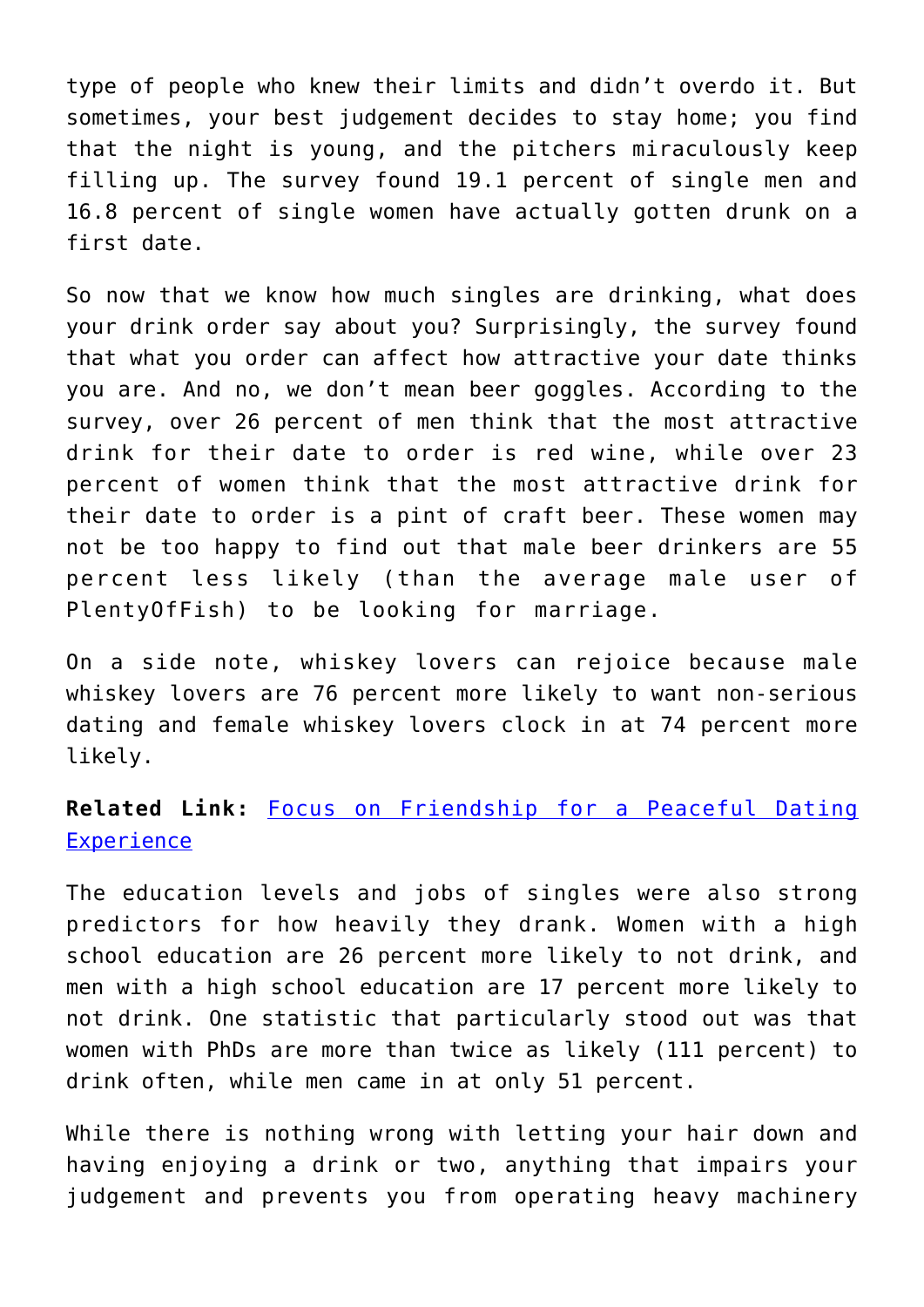isn't something you want to be relying on when looking for someone to spend your life with. A mere 14.1 percent of singles think that the most attractive drink for their date to order is something *without* alcohol — and maybe they're on to something. You might be surprised at how much fun you can have while still remembering what you did last night!

**What do your drinking habits say about you? Tell us in the comments below!**

### **[How to Prevent Yourself from](https://cupidspulse.com/72143/prevent-rushing-into-relationship/) [Rushing into a Relationship](https://cupidspulse.com/72143/prevent-rushing-into-relationship/)**

#### $\pmb{\times}$

 $\overline{B}$  By April Littleton

Rushing into a new relationship is never a good idea. You don't know the person you're dating well enough for a commitment, and you'll just end up right back where you started shortly after attempting the new romance. Take a step back from the dating scene and reevaluate what you want out of a partner. Cupid has some advice:

**1. Really think about your feelings:** Before you put yourself into a new relationship, take some time to really think about what you want. Are your feelings for the person you're interested in real, or are you just rushing into something new because you can't stand the thought of being alone? Some individuals jump into one relationship after another because they're not used to being by themselves.

**Related:** [How to Get Over the Relationship Blues](http://cupidspulse.com/get-over-relationship-blues/)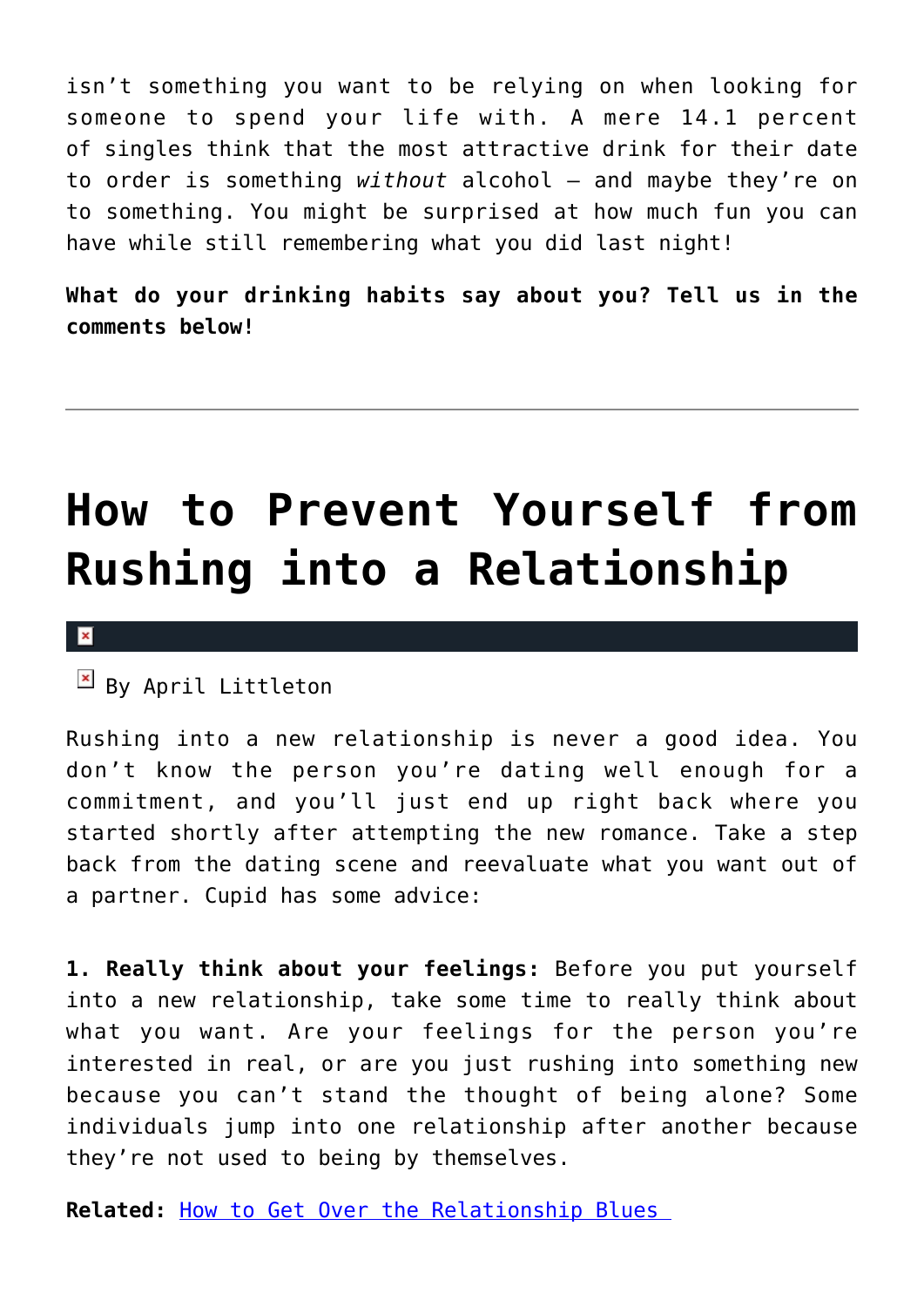**2. What you're looking for:** What are you looking for in a partner? Are you looking for someone who makes you laugh? How important is trust and honesty to you? How well do you really know your new significant other? In order to really get to know someone and their intentions, you need to take the necessary time to feel each other out. Don't settle for anything less than what you want. So, if your new partner doesn't fit the bill, there's no need to be in a relationship with them.

**3. Keep dating:** Let the person you're interested in know that you will continue to see other people, and they should do the same. Be direct about what you want. If your new honey was hoping for something a little more exclusive, then make what you want out of a serious relationship clear before you commit. Until then, continue to get to know other people and have fun being single.

**Related:** [Can You Be Single and Still Have a Soulmate?](http://cupidspulse.com/can-you-be-single-and-still-have-a-soulmate/)

**4. Don't worry:** Don't spend every waking minute thinking about dating. Instead of going out with a potential partner every Friday night, spend some time hanging out with your girls or family members. Now is the time to really enjoy some "you" time. Get comfortable in your own skin, and realize you don't HAVE to be in a relationship with anyone until you're fully ready. When the time is right, your epic love will be waiting for you around the corner.

**5. Get to know yourself:** Don't lose sight of yourself. Take up some of your old hobbies, or pick up some new ones. Do things for yourself that don't involve dating. Some individuals forget who they are while in a relationship. Don't let that happen to you. Besides, independence is a turn-on.

**Related:** [How Weight Can Affect Your Love Life](http://cupidspulse.com/how-weight-affect-love-life/) 

**6. No future talk:** Avoid talking about any future plans with your potential honey. There shouldn't be any conversations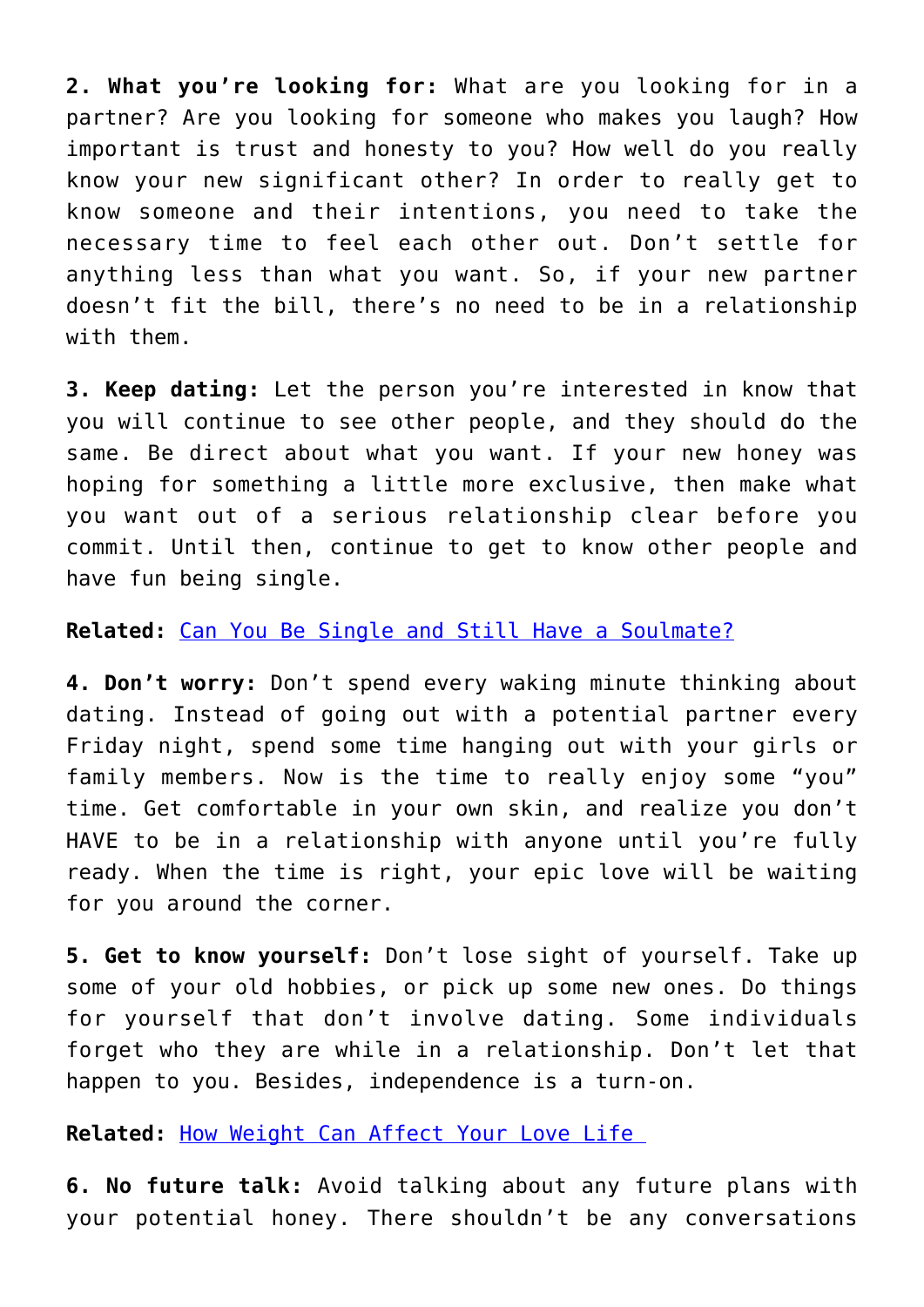about marriage, family, moving in together, etc. Take your relationship slow. Conversations about kids and long-term commitment might scare the other person off. Plus, you're more than likely not ready for that kind of relationship anyway.

**What are some other ways to prevent yourself from rushing into a relationship? Comment below.**

### **[How to Turn Your Spring Fling](https://cupidspulse.com/72468/spring-fling-real-thing/) [Into the Real Thing](https://cupidspulse.com/72468/spring-fling-real-thing/)**

#### $\pmb{\times}$

 $\mathbb{F}$  By Rachel Sussman

Spring is officially here and love is in the air. In order for new romances to blossom this season, singles need to face the always unpredictable and often times stressful first date. Before setting a time and place, there are some important factors to consider in order to make a good first impression on a new fling based on the helpful findings from a recent report released by ChristianMingle and JDate.

The goal of any first date is to hit it off well enough to secure the coveted second date and hopefully lay the foundation for a successful, long-term relationship. But we all know there are things we can do — and things we can avoid doing — that can help our chances in any dating scenario. In the report, U.S. singles weighed in to reveal the rules of first dates when it comes to eating, drinking and general dinner etiquette, as well as the biggest turnoffs and deal breakers when it comes to courtship. Here are the top five dating rules and deal breakers needed to turn your spring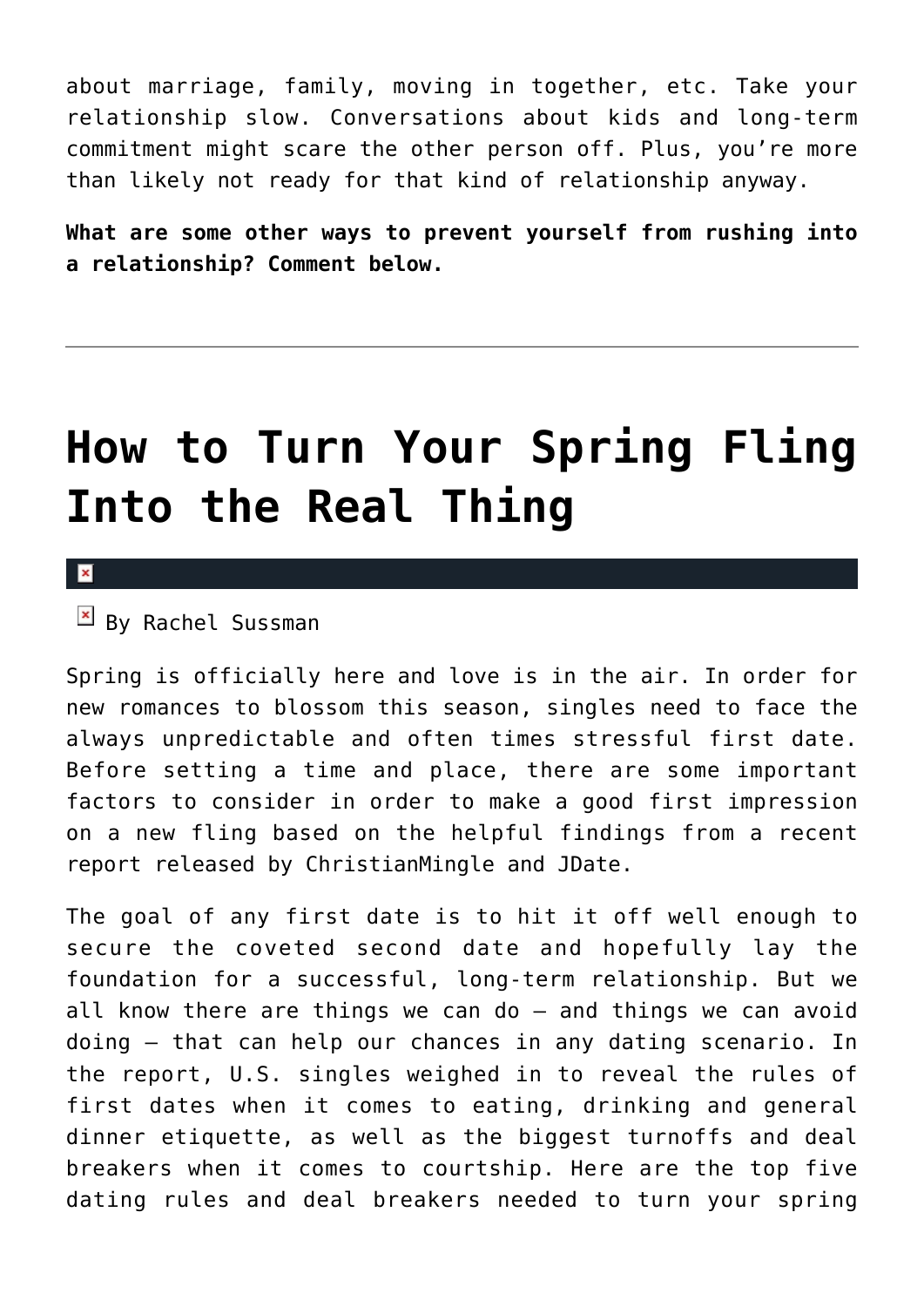fling into the real thing:

**1. Keep eating habits in check** — 50 percent of singles agree that the biggest faux pas when it comes to food on the first date is being a messy eater. And think twice before ordering for a date! This is the second biggest food faux pas, as 20 percent of women don't want a man ordering for her and 17 percent of men feel the same.

**2. Be mindful of cocktail consumption** — When it comes to drinking on a first date, the majority of singles say one to two drinks is acceptable. And if a prospective partner gets drunk on the first date, 72 percent of men would look past it and go out with her again; though it's much tougher to get a second chance with women (only 41 percent would go out with a drunk date again).

**3. It's OK if the guy pays for dinner** — When reaching for the bill, two-thirds of all respondents feel the man should pay for the first date. Men tend to feel stronger about this, with 69 percent saying the man should pay, and 55 percent of women agree.

**4. Take a shower and quit smoking** — Hygiene is a top deal breaker for both men and women, so make sure *not* to skip a shower before a date. For men, the top three dating deal breakers are hygiene (35 percent), smoking (24 percent) and weight (14 percent); and for women, it's hygiene (34 percent), unemployment (21 percent), and a tie for third between drinking habits and smoking (16 percent each).

**5. Make a good impression on their friends** — If a date's friends come into the equation, making a good impression is key. The majority of singles (66 percent) would break up with someone if they didn't get along with his or her friends.

While no two dates are alike, it is important to treat the above findings as a check list in order to leave a good — and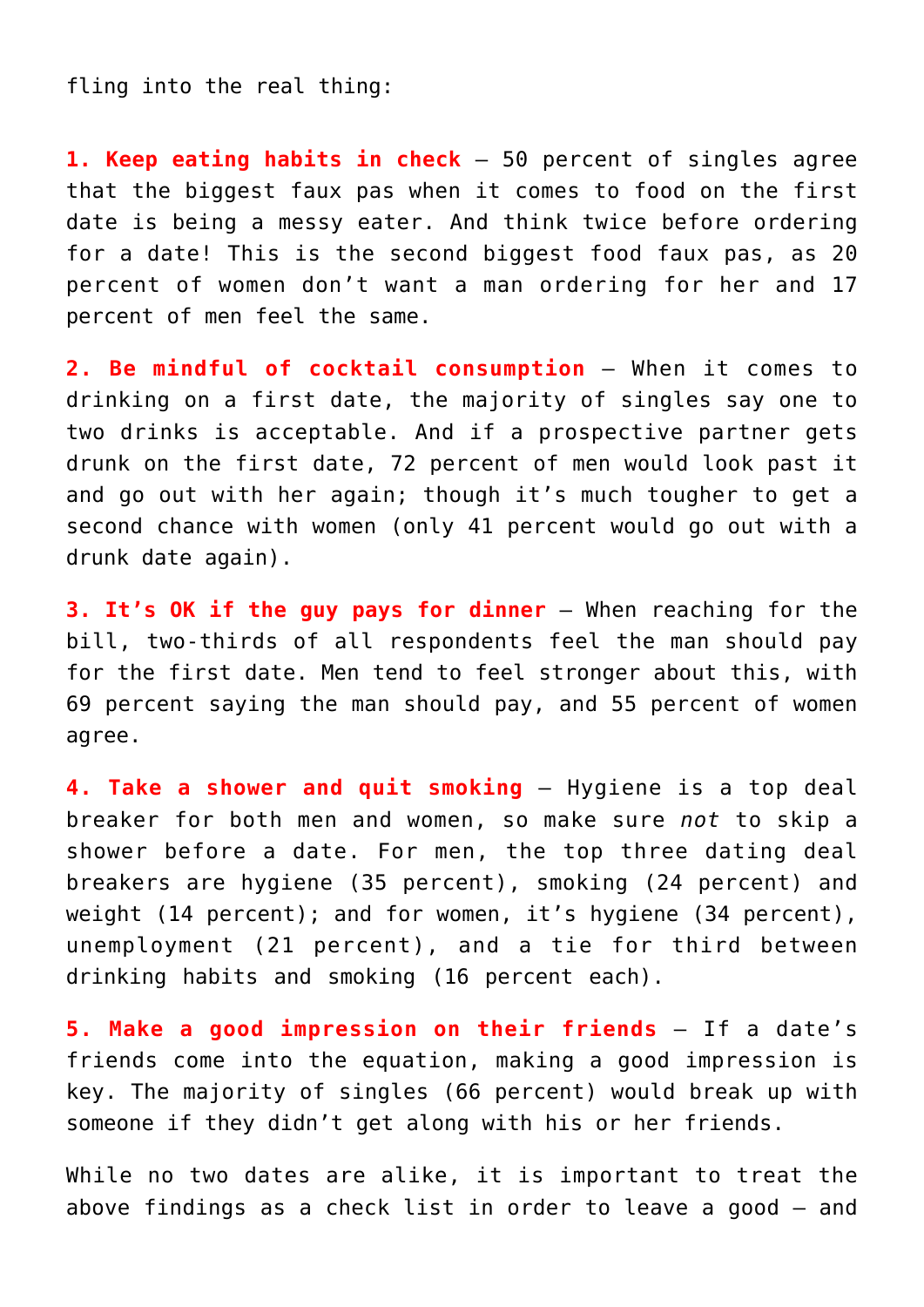lasting — impression on any date. This spring, be sure to follow these rules in order for your next first date to hopefully become your last. Happy hunting!

*Rachel Sussman is a relationship expert and licensed psychotherapist.*

### **[Signs Your Crush Is Into You](https://cupidspulse.com/71383/signs-crush-into-you/)**

#### $\mathbf x$

 $\overline{B}$  By April Littleton

You're crushing hard on someone, but you're not sure if they feel the same way about you. Could you be misreading the signs? Or does you future boo have the same feelings as you do? To help you out, Cupid came up with a few tips:

**1. Attentive:** You crush pays attention to you – and only you. If you don't see your potential honey showing interest in anyone else, then he might be ready to make things official with you. Think back on some of the conversations the two of you have had together. Does he show curiosity about your life? What kind of questions does he ask you? He's into you if the two of you can discuss certain topics and situations on a deeper level.

**2. His friends know about you:** Your boo has told all of his friends about you. Most people don't disclose information about their love life to close friends and family unless it's getting serious. Also, your honey is dropping major hints if you actually meet some of the gang.

**Related:** [How Weight Can Affect Your Love Life](http://cupidspulse.com/how-weight-affect-love-life/)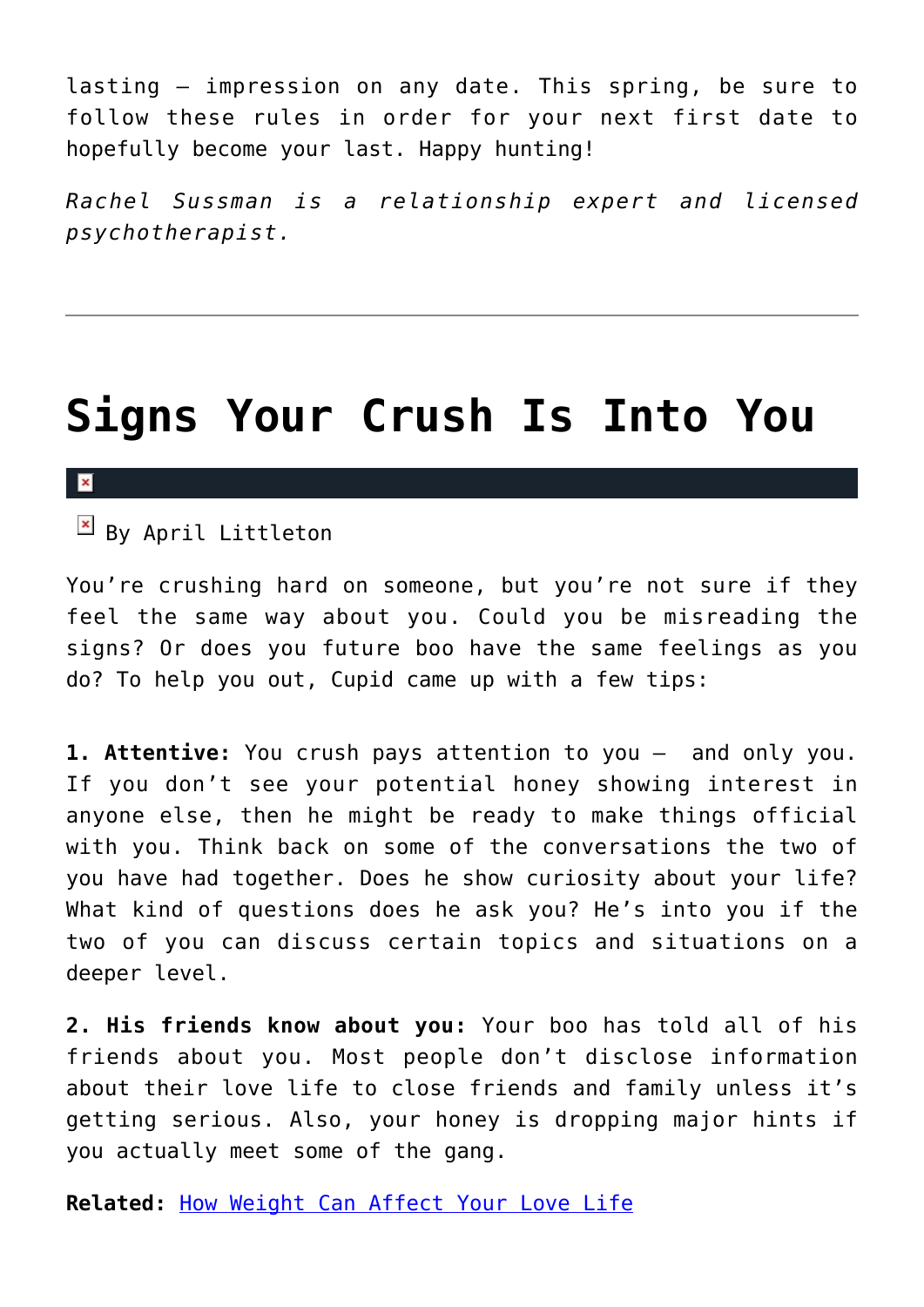**3. Showers you with compliments:** If your crush is constantly reminding you of how great you look, how funny you are, etc, he feels the same way you do. When a guy says something positive about you, he usually means it. Don't over think it. Just thank him and believe what he says. After all, it's rare to find someone who appreciates the little things about another person.

**4. He's around often:** Wherever you are, your crush isn't too far behind. Your guy is into you if he is constantly asking you out on dates. Does he check in on you via text when the two of you aren't together? How often do you spend time with him? When your new man chooses to be around you even when he doesn't have to be, that's a sign he's interested in taking the relationship a little further.

**Related:** [The Pros and Cons of a Whirlwind Romance](http://cupidspulse.com/the-pros-and-cons-of-a-whirlwind-romance/)

**5. Surprises:** Most people don't go out of there way to make someone smile unless they enjoy their company. If your crush surprises you with flowers or other sweet items, he's trying to show you his feelings without actually saying the words.

**6. Body language:** How close do the two of you get in a private setting? Do you hold hands? Are the hugs he gives you merely platonic, or does the body contact feel a bit more intimate? You can tell a lot about how a person feels based on their body language. Don't let a romantic opportunity pass you by because you're missing the signs.

**What are some other signs your crush is into you? Comment below.**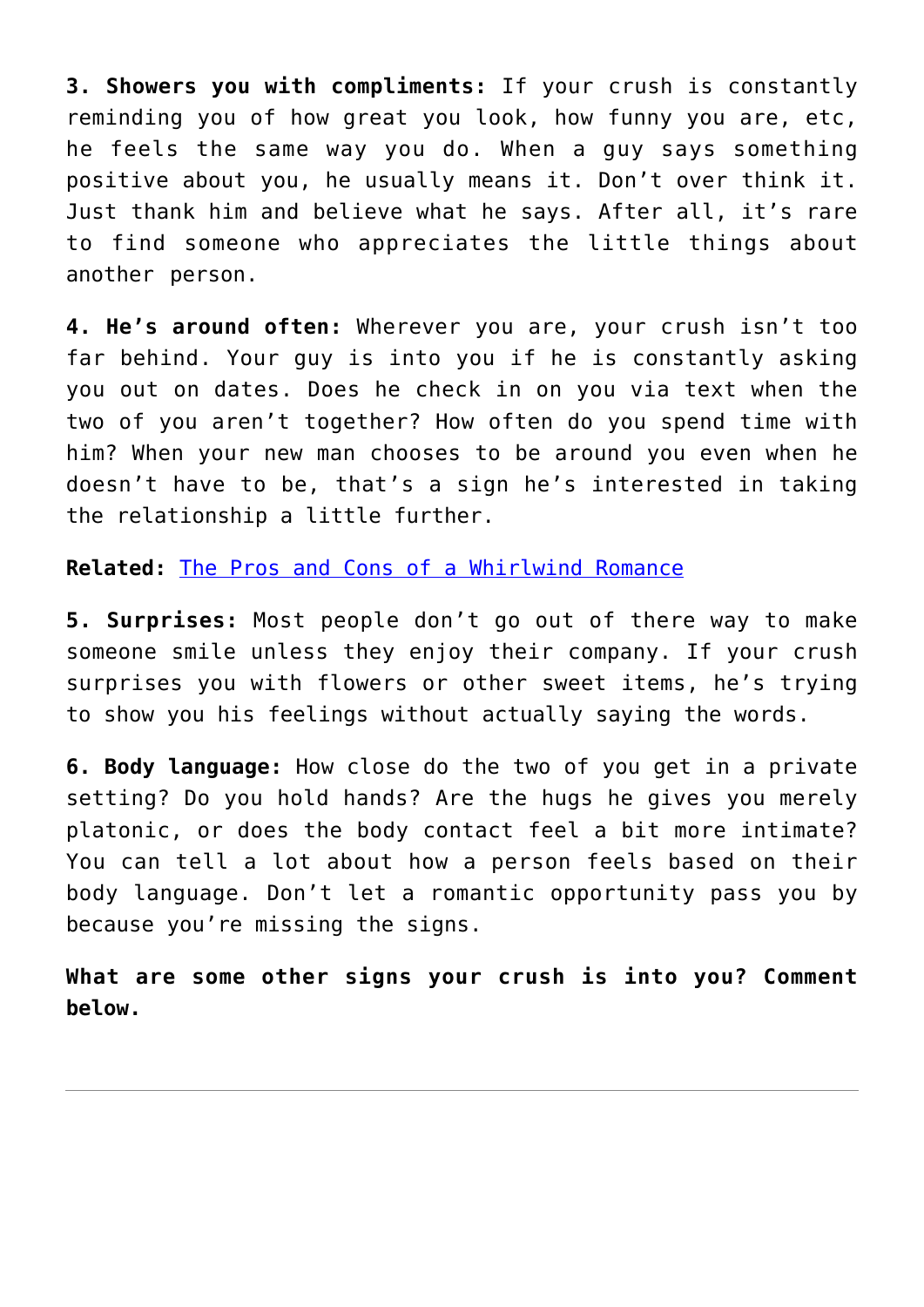### **[How to Get Over the](https://cupidspulse.com/71778/get-over-relationship-blues/) [Relationship Blues](https://cupidspulse.com/71778/get-over-relationship-blues/)**

 $\mathbf x$ 

 $\boxed{\times}$  By April Littleton

When a relationship goes sour, sometimes it's hard to pick up the pieces and move on. You can be sad for days, weeks and even months. Don't let the relationship blues get the best of you. Cupid is here to help:

**1. Support system:** The easiest and fastest way to get over the relationship blues is by interacting with another person. Talk to your family and friends about the feelings you're going through. The more natural thing to do is to avoid people, but your problems won't go away if you don't talk about them.

**2. Get back to normal:** Get out of bed and live your life. Go back to work. Go out with some friends. Think about getting active at your local gym. The quicker you're back on your feet, the sooner you'll start to feel like your old self again.

**Related:** [Can You Be Single and Still Have a Soulmate?](http://cupidspulse.com/can-you-be-single-and-still-have-a-soulmate/)

**3. Laugh:** The best cure for a broken heart is laughter. When you're feeling down, pop in your favorite comedy movie or read a funny book. Rather than focus on all of the negative aspects of your love life, think about all of the things you have to smile about.

**4. Don't give up:** Don't give up at the first sign of trouble. Your last relationship might not have worked out, but you'll have so many other opportunities for love in the near future. Don't write off every new individual you meet. At the same time, don't start up a new romance right away either. Before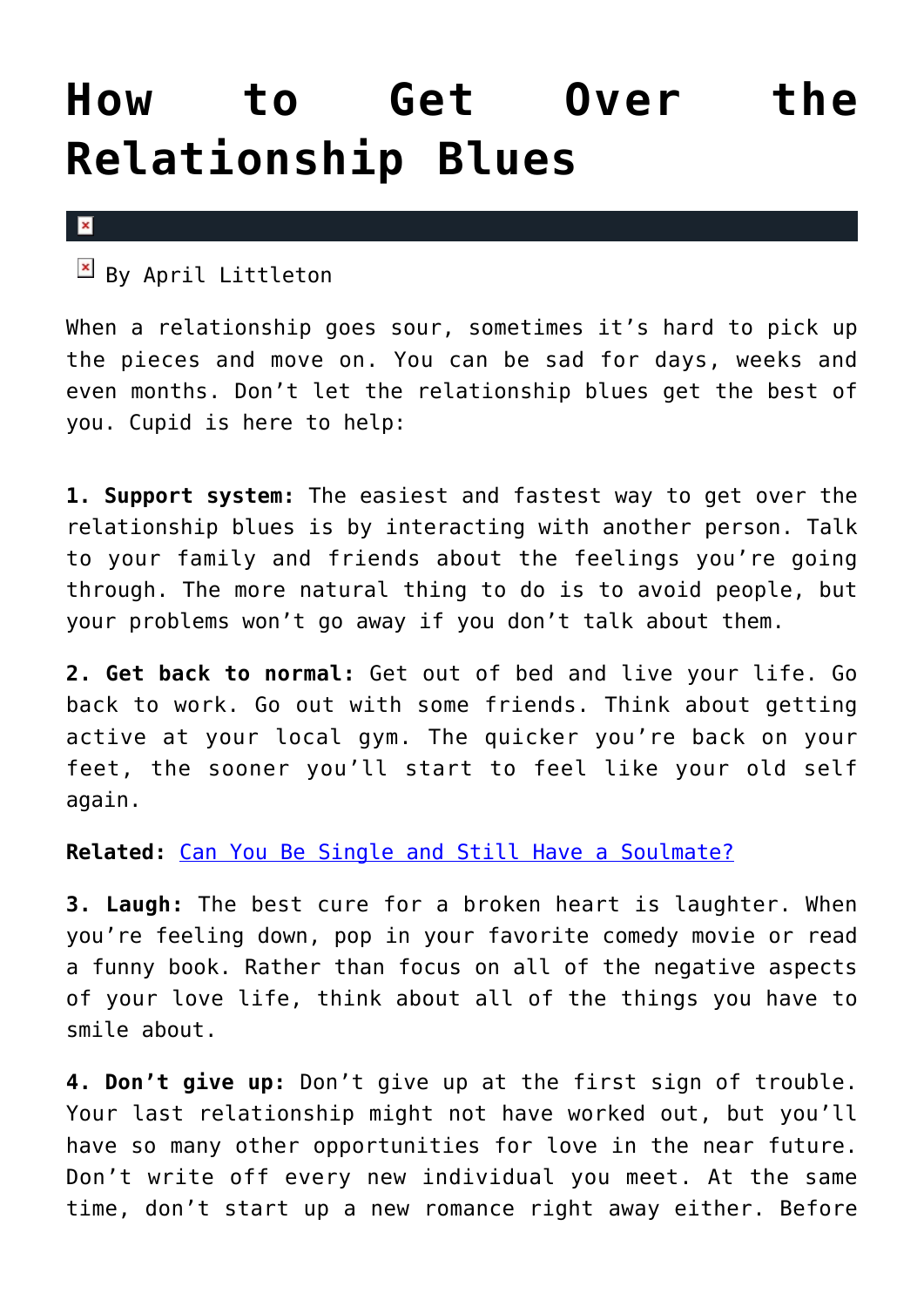you put your heart back on the line again, take the time to get back to loving yourself first.

**Related:** [How Weight Can Affect Your Love Life](http://cupidspulse.com/how-weight-affect-love-life/)

**5. Let it go:** You won't be able to move on with your life if you're constantly stuck in the past. You learn to let go of your ex by relieving yourself of any old feelings you might still have lingering. If you don't feel like you received the right closure, let your former flame know and have that final talk. Otherwise, stop thinking about them. Guaranteed they let you go a long time ago – especially if they're the one who called it quits in the first place.

**6. Try something new:** Pick up a new hobby, or change your hairstyle. Many people find that switching things up a little helps them get over any problems they have going on. You don't have to try anything too dramatic. However, it won't hurt to try short hair if you've been rocking long locks since you can remember. You could also do something a little more low-key, like a simple wardrobe change.

**Related:** [The Pros and Cons of a Whirlwind Romance](http://cupidspulse.com/the-pros-and-cons-of-a-whirlwind-romance/)

**7. Music:** Music is the key to the soul – at least for some people anyway. Listen to a song that would describe exactly how you're feeling. If you play yourself, write your own lyrics and come up with your own melody. Music is a great way to express creativity and how you're feeling.

**How did you get over the relationship blues? Share your experience below.**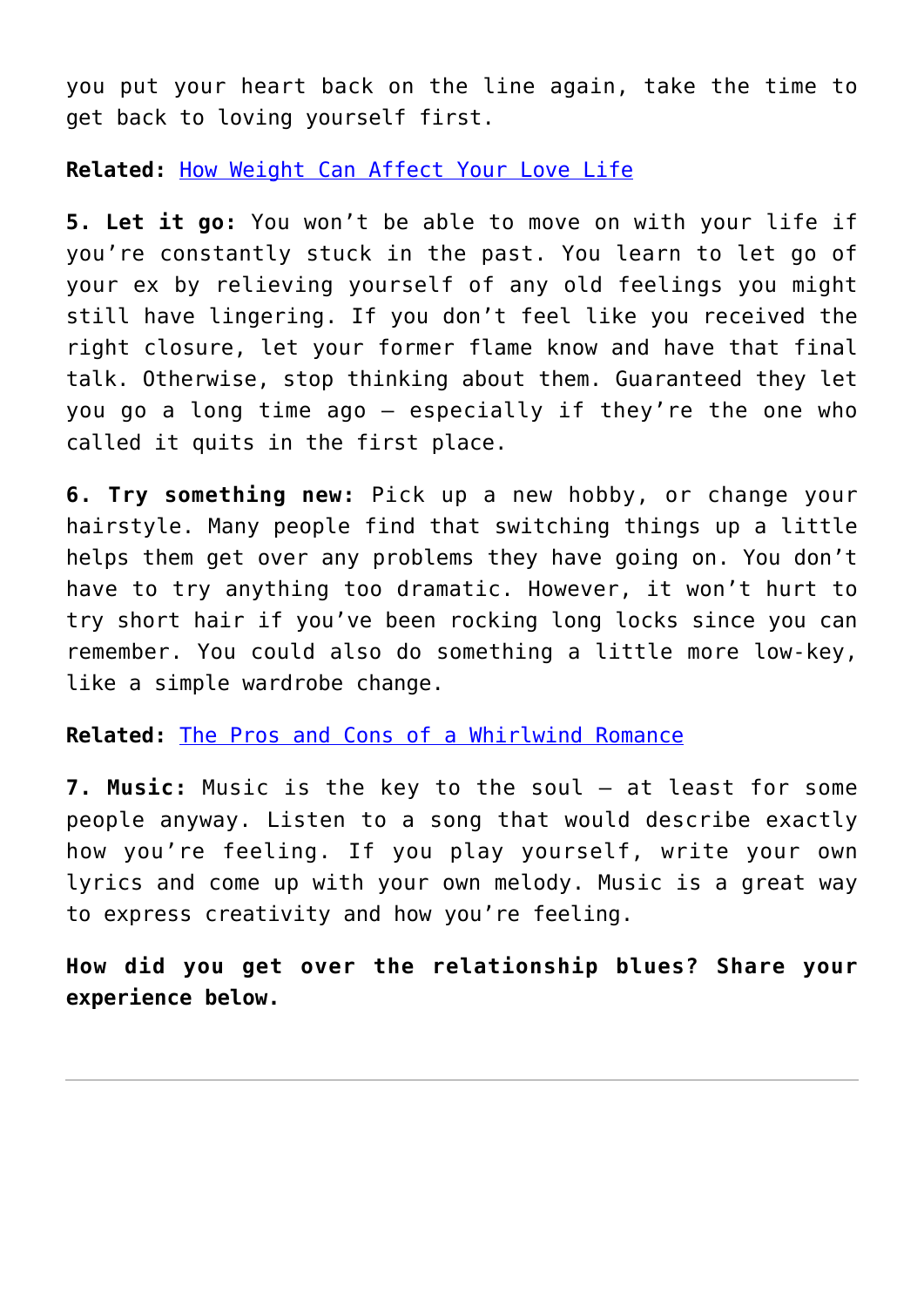### **[5 Cutest Teen Celebrity](https://cupidspulse.com/71305/5-cutest-teen-celebrity-couples/) [Couples](https://cupidspulse.com/71305/5-cutest-teen-celebrity-couples/)**

#### $\pmb{\times}$

By [Whitney Johnson](http://cupidspulse.com/104601/whitney-johnson/)

Lately, it seems like the heavyweights in Hollywood are getting younger and younger. After all, it was just last year that Jennifer Lawrence won her first Academy Award for Best Actress Oscar at only 22 years old. Given their full-time jobs and big paychecks, these stars often grow up a bit faster than your average youngster — which means they also experience love and heartbreak earlier in their lives. With this thought in mind, we developed a list of our five favorite teen celebrity couples:

**1. Bella Thorne and Tristan Klier**: The 16-year-old star of Disney's popular show Shake It Up has been dating her blondehaired boyfriend since 2012. When we caught up with the actress earlier this year, she revealed her favorite date night with her beau: "Just to sit on the couch and watch Netflix!"

**Related Link:** [Bella Thorne Shares Her Tips for Having a](http://cupidspulse.com/shake-it-up-bella-thorne-valentines-day/) [Memorable Valentine's Day](http://cupidspulse.com/shake-it-up-bella-thorne-valentines-day/)

**2. Britney Spears and Justin Timberlake:** Will there ever be a teen couple as adorable as these two pop stars? The pair, who met on the set of *The New Mickey Mouse Club*, were only 18 years old when they started dating and split after 3 years together. Recently, Spears even confirmed that Timberlake was her first kiss. Aw!

**3. Gigi Hadid and Cody Simpson:** The *Sports Illustrated* model and Australian singer, ages 18 and 17 respectively, were spotted at the Vanity Fair Oscars Party, looking every bit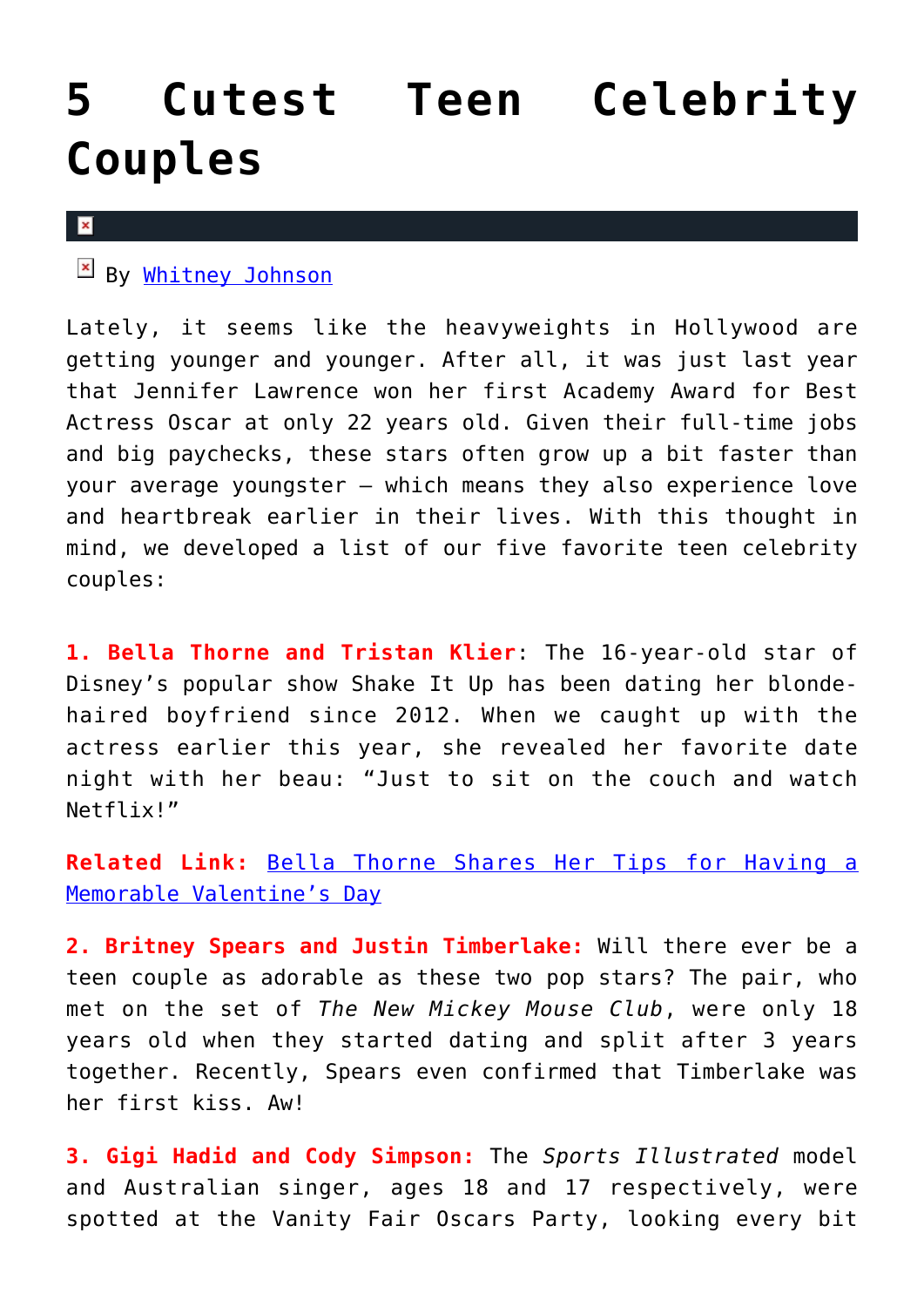like a teenage dream. The lovebirds maintain a long-distance relationship — Hadid is at New York University, while Simpson lives in Los Angeles — but we hope to see the blonde beauty cheering her man on from the audience of *Dancing with the Stars*.

**4. Kylie Jenner and Jaden Smith:** While this duo hasn't confirmed their relationship status, they've been spotted around New York City, London, and Los Angeles. Plus, the socalled "best friends" have exhibited PDA on multiple occasions. Only time will tell if these teens have found true love!

**Related Link:** [Kendall and Kylie Jenner Make Celebrity Gossip](http://cupidspulse.com/78541/kendall-kylie-jenner-chris-brown-trey-songz/) [Headlines Cozying Up to Chris Brown and Trey Songz at Party](http://cupidspulse.com/78541/kendall-kylie-jenner-chris-brown-trey-songz/)

**5. Selena Gomez and Justin Bieber:** Even though the problemplagued pop star exited his teen years on March 1st and his on-again, off-again girlfriend is already a year into her 20s, we couldn't help but include this duo on our list. While Bieber may be trying to prove his age with his recent antics, his fans are still primarily tweens and teens, making his love life of utmost importance to this age group.

**Do you have a favorite teen celebrity couple? Tell us in the comments below!**

# **[Our Relationship Taglines for](https://cupidspulse.com/71355/relationship-taglines-rhony/) [the Ladies of 'Real](https://cupidspulse.com/71355/relationship-taglines-rhony/)**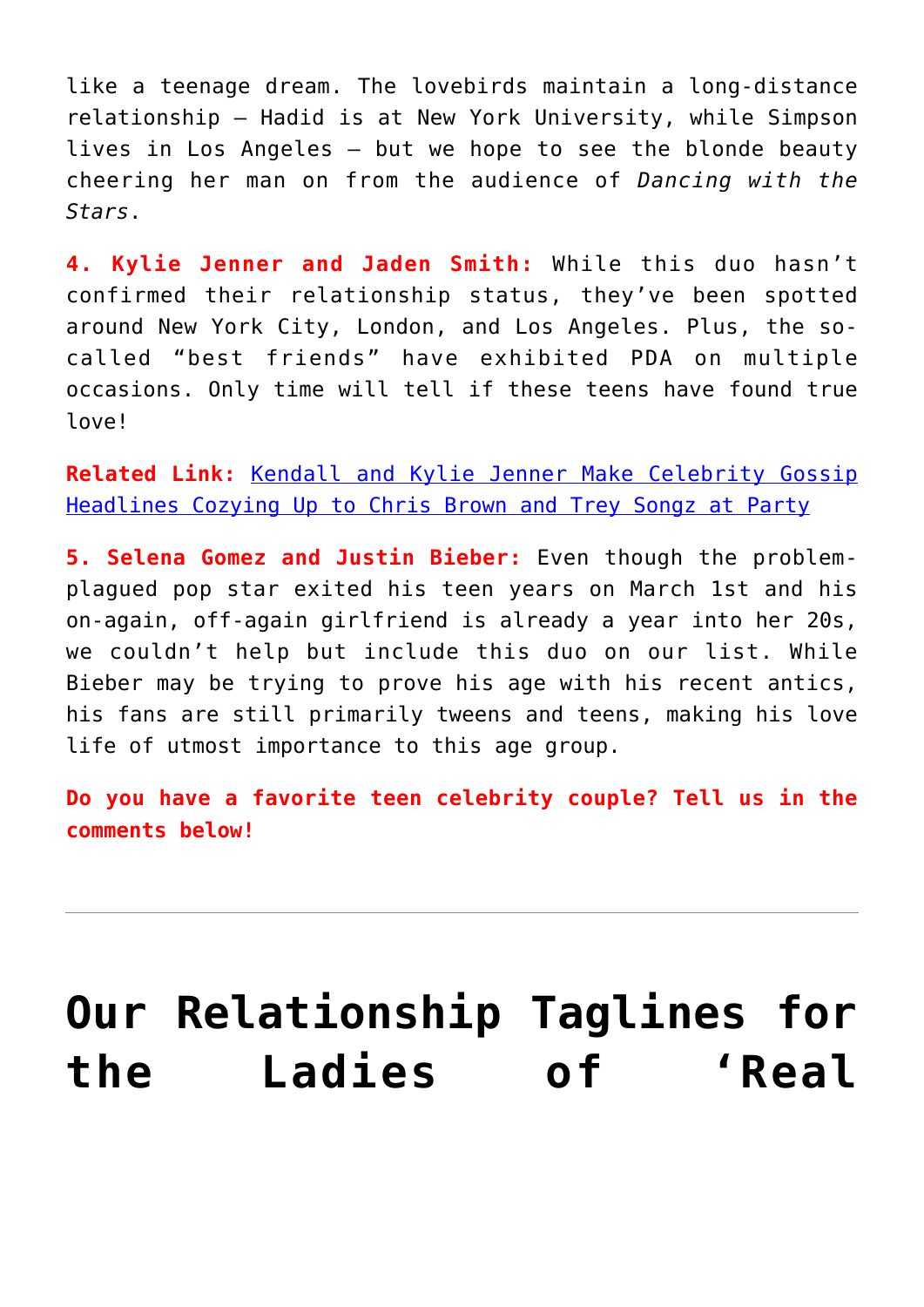### **[Housewives of New York'](https://cupidspulse.com/71355/relationship-taglines-rhony/)**

#### $\mathbf{R}$

 $\pmb{\times}$ 

By Brittany Stubbs

Some of our favorite ladies are back in season 6 of Bravo's popular show *The Real Housewives of New York City*, which premieres tonight! Returning to the small screen are Aviva Drescher, Carole Radziwill, Ramona Singer, Sonja Morgan, and Heather Thomson, joined by the newest housewife Kristen Taekman, a model and businesswoman.

The series follows these six women as they manage their hectic social calendars, careers, children, and love lives in the Big Apple. Outside of relaxing in the Hamptons and surviving the occasional catfight, if there's one thing these women know, it's relationships. From married to widowed to divorced and dating with kids, CupidsPulse.com thought it'd be fun to explore their diverse relationships. While the ladies each have their own witty taglines that describe their personalities in the show's intro, we couldn't help but think they deserved ones for their love lives too. If these women had relationship taglines, here's what they'd be:

**Aviva Drescher – You Can Find Love When You Least Expect It:** The way that this housewife met The One goes to show that you never know where you're going to find your soulmate. The couple had a chance meeting at Bed Bath & Beyond. Drescher, a single mother at the time, and now-husband Reid, a Wall Street investment banker, began talking as their young children played together in the aisles.

It was only a matter of time after that shopping trip that the two got married and began growing their family together. While the blonde beauty has an impressive education, including a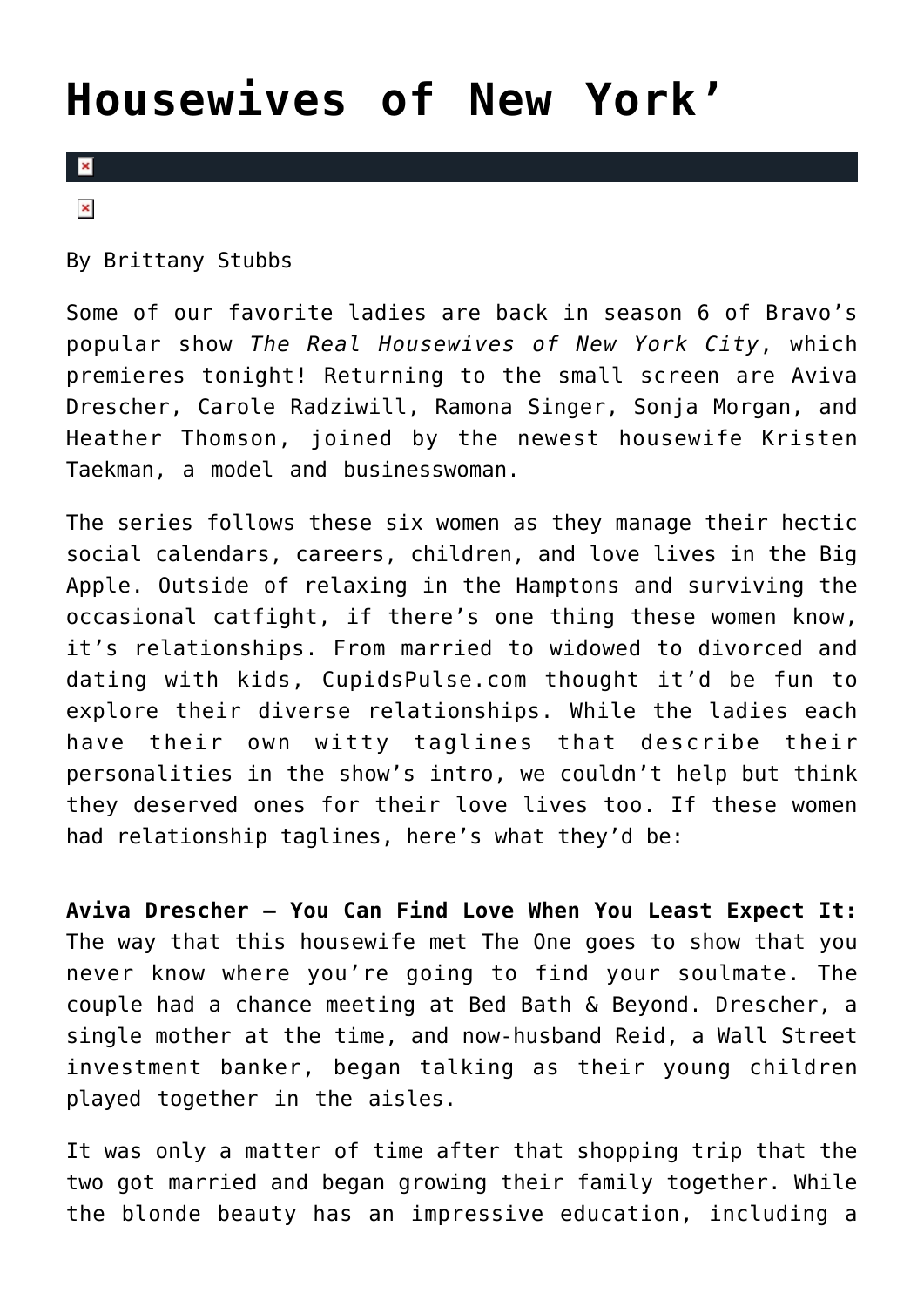Bachelors of Arts from Vassar College, a Masters degree in French from New York University, and a JD from The Benjamin N. Cardozo School of Law, she devotes her time to her husband and taking care of their four children.

**Related Link:** [How to Date When You're a Single Parent](http://cupidspulse.com/date-single-parent/) 

**Carole Radziwill – Love Stories Can Be Epic, No Matter Their Length:** Before Radziwill took on the titles of best-selling author, award-winning journalist, and Princess, she was just a girl from Suffern, New York, pursuing her dreams of writing. Working with ABC News, she was assigned to all kinds of stories that kept her traveling and writing around the world. One day, she was sent to work on a story that Anthony Radziwill was producing. While Anthony was as passionate about news as Carole, there was something that made them different: He had a royal lineage going back four hundred years. Lucky for her, this real-life prince soon became her Prince Charming.

The couple fell in love quickly, passionate about their careers and each other. In 1994, the two were happily married, unaware they were living anything but a fairytale. Tragically, Anthony was diagnosed with cancer and passed away on August 10, 1999. Through her pain, the reality star began to write about the devastating battle of cancer and loss of her husband, eventually leading to her first book *What Remains: A Memoir of Fate, Friendship, and Love*. The memoir spent over 20 weeks on *The New York Times* Bestseller List and was nominated for the "Books for a Better Life" award.

Radziwill split from her rocker boyfriend Russ Irwin who we met during Season 5, but she continues to date. We might even get a look at her latest love interest this season!

**Ramona Singer – Leaving is Sometimes Easier Said Than Done:** Singer, best known for her go-getter attitude and opinionated speech, is suffering from what is one of the most devastating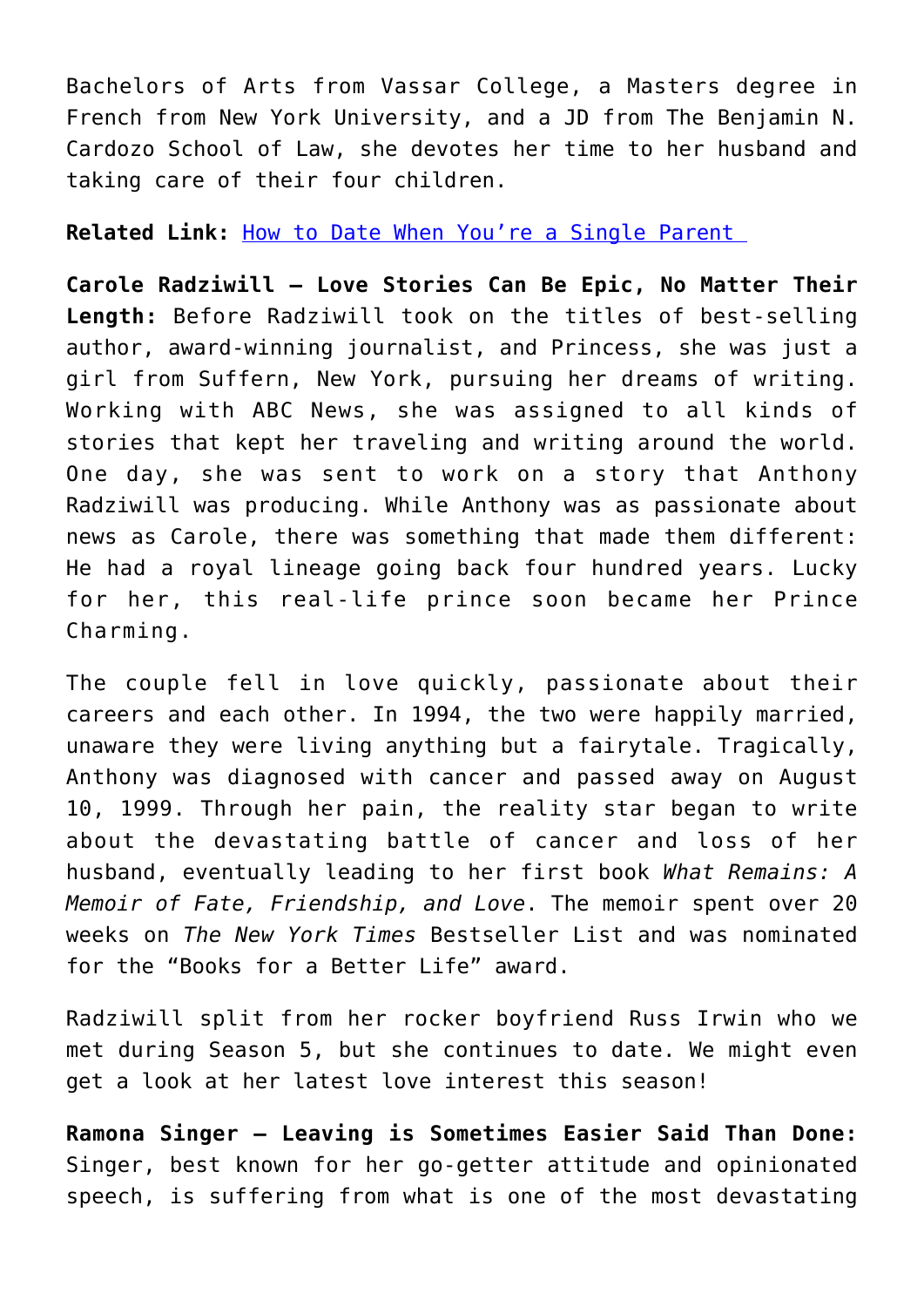issues in a relationship: infidelity. After being married to Mario for over two decades, she discovered that her husband was unfaithful. It was reported that he had been having an affair with a younger woman named Kasey Dexter for eight months. As if that's not heartbreaking enough, the housewife had to witness the affair first-hand when she walked in on them in the Singer's Hamptons home. The encounter led to Ramona calling 911 for a domestic dispute.

Although Singer has filed for divorce, it remains unclear if the couple will go through with it or not. Just weeks after separating, the couple was spotted on a date together at Bowlmor Lanes in New York City. Although the reality star has always preached the importance of being independent and able to provide for herself, completely moving on from a marriage of 25 years — despite her husband's betrayal — might be tougher than she thinks.

**Related Link:** [Celebrity Couples That Are Better Off Single](http://cupidspulse.com/celebrity-couples-who-are-better-off-single/) 

**Sonja Morgan – When It Comes to Love, Age Is Nothing But a Number:** Morgan has always been open about her love for men of all ages…and rarely are these men her own age. The housewife was married to John A. Morgan for ten years. Not only are many fans surprised to discover that the he proposed after the first date but also that he was 33 years older than her.

The couple's divorce was finalized in 2008, and since then, Morgan hasn't given up on her search for true love. In the season 6 teaser, she says, "I'm going below 30 years old," in regards to some of the men she's been seeing. Fellow *RHONY* cast member Heather Thomson claims, "Sonja has as many men as she has interns…and some of them are the same age."

**Related Link:** [Dating with an Age Gap](http://cupidspulse.com/dating-age-gap/) 

**Heather Thomson – You Can Be the Wife AND the Boss:** Thomson is married to Jonathen Schindler, and unlike many women, Thomson decided to keep her own name after she got married. While the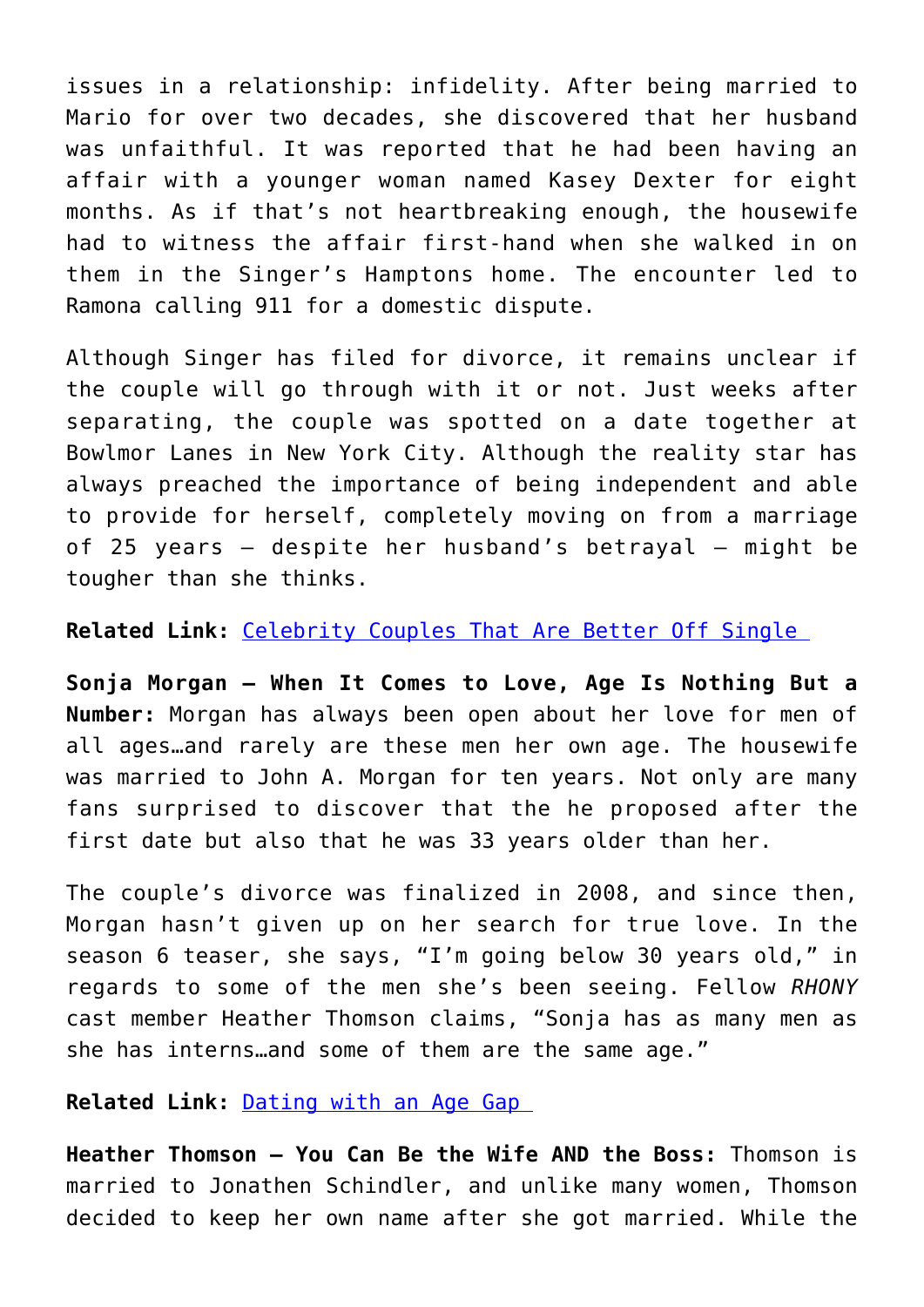happy couple have two children together, wife and mother are only part of this housewife's description: She's also the creator of "Yummie by Heather Thomson," the popular and innovative shapewear line. Plus, she's designed for and styled some of the biggest names in entertainment, including Jennifer Lopez, Beyoncé, Tina Knowles, and Sean "Diddy" Combs. She was the founding Design Director for his Sean John line and is credited as a major force behind multiple CFDA award nominations.

Although this season reveals that some women refer to Thomson's powerful presence as bossy, her husband shows that men do like women who take charge and are not intimidated by their success.

**Kristin Taekman – Relationships Are a Balancing Act:** Taekman is the newest member of the gang. She's been married to her husband Josh for a decade, and they have two beautiful children together. The couple met and fell in love in NYC, and Josh ended up proposing on Kristin's favorite holiday, Halloween, in Central Park. While she loves being a wife and mother, she's trying to balance her family life with her modeling career — a challenge that many married career women understand!

**Can you relate to any of these women's love lives? Share with us what your relationship tagline would be and why!**

*To see more of these ladies and their relationships, tune into* The Real Housewives of New York *premiere tonight at 9/8c on Bravo!*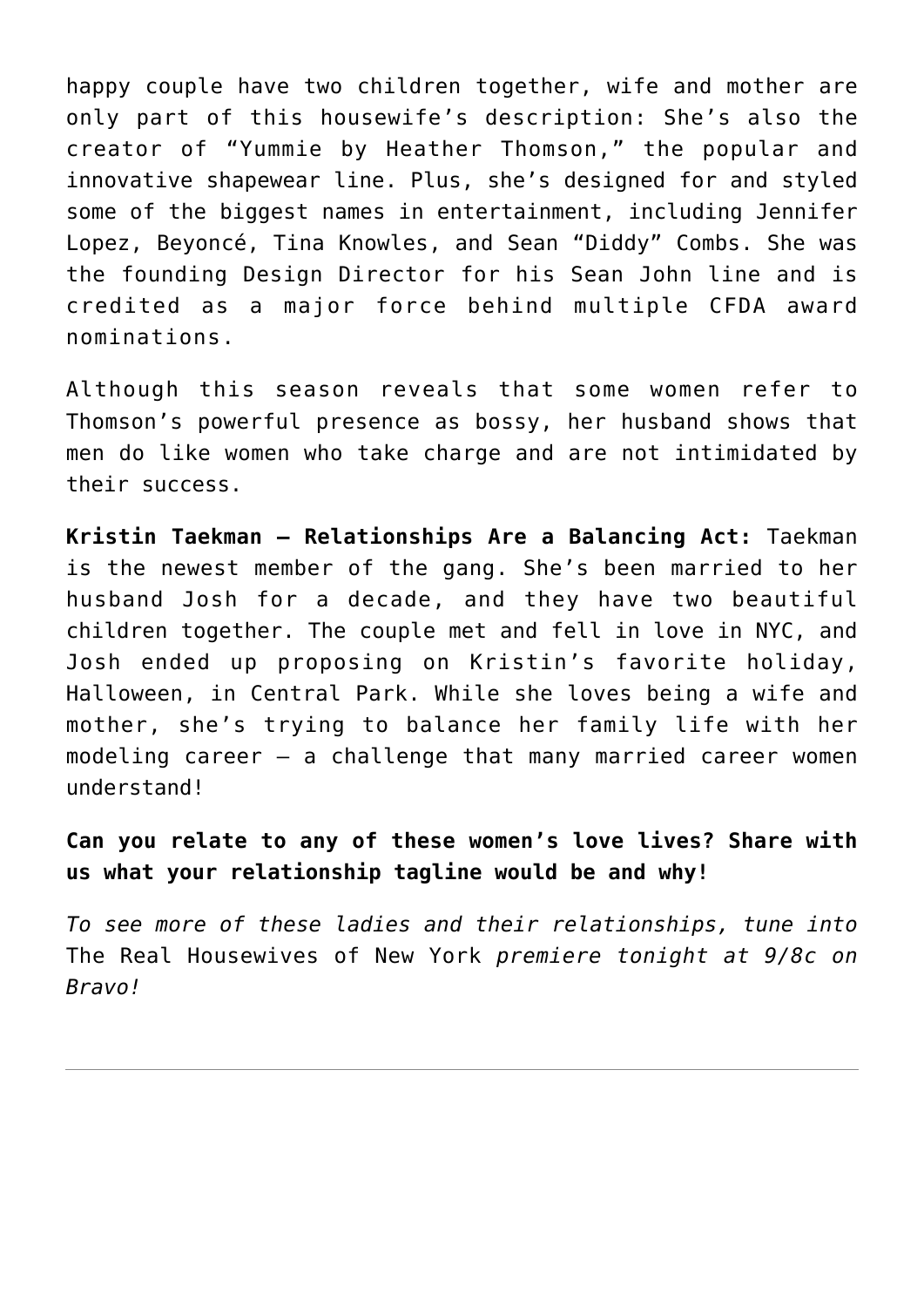### **[Can You Be Single and Still](https://cupidspulse.com/68506/can-you-be-single-and-still-have-a-soulmate/) [Have a Soulmate?](https://cupidspulse.com/68506/can-you-be-single-and-still-have-a-soulmate/)**

 $\mathbf x$ 

 $\pmb{\times}$ 

By Sarah Ribeiro

We hear it all the time: Your soulmate is out there. You'll meet your Prince Charming some day. Don't give up on finding true love. For single ladies, these statements can be some of the most hopeful pieces of advice…but they can also be soulcrushing to hear. What if you already found The One and lost him? Or what if your perfect match lives halfway across the country — or worse, the world? Is it even possible to be single and have a soulmate? Of course it is. Here are five tips for singles looking for lasting love:

**1. You are loved:** Who says your soulmate has to be a partner or the love of your life in a romantic way? A soulmate is someone who supports you through everything, loves you unconditionally, and would do anything for you — and you are the same to them. Whether this person comes in the form of a significant other, a roommate, a best friend, a sibling, or a parent, you have a soulmate in some form.

As spiritual counselor and transformational healer Audrey Hope puts it, soulmate love is just a different kind of love. "A soulmate love is not the same as dating. It is a science that requires one to follow higher sacred laws, a system of truth, and integrity. You will find him or her if you do what needs to be done."

**Related Link:** [Fantasy Dating: How to Play The Game Right](http://cupidspulse.com/fantasy-dating-play-game-right/)

**2. Your love is waiting:** Whether you're 20, 40, 60, or 80,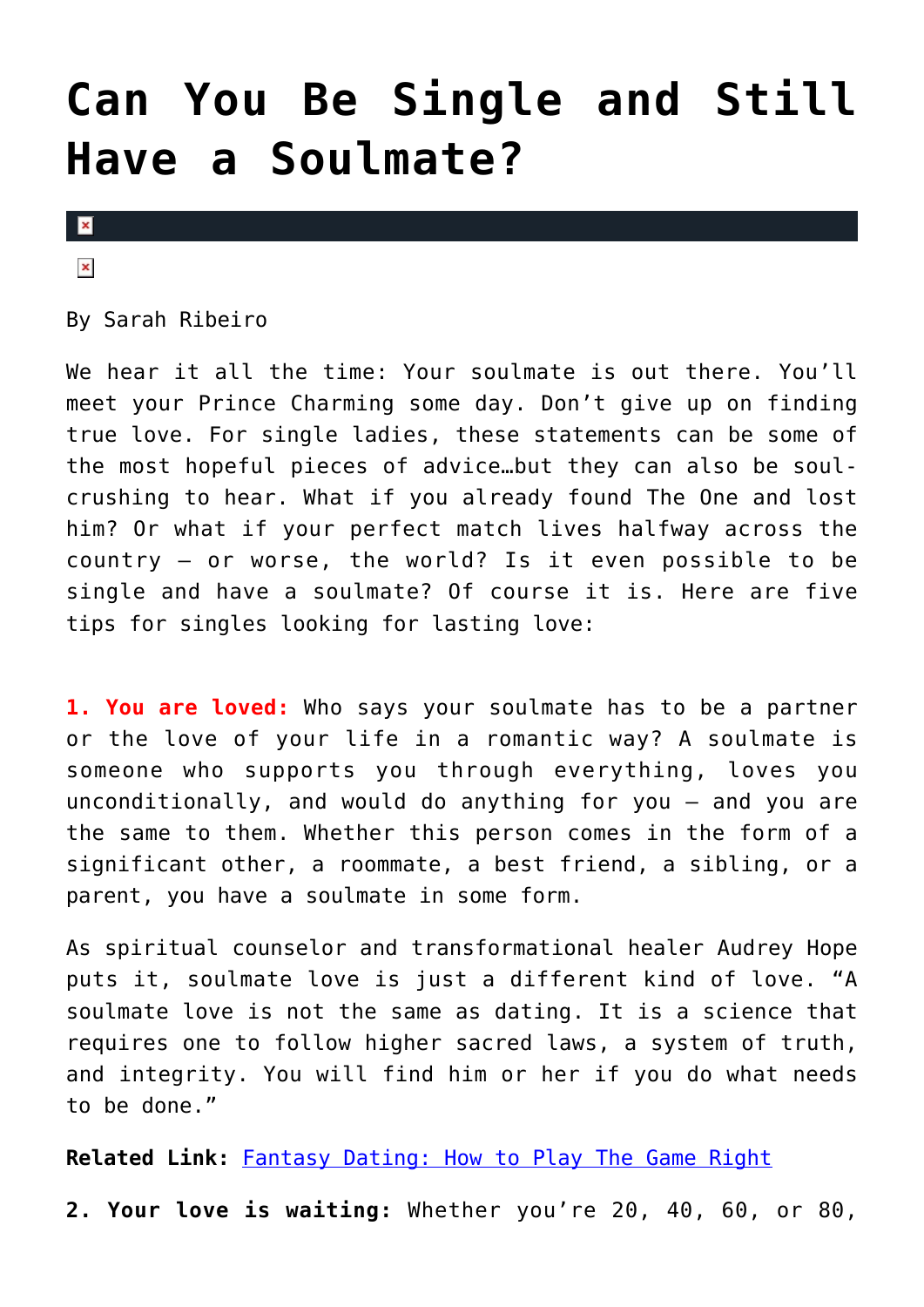there's always a chance that you'll find the love of your life at an unexpected time. You just need to stop limiting yourself. "The most important element in being single and wanting that soulmate is to be open to doing things differently," says relationship therapist Denise C. Onofrey, MA, NCC, MFTC. "Be open-minded about who comes your way and have some deal breakers, but don't be so rigid you miss out on love."

**3. Don't be shy about your search:** Onofrey recommends marketing yourself to find love. "Tell friends, family, casual acquaintances, and, if appropriate, your co-workers that you are willing to be matched with someone they recommend." After all, you can't find a soulmate if no one knows you're looking!

**4. Love yourself:** You're never going to find love if you don't take the time to appreciate yourself first. Find activities that interest you and do them — even if it means doing them alone. Not only will you better get to know your self, you'll give yourself the chance to meet new people whose interests align with your own. Who knows? Maybe you'll find the love of your life while you're taking trapeze lessons or learning to speak French.

Plus, you may find that you can give yourself the kind of love and entertainment that you've always expected from a partner. "Don't miss out on a great event, restaurant, or holiday party because you don't have a date," says Onofrey. "Go anyway! Live your life fully whether you're partnered or not."

**Related Link:** [Are You Too Young For Marriage?](http://cupidspulse.com/too-young-for-marriage/)

**5. You're never alone:** Even if you're single, remember that you're loved, and that "single" is not synonymous with "alone." Plus, you can have more than one soulmate, so stop harping on lost love and look forward to what's yet to come. "The love that is your equal, the love that is necessary for your life and work will always find you," explains Hope.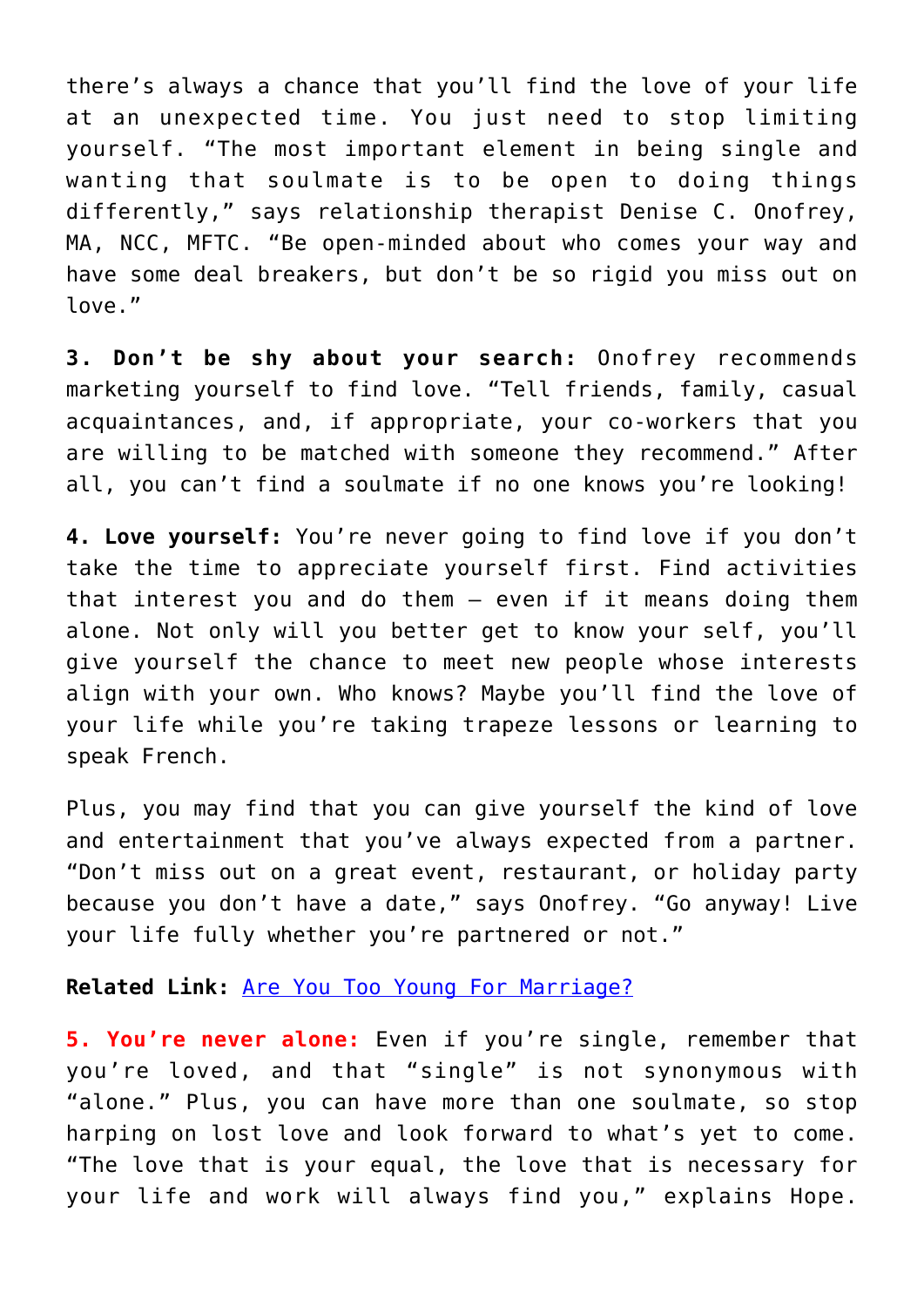"There's not just one soulmate for each person. There is love that needs to be with you perhaps for a season, maybe a lifetime, or possibly forever, but it will be what serves your highest soul."

**Tell us: How did you know when you met your soulmate?**

### **[How Weight Can Affect Your](https://cupidspulse.com/70588/how-weight-affect-love-life/) [Love Life](https://cupidspulse.com/70588/how-weight-affect-love-life/)**

 $\mathbf{x}$ 

 $B$  By April Littleton

Weight gain can affect all aspects of your life: your health, work, social and especially, your love life. Will your partner still care about you? Will they still find you attractive? Cupid has some advice:

**1. Body image:** Usually, with the more weight you gain, the more insecure you'll feel about your body. If you're not confident in your own skin, your partner won't feel comfortable with your self-image either. Low self-esteem will cause anyone to lose interest in the fun aspects of life. You won't want to go out with your friends, family or your significant other because you're so turned off by the way you look. A relationship won't be success if the only activity you enjoy doing is staying at home and sulking.

**Related:** [How to Date when You're a Single Parent](http://cupidspulse.com/date-single-parent/)

**2. Let's talk about sex:** If you find yourself unattractive, it's likely you won't show your body off to your partner. Sex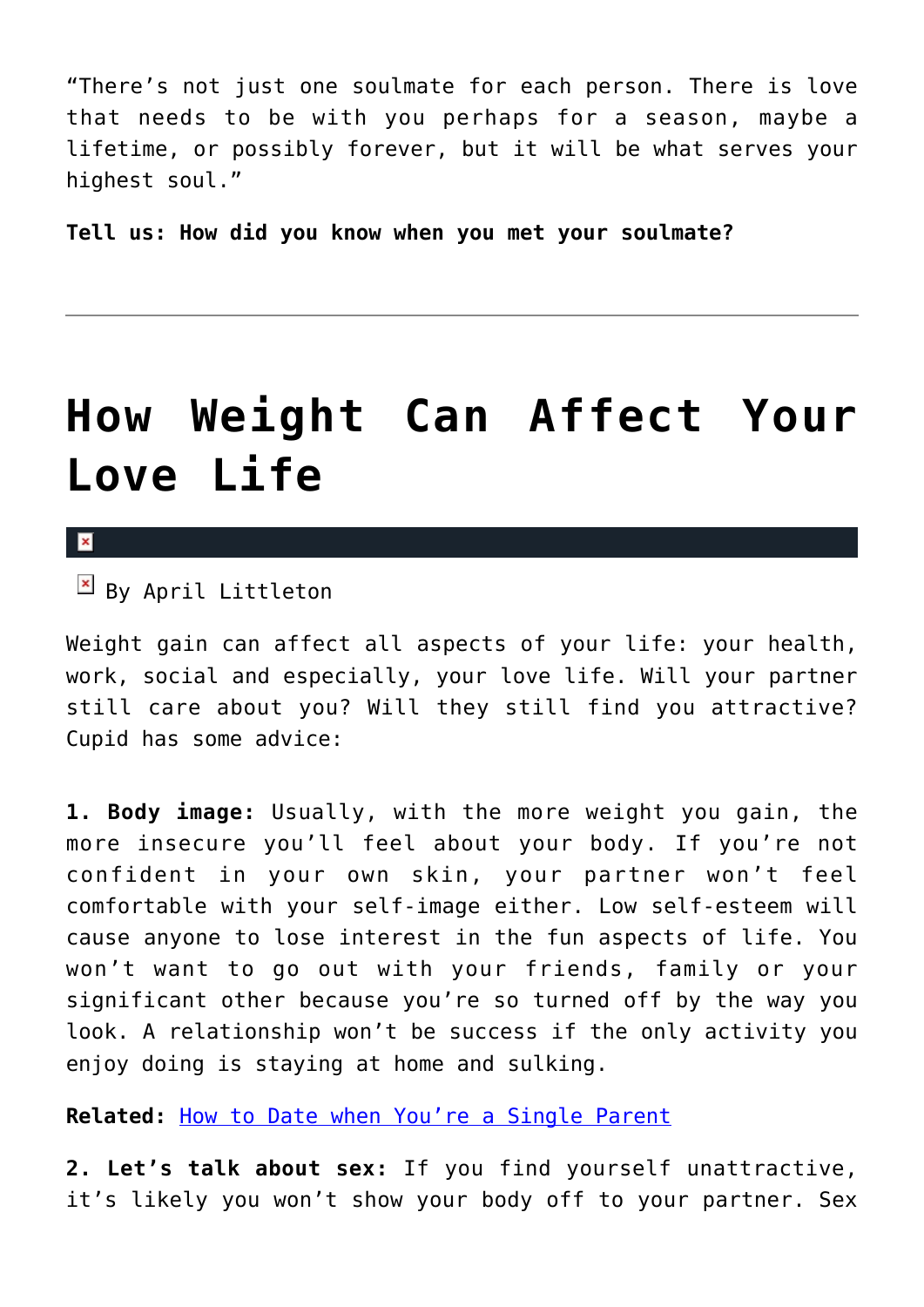isn't everything, but it is a common factor in most relationships. The heat you once felt with your significant other may fizzle out if you're not willing to show off your wild side at least once in a while.

**3. No motivation:** You won't have any desire or motivation to do anything for yourself if you continue to be unhappy with your physical appearance. Eventually, this negative attitude could affect your relationship. Most people in a relationship look for a partner with life goals, similar interests and hobbies. If you stop working toward your dreams, your honey might start looking for someone who is confident with themselves and living their life to the fullest.

**Related:** [Five Reasons Why Being Needy Will Push Him Away](http://cupidspulse.com/five-reasons-why-being-needy-will-push-him-away/)

**4. Health:** Your health is important. You won't have the energy to do much of anything if you're not at your best physically. Your partner can only do so much for you in this situation. If you want to better yourself, you need to put in the work. Go to the gym. Maybe your boo will even offer to go with you. Taking care of yourself physically and mentally shows your significant other you respect yourself. You can't expect them to treat you the way you deserve if you're not doing that for yourself first.

**What are some other ways weight can affect your love life? Comment below.**

### **[Celebrities Who Have Gotten](https://cupidspulse.com/70570/celebrities-back-together-after-cheating-scandal/)**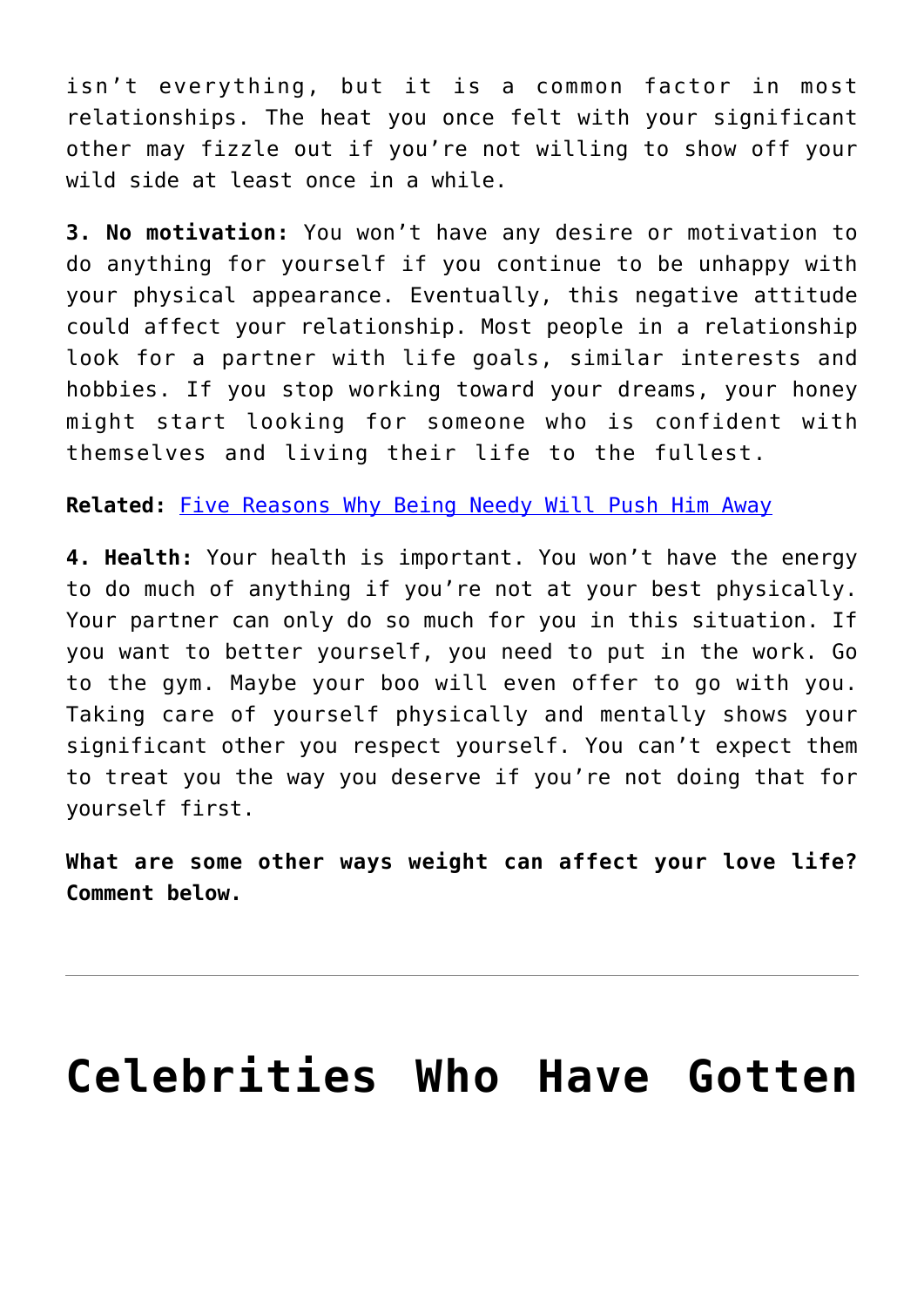### **[Back Together After a](https://cupidspulse.com/70570/celebrities-back-together-after-cheating-scandal/) [Cheating Scandal](https://cupidspulse.com/70570/celebrities-back-together-after-cheating-scandal/)**

#### $\pmb{\times}$

 $\boxed{\times}$  By April Littleton

Celebrities are known for being in the spotlight – especially if they are involved in a relationship with someone. Sometimes, this can get them into a bit of trouble if they aren't being true to the one they love. Whether the rumors are true or not, many celebrity couples have had their fair share of cheating scandals:

**1. Kristen Stewart and Robert Pattinson:** In July 2012, *Us Weekly* published pictures of Stewart having an affair with "Snow White and the Huntsman" director Rupert Sanders. The day after the scandal went public, the "Breaking Dawn" co-star issued out a public apology to Pattinson through *People*. "I'm deeply sorry for the hurt and embarrassment. I've caused to those close to me and everyone this has affected. This momentary indiscretion has jeopardized the most important thing in my life, the person I love and respect the most, Rob. I love him, I love him, I'm so sorry," she said. After a brief breakup, the two ended up back together. However, the reconciliation didn't last. The couple broke up for the final time sometime last year.

**2. Fergie and Josh Duhamel:** In 2009, an exotic dancer named Nicole Forrester claimed she had an affair with then 39-yearold Josh Duhamel. In an interview with Oprah, Fergie addressed the claims. "It was difficult. When you go through difficult times it really makes you stronger as a unit. As a partnership. It does for us anyways. Our love is a deeper love now," she said. The couple went on to renew their wedding voes shortly after the allegations. The duo are also parents to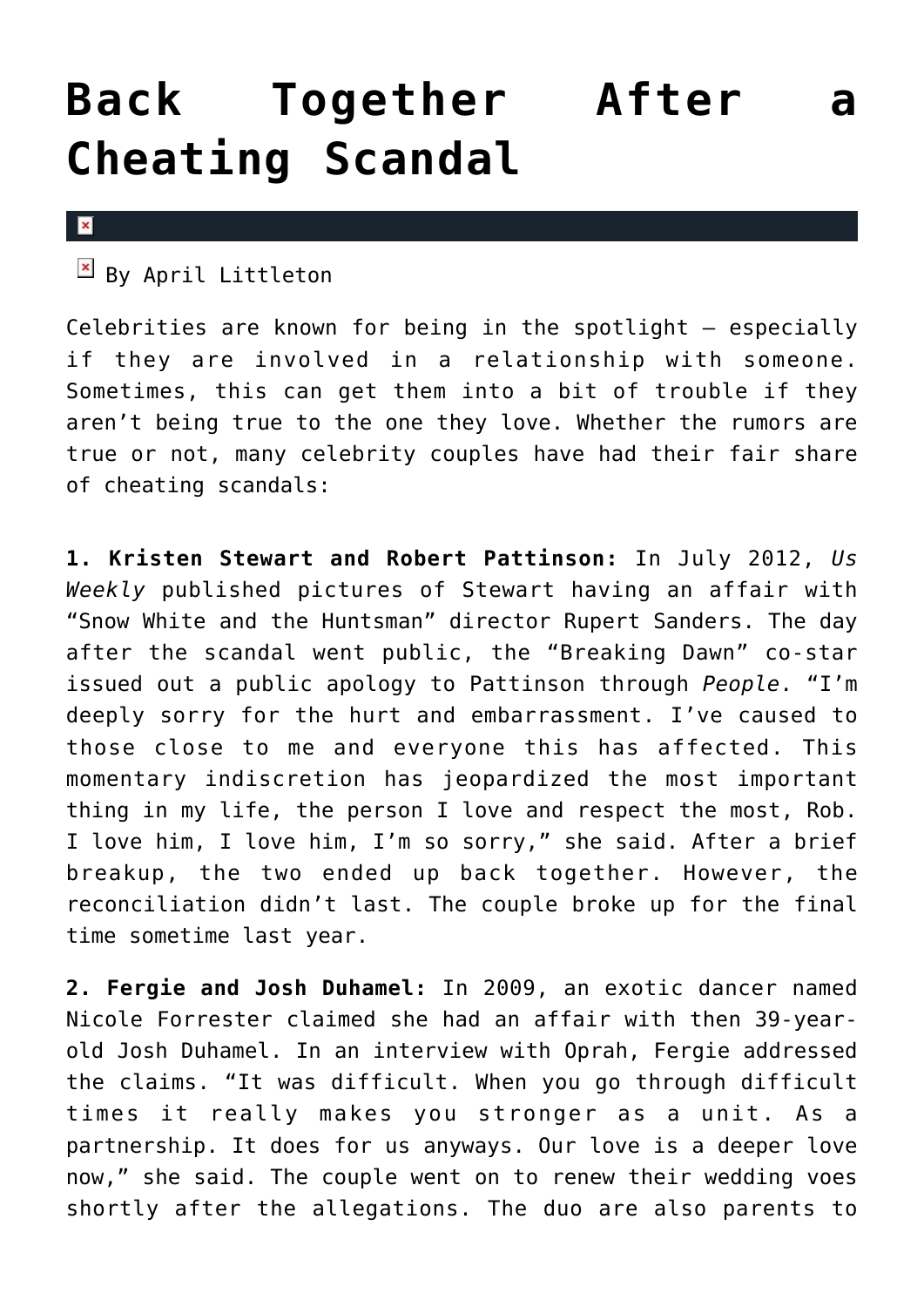son, Axl Jack Duhamel, born Aug. 29, 2013.

**Related:** [5 Celebrity Women Who Only Date Athletes](http://cupidspulse.com/5-celebrity-women-who-only-date-athletes/)

**3. Robin Thicke and Paula Patton:** Last year, British socialite Lana Scolaro accused the *Blurred Lines* singer of cheating on his wife with her at a VMAs after-party. Scolaro told *Life & Style Magazine* that Thicke said, "I want to get you into bed!" upon meeting her. Patton's reps denied all of her claims and stated that Scolaro was "just a girl looking for attention." Thicke and Patton were high school sweethearts and married in 2005. They have a son, Julian Fuego Thicke.

**4. Keith Urban and Nicole Kidman:** Part-time model, Amanda Wyatt revealed to *Daily Mail* that Urban cheated on Kidman throughout their relationship. "I feel sorry for Nicole. Keith cheated on her repeatedly with me, right up to just before they got married," she said. However, the accusations didn't seem to tear the couple's marriage apart. Urban and Kidman had their first child together in 2008, and had a second daughter in 2010.

**Related:** [5 Celebrity Couples Who Got Engaged on Valentine's](http://cupidspulse.com/5-celebrity-couples-engaged-valentines-day/) [Day](http://cupidspulse.com/5-celebrity-couples-engaged-valentines-day/)

**5. David Boreanaz and Jamie Bergman:** In 2010, the "Bones" star admitted to being unfaithful to wife, Jamie Bergman. He had an affair with Rachel Uchitel. Shortly after he came clean about his infidelity, text messages surfaced that showed the nature of his relationship with Uchitel. At the time, his wife was pregnant. The couple are still together, and have a son and a daughter.

**Which other celebrity couples survived an infidelity scandal? Comment below.**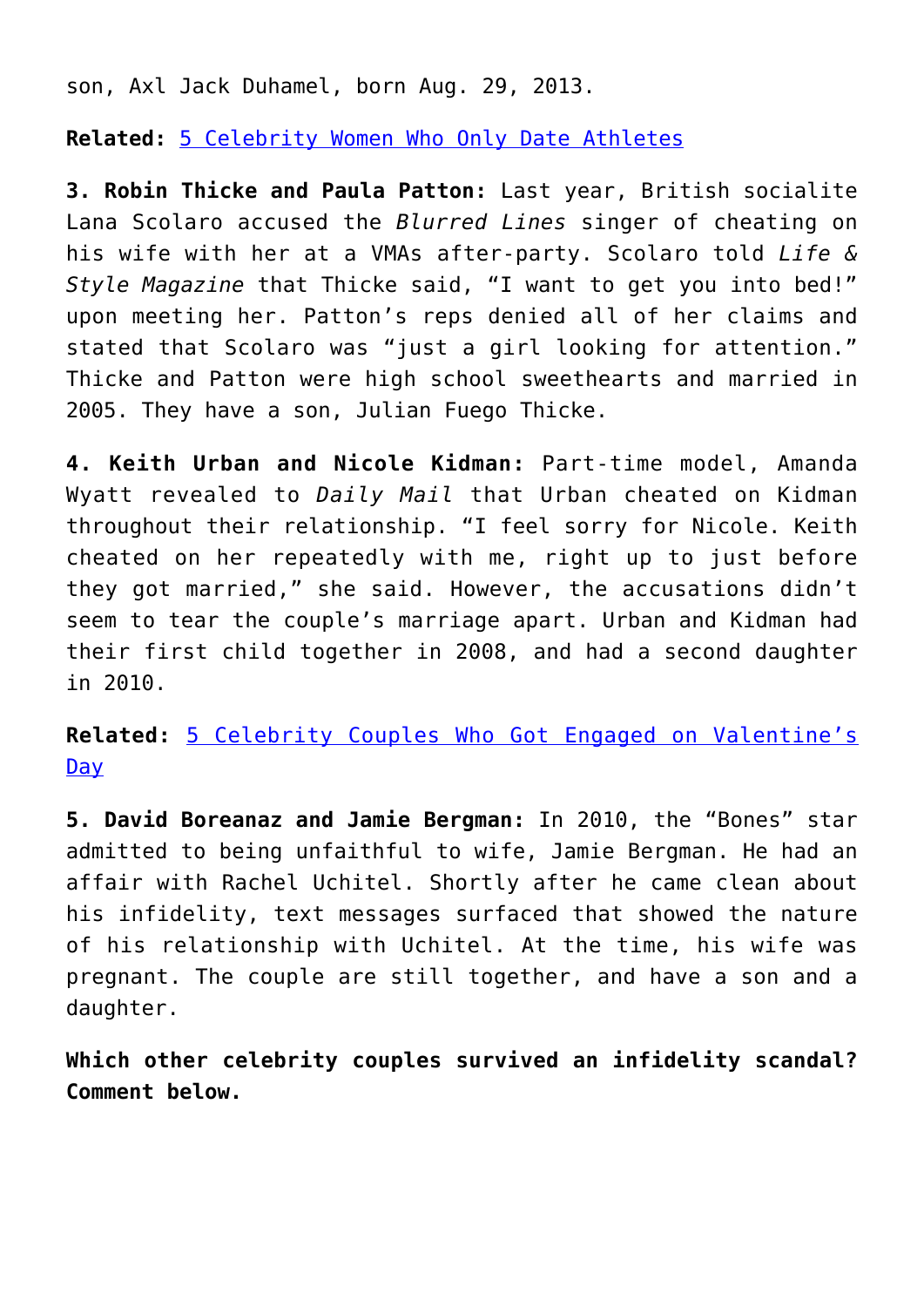### **[The Pros and Cons of a](https://cupidspulse.com/68500/the-pros-and-cons-of-a-whirlwind-romance/) [Whirlwind Romance](https://cupidspulse.com/68500/the-pros-and-cons-of-a-whirlwind-romance/)**

 $\overline{\mathbf{x}}$ 

 $\pmb{\times}$ 

#### By [Whitney Johnson](http://cupidspulse.com/104601/whitney-johnson/)

Taking a cue from some of our favorite celebrity couples — Kaley Cuoco and Ryan Sweeting, Kate Hudson and Matt Bellamy, and Jessica Simpson and Eric Johnson, to name a few — we thought it'd be fun to explore the benefits and pitfalls of quickie engagements. Plus, it's a topic our executive editor knows quite well: She got engaged to her now-husband after only nine weeks of dating! It's not a decision to make lightly though. Here are three pros and three cons of a whirlwind romance — all important things to consider before giving your heart away.

**Related Link:** [Why Celebrities Fall In and Out of Love So](http://cupidspulse.com/why-celebrities-fall-in-out-love-quickly-whirlwind-romance-heartbreak-divorce/) **[Quickly](http://cupidspulse.com/why-celebrities-fall-in-out-love-quickly-whirlwind-romance-heartbreak-divorce/)** 

#### **Pros**

**1. You tackle the big issues immediately:** Under typical dating circumstances, you may not discuss the serious stuff — how many times your heart's been broken, what you want in a future spouse, how many kids you want — until a few months into your relationship. With a whirlwind romance, you're forced to get down to the nitty-gritty details if you truly want a future together.

**2. There's no time for apprehension:** Every relationship reaches a turning point where it's easy to let fear control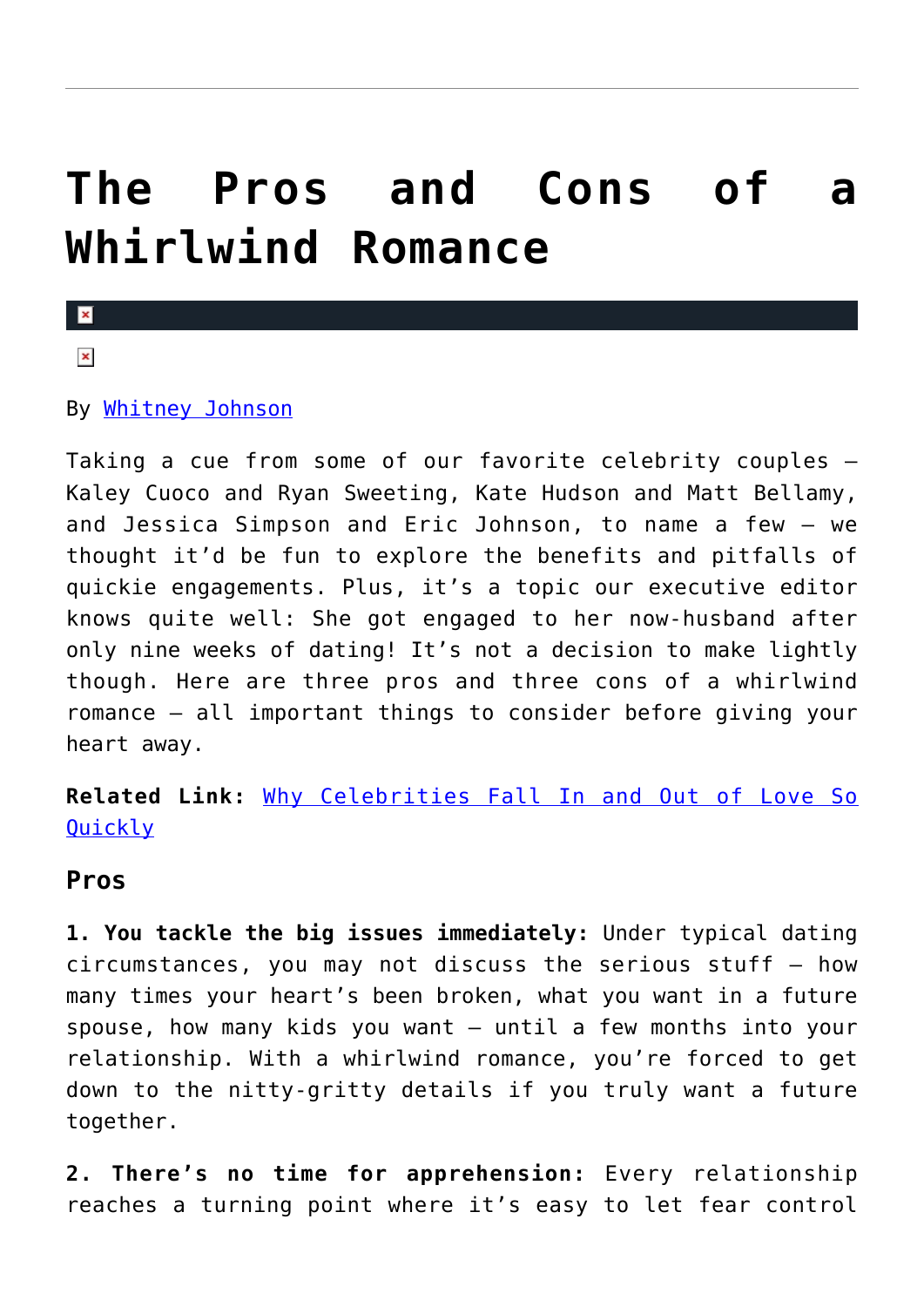your actions. When you're falling in love fast, you tend to focus on the good instead of the bad, running to your destiny instead of away from it. "There's momentum and clear interest," explains relationship expert [Michelle Smith.](http://www.marketing2marriage.com) "Everyone loves being loved, so when the feeling is mutual and obvious, sparks are going to fly."

**3. It's a refreshing type of love:** Sometimes, we can get burdened down with the complications that inevitably come with true love. A whirlwind romance, though, offers you a lightheartedness that's a great beginning for any relationship. "This fresh and free perspective is important to note," shares life coach [Kimberly Friedmutter](http://www.kimberlyfriedmutter.com). "You're not weighted down by expectations, and it's so much easier to breathe and just enjoy yourself."

**Related Link:** [Dating After Divorce: How Soon is Too Soon?](http://cupidspulse.com/marni-battista-dating-after-divorce-kim-kardashian/)

#### **Cons**

**1. You may not have a strong foundation:** The healthiest relationships are built on a friendship, but if you've only known each other for a few weeks, you may not have that solid starting point. "Relationships should get better over time, and you should build on the connection you started with," says relationship expert [Andrea Syrtash.](http://www.andreasyrtash.com/) "When you immediately relate in a heightened way, it's tough to build from there. Whirlwind romances that start too fast can sometimes end too fast…"

**2. You miss out on really dating each other:** The first few weeks of a relationship, appropriately dubbed the "honeymoon phase," are filled with light-hearted and carefree experiences. If you jump right into something more serious, you lose this fun time with your partner. It's easy to combat this potential pitfall: You should "date" your significant other always, whether you're newly together, engaged, or married.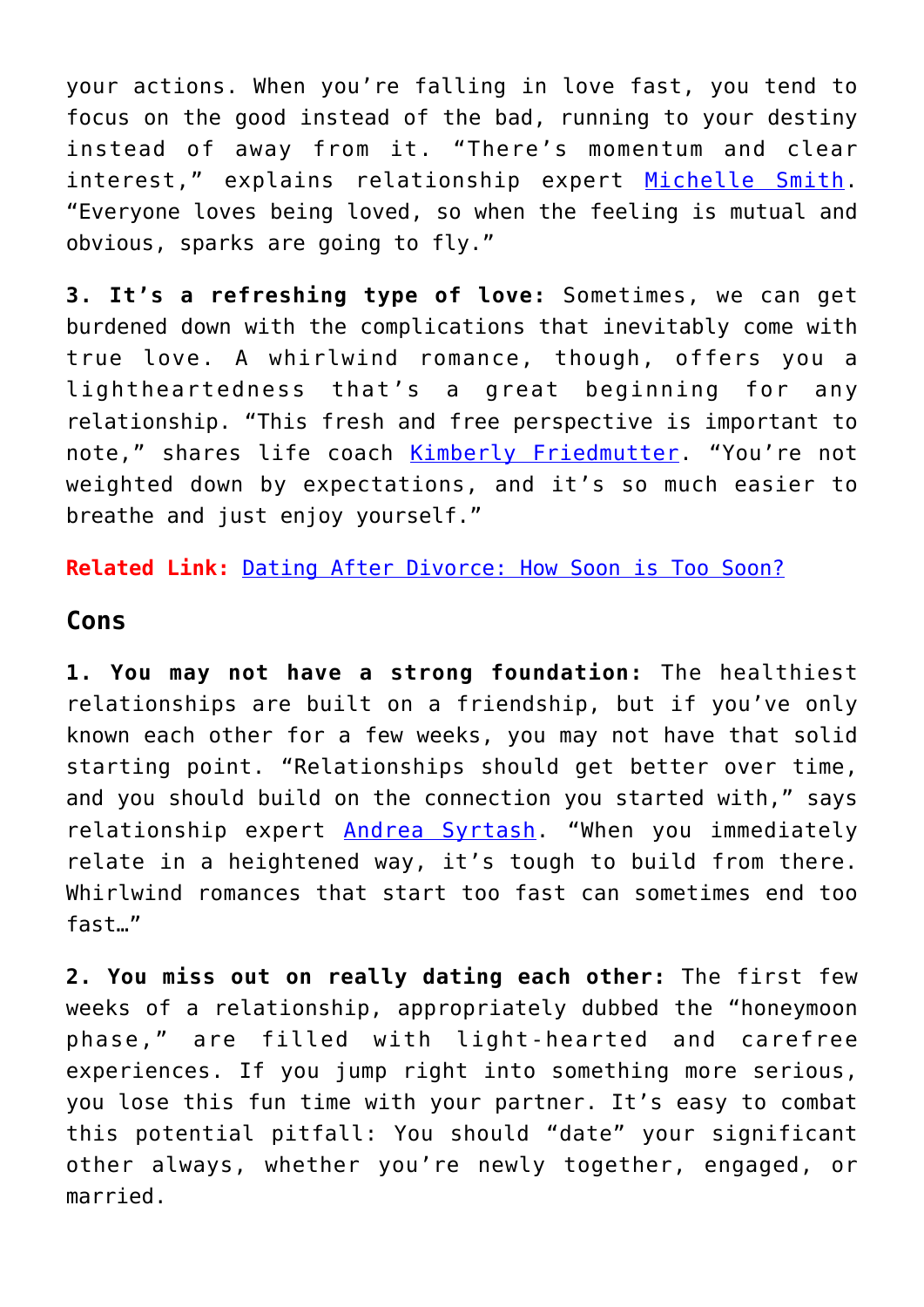**3. You (or your partner) might be in it for the wrong reasons:** If you're getting over a broken heart or perhaps a bit bored with your current life, it's tempting to turn to romance to fill that void. After all, there's nothing like the allure of a handsome Prince Charming and a perfectly-fitted glass slipper! On the flip side, it's hard to truly know someone you just met, so your partner may be looking for an escape as well.

**Have you ever been in a whirlwind romance? Share your story in the comments below!**

# **[Couples Therapy: A Way to](https://cupidspulse.com/71017/couples-therapy-rebuild-relationship/) [Rebuild a Struggling](https://cupidspulse.com/71017/couples-therapy-rebuild-relationship/) [Relationship](https://cupidspulse.com/71017/couples-therapy-rebuild-relationship/)**

x

 $\overline{B}$  By Jefferson Singer and Karen Skerrett

Jeanne looked at Barry at the other side of the couch in our office. She asked him if he remembered when they were first married and lived in a horrible one-bedroom apartment that barely had heat. Did he remember how each morning he would make her the worst coffee in the world, using a leaky filter and a banged up metal pot- how he would carry it to the bedroom while she was still just waking up? Barry nodded that he remembered. Jeanne continued to search his face, "Why is it that that coffee tasted so good to me and now we have the most expensive coffee-making contraption that money can buy, and I have to have my coffee just right, and I don't even want you to touch the pot?"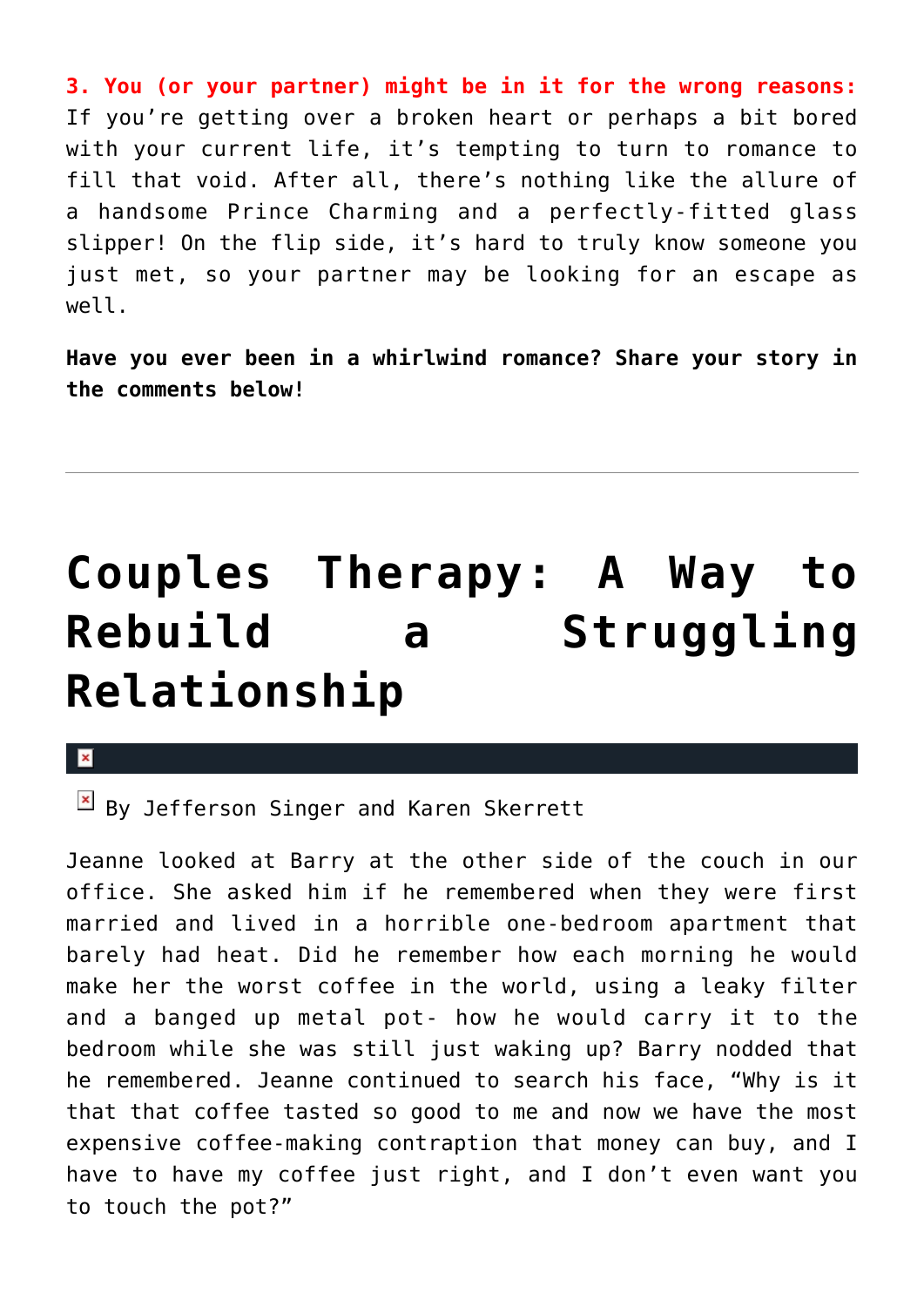At the heart of this exchange, Jeanne has told a "we-story"- a shared story between members of a couple that defines and guides their relationship. Jeanne told this story to remind Barry of what they have lost and need to find once more if their relationship is to improve. In our new book, *Positive Couple Therapy: Using We-stories to Enhance Resilience* (Routledge), we provide a systematic approach for helping couples recover their unique we-stories in order to strengthen and/or rebuild struggling relationships.

#### **Related:** [Cold Feet Before the Wedding? Reasons to Use Your](http://cupidspulse.com/cold-feet-before-wedding-reasons-use-head/) **[Head](http://cupidspulse.com/cold-feet-before-wedding-reasons-use-head/)**

Couples therapy has long focused on the problems or what is wrong with too little attention paid to identifying and cultivating strengths, or what is right in the relationship. As couple therapists with nearly 70 years of combined experience, we have learned the critical importance of redirecting couples' attention to the affirming qualities of their relationship such as security, empathy, respect, acceptance, pleasure, humor, and shared meaning. We call these the 7 elements of We-ness (SERAPHS) and they are indeed the better angels of our relationships. Couples that feel this shared investment in each other possess the building blocks for healthy and resilient relationships, and this ingredient can be developed by finding and focusing on 'we-stories'. Once couples can identify a "we-story', either recent or remote, they have a foundation that highlights what the relationship has to offer rather than what it lacks. Such a simple story can then become a metaphor, an image of what works between them and can be referred to during times of stress or challenge.

#### **Related:** [Why Looking for Love Is Like a Job Search](http://cupidspulse.com/why-finding-love-is-like-a-job-search/)

*Positive couple therapy: Using we-stories to enhance resilience* provides simple and practical tools for reclaiming positive stories of connection- stories that provide a sense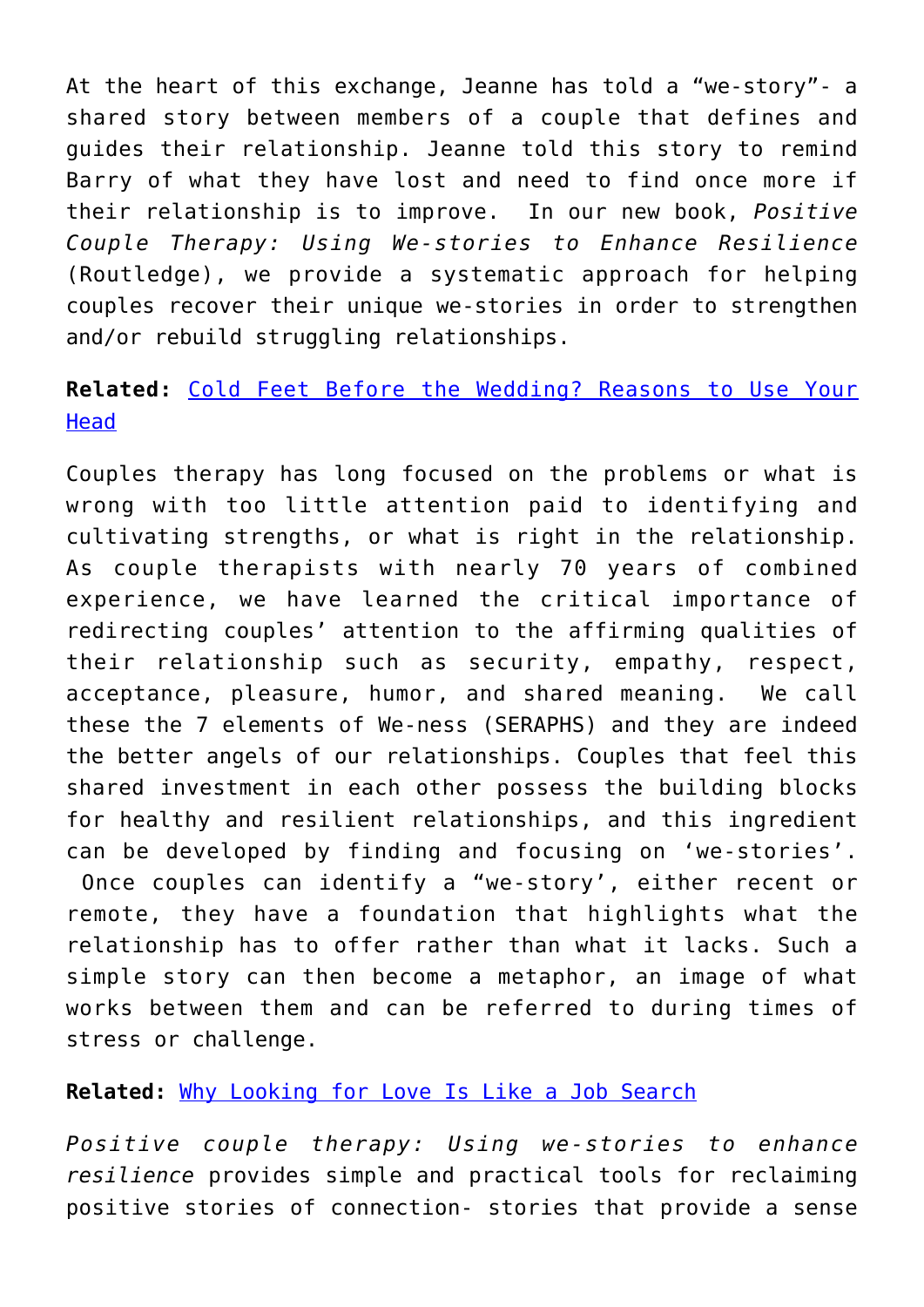of hope to relationships that have become distressed. Examples of we-stories can be found on our website: [we-stories.com](http://we-stories.com) or through [Amazon](http://www.amazon.com/positive-coule-therapy-we-stories-resilience/dp/0415824478).

*Jefferson Singer, PhD. is a Professor of Psychology at Connecticut College and in Private Practice.*

*Karen Skerrett, PhD. is Senior staff at The Family Institute/Center for Psychological Study and Associate Clinical Professor, Dept. of Psychology at Northwestern University.*

# **[JWoww Celebrates Birthday at](https://cupidspulse.com/70910/j-woww-celebrates-birthday-mob-wives-big-ang-drunken-monkey/) ['Mob Wives' Star Big Ang's](https://cupidspulse.com/70910/j-woww-celebrates-birthday-mob-wives-big-ang-drunken-monkey/) [Drunken Monkey](https://cupidspulse.com/70910/j-woww-celebrates-birthday-mob-wives-big-ang-drunken-monkey/)**

#### $\pmb{\times}$

**E** On Friday, February 21st, at Drunken Monkey in Staten Island, owned by Big Ang of VH1's *Mob Wives*, reality stars came out from all over to support star of MTV's *Snooki & JWoww* star, Jenni Farley.

Everyone from cast members of *Ru Paul's Drag Race* to *Jersey Shore* to *Mob Wives* was there to celebrate with the five-month pregnant star, who looked fabulous.

**Related Link:** [JWoww and Fiance Roger Matthews are Expecting](http://cupidspulse.com/jwoww-and-fiance-roger-matthews-are-expecting-first-child/) [First Child](http://cupidspulse.com/jwoww-and-fiance-roger-matthews-are-expecting-first-child/)

"I wanted to do my party here last year, but we couldn't make it happen," Farley explained. She's a big fan of Big Ang and worked with Illumination PR and Specialty Empire to put the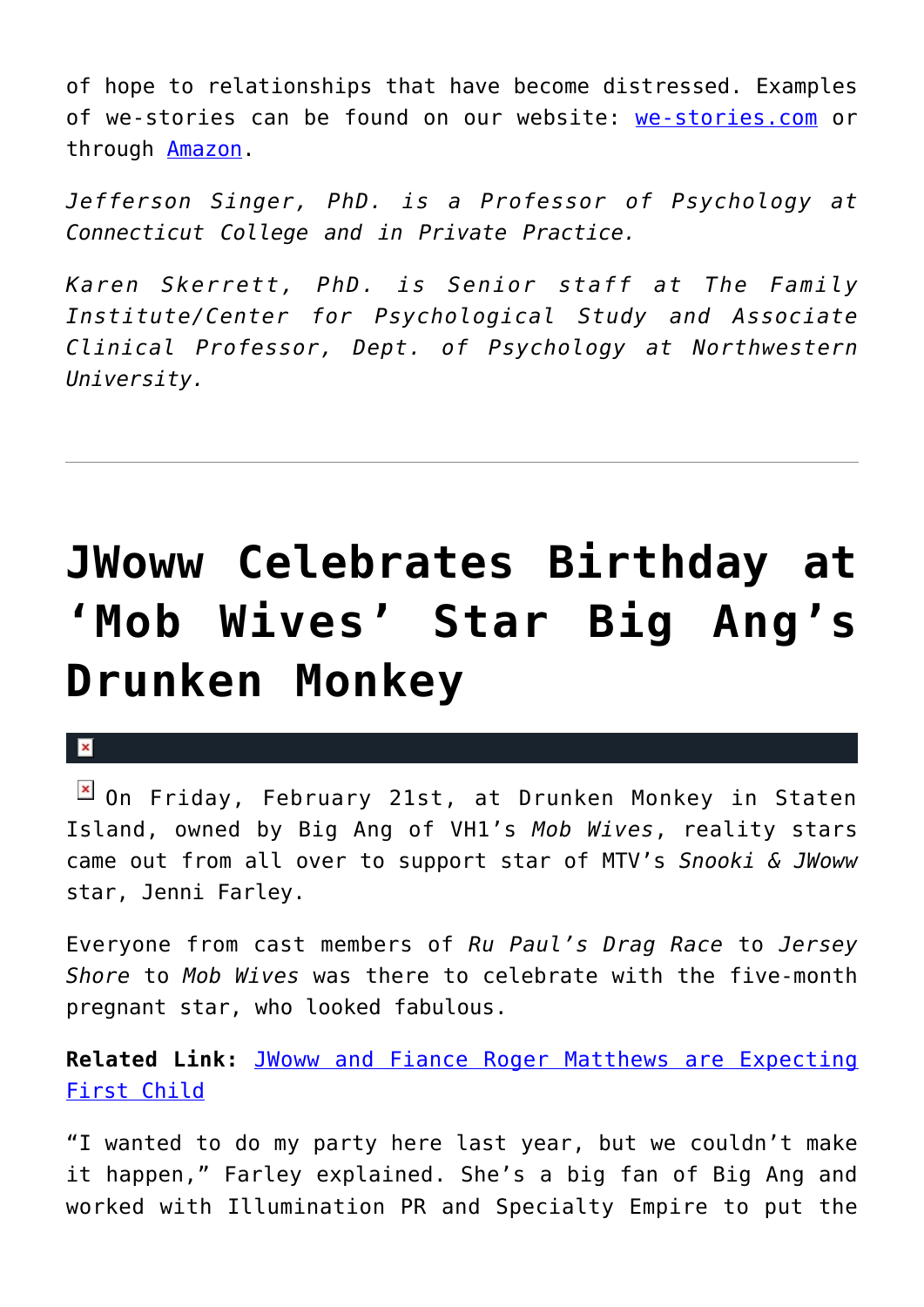event together.

Shutterball was the main sponsor of the party. All attendees got a Shutterball upon arrival and were shown how to use the cool new device to take instant, perfect selfies!

SAAS Hot Sauce were also a sponsor of the event. The birthday girl's nearest and dearest left with a goody bag filled with Saas Hot Sauce (which Farley loves even more while pregnant), Soul Ku necklaces, Australian Gold Tanning creams, JWoww's own line of skin care, Bootie Babe nail polish, Sweet Loren cookies, *The AstroTwins' Love Zodiac* book, and an item from Sister-Bliss Extreme Aromatherapy.

**Related Link:** ['Mob Wives' Reality Star Big Ang Launches New](http://cupidspulse.com/mob-wives-miami-monkey-big-ang-launches-new-wine-and-relationships/) [Wine Line](http://cupidspulse.com/mob-wives-miami-monkey-big-ang-launches-new-wine-and-relationships/)

There was quite a buzz all night about how much everyone loved the Shutterball! Check out the fun on Instagram by searching #JWShutterball.

*All details courtesy of Illumination PR.*

### **[5 Fun Facts About Jimmy](https://cupidspulse.com/70462/5-fun-facts-about-jimmy-fallons-wife-nancy-juvonen/) [Fallon's Wife, Nancy Juvonen](https://cupidspulse.com/70462/5-fun-facts-about-jimmy-fallons-wife-nancy-juvonen/)**

 $\boxed{\mathbf{x}}$  By Louisa Gonzales

Lately, things have been especially good for Jimmy Fallon: He became a first-time dad to daughter Winnie Rose in July 2013, and last Monday, he premiered as the new host of *The Tonight Show*. The funny man had some big shoes to fill, taking over for past host Jay Leno, and felt pressure to keep the show's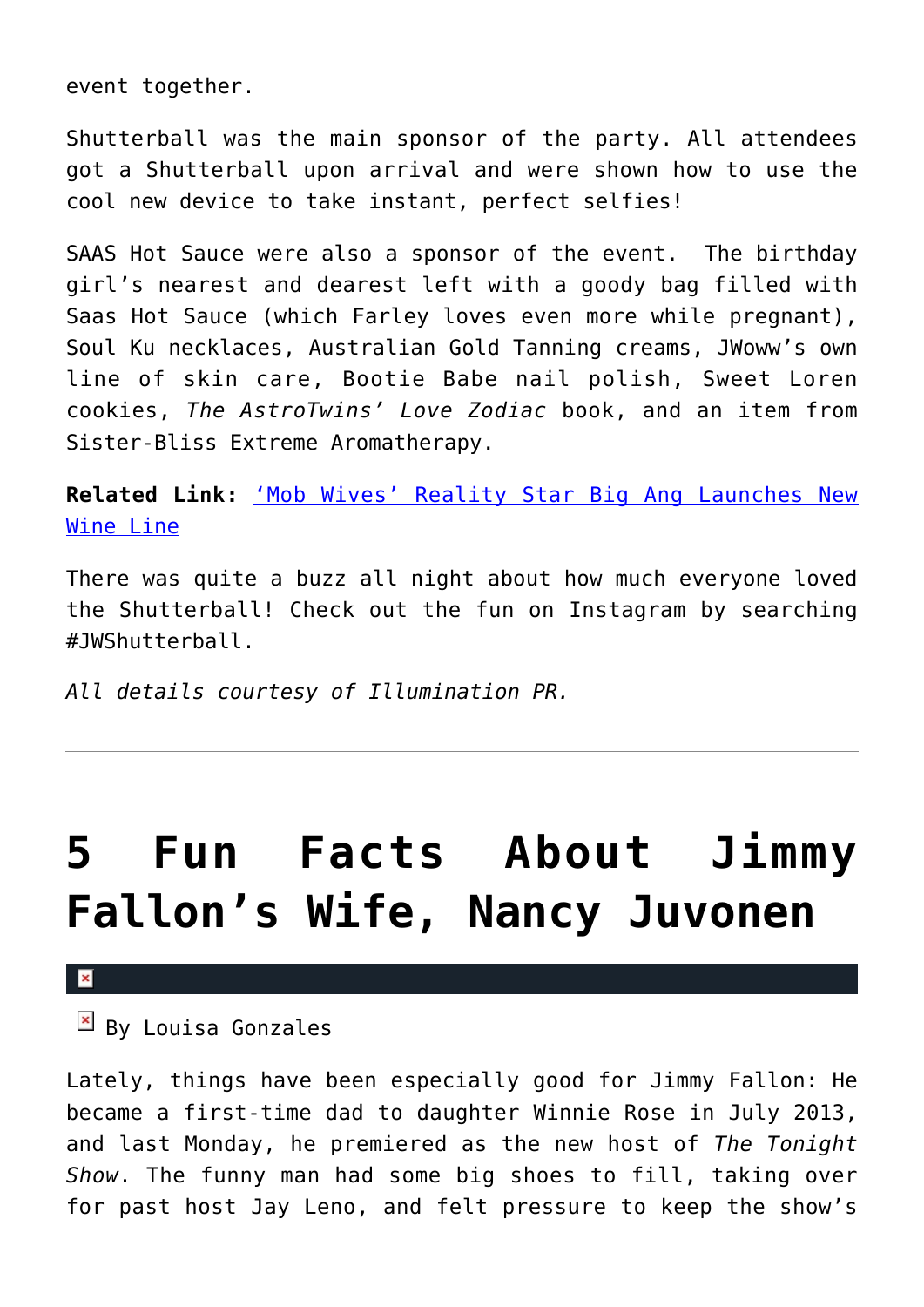legacy alive, but he got through it with help and support of a special someone in his life: his wife, Nancy Juvonen. The couple first started dating in May 2007 and have been going strong ever since. In honor of their happy relationship, we rounded up five fun facts about Fallon's lovely lady:

**1. The couple were introduced by Juvonen's good friend, Drew Barrymore:** Juvonen works with Barrymore as partners in her production company, Flower Films. The two started the business back in 1995, producing small projects before working on larger films such as *Fever Pitch*. Barrymore and Fallon played on-screen love interests, but it was off-screen where the real romance began between the producer and comedian.

**Related Link[:](http://cupidspulse.com/jimmy-fallon-wife-nancy-welcome-baby-girl/)** [Jimmy Fallon and Wife Nancy Welcome a Baby Girl](http://cupidspulse.com/jimmy-fallon-wife-nancy-welcome-baby-girl/)

**2. Juvonen is older than Fallon:** Age is nothing but a number for the two lovebirds. Juvonen is seven years older than her man, but the couple has shown no signs of letting their age difference get in the way of their relationship. After all, you never know who you are going to connect with.

**3. Her engagement ring is one-of-kind:** Fallon proposed in August 2007 at Juvonen's family home on Lake Winnipesaukee, New Hampshire. If that wasn't enough to convince her, his choice of engagement ring didn't hurt his chances either. When he did pop the question, he did so with an original piece: a beautiful emerald-cut diamond and platinum ring, designed and created by Neil Lane. Needless to say, she said "yes"– and the rest is history.

**4. They had a fast-evolving romance:** Juvonen and Fallon were together for about three and half months before they got engaged. Only four months later, they walked down the aisle and said their "I do's" in front of close family and friends. It's the first marriage for both of them, and hopefully, it'll be their last. The lovers have been together for nearly seven years, which is unusual for Hollywood standards.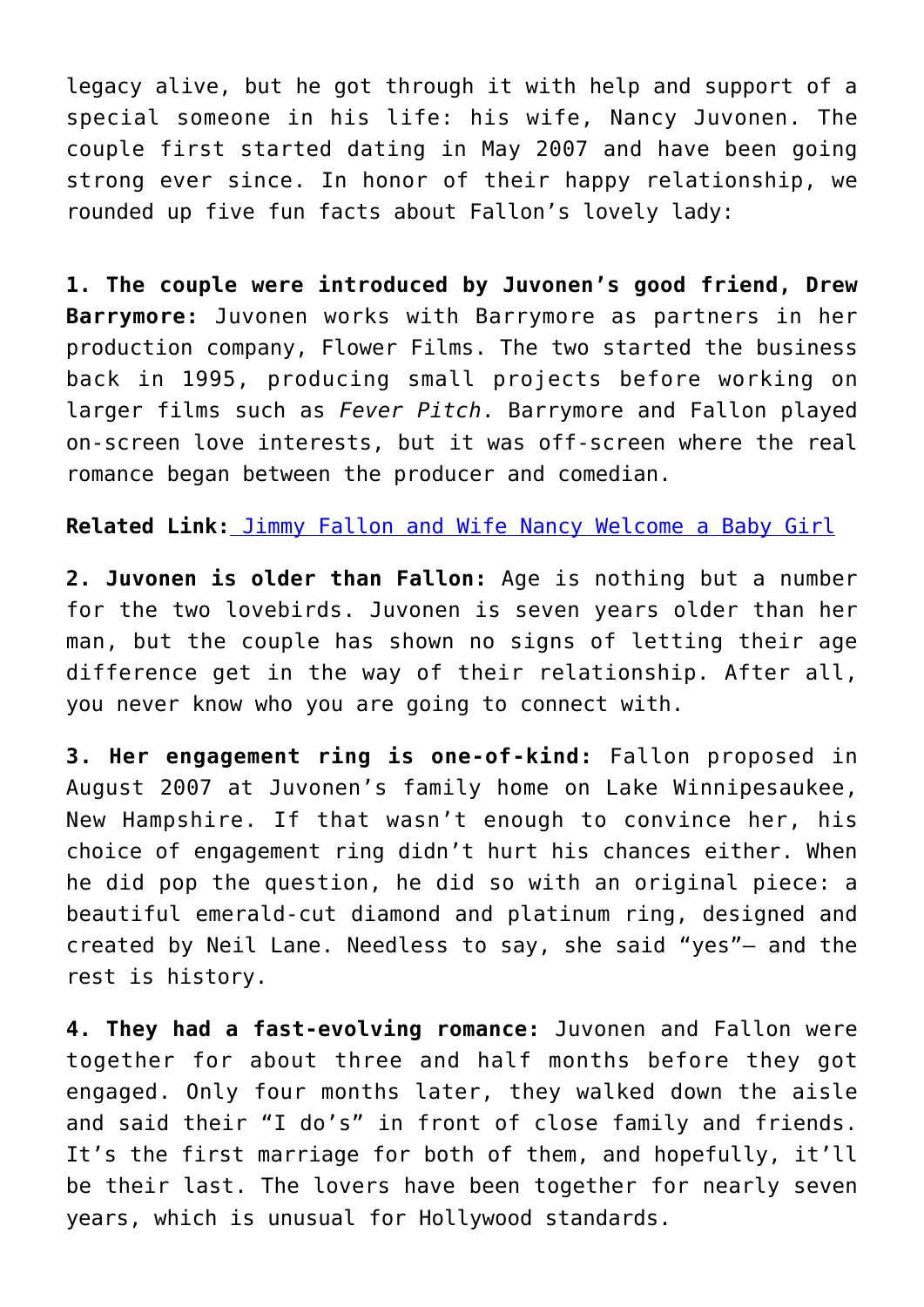**Related Link:** [Kaley Cuoco Admits Surprise Engagement Seems 'A](http://cupidspulse.com/kaley-cuoco-surprise-engagement/) [Little Crazy'](http://cupidspulse.com/kaley-cuoco-surprise-engagement/)

**5. Juvonen and Fallon struggled to have a baby:** The couple struggled to have a baby for over five years before their daughter was born this past summer via a surrogate. Once they knew they were going to have a child, they thought it would be best to keep it a secret until the baby was born, saying it would be more "fun" and "private" if they kept the news just between the two of them.

**Cupid wants to know: Why do you think it is important for a woman to stand beside her man?** 

# **[The Prince and The Pauper:](https://cupidspulse.com/68495/dealing-with-lifestyle-differences-spending-habits/) [Closing the Gap Between You](https://cupidspulse.com/68495/dealing-with-lifestyle-differences-spending-habits/) [and Your Cutie's Lifestyles](https://cupidspulse.com/68495/dealing-with-lifestyle-differences-spending-habits/) [\(or Wallets\)](https://cupidspulse.com/68495/dealing-with-lifestyle-differences-spending-habits/)**

 $\vert \mathbf{x} \vert$ 

 $\pmb{\times}$ 

By Kristin Mattern

Love can cross boundaries, conquer differences, and even span oceans, but being in a relationship with someone who is Cartier when you are simply Kay can be a bit tricky. Maybe you and your partner are on an equal footing in terms of cash, but you're a savvy saver, and he's a spend-thrift. If you and your significant other's lifestyles (or wallets) are on opposite sides of the fence, here are some tips to bring you closer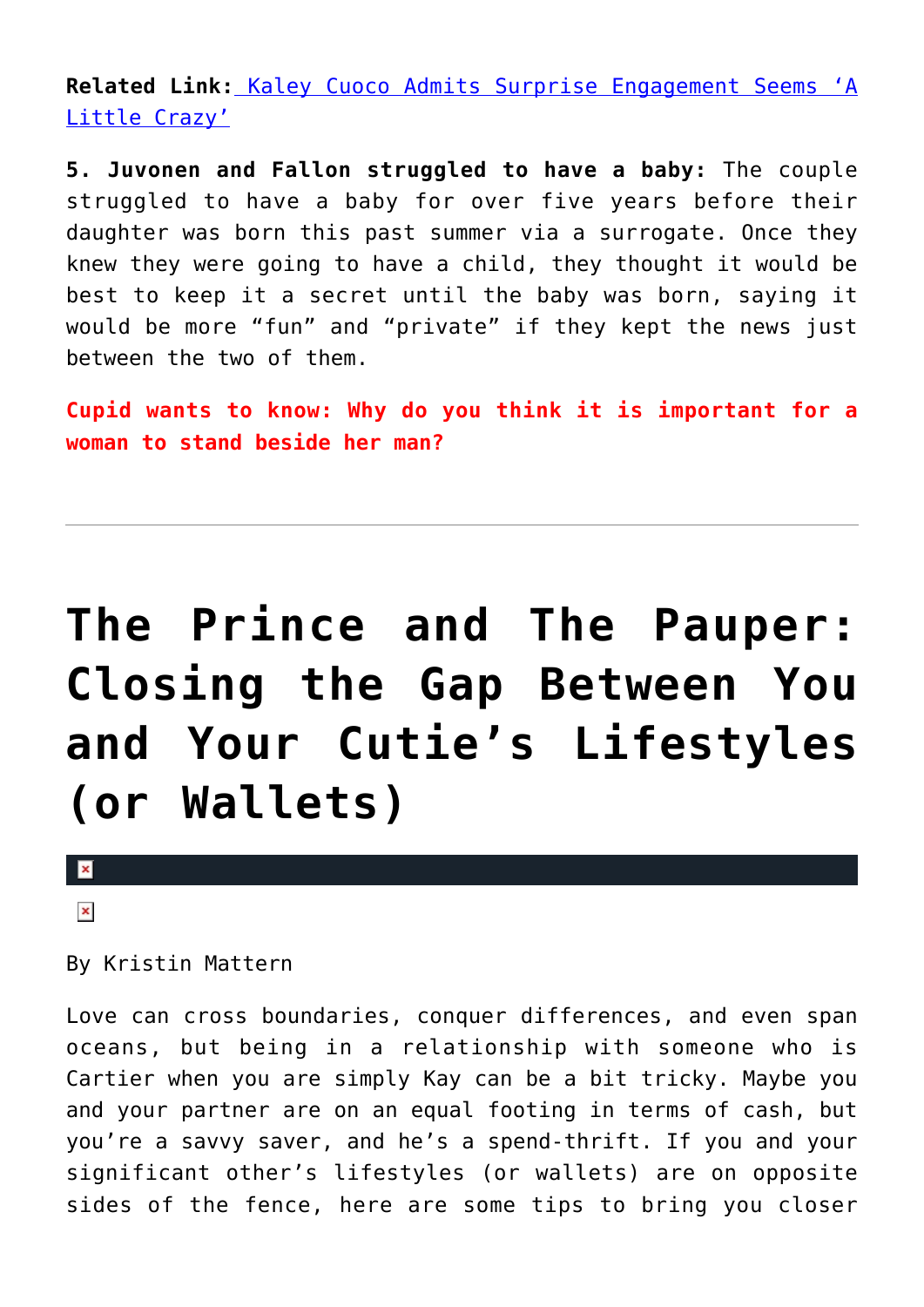together.

**1. Show him what you're about:** Money is a sore spot in a lot of relationships. Rather than sweat it out that you don't make enough moola, realize that it isn't the dollars that matter – it's *you* and the role you play in the relationship that counts. Be yourself and show off your unique qualities. Perhaps you're really funny or you always know the right thing to say. Even if you're not bringing in the dough, you still have many other assets that are just as important.

**Related Link:** [10 Relationship Behaviors You Think Are Odd…That](http://cupidspulse.com/10-relationship-behaviors-that-are-normal/) [Are Totally Normal!](http://cupidspulse.com/10-relationship-behaviors-that-are-normal/)

**2. Appreciate his gift giving:** Perhaps you're one of those people who feels uncomfortable when bestowed with gifts. If that sounds like you, figure out why you feel this way. As Dr. Georgina Rose, licensed physician and author of *Are You Ready for the One?*, says, "The moments of joy brought on by purchasing a special present or enjoying a memorable meal are worth more to some than the feeling of a greater security from your bank account." Gift giving is a way for many people to show affection, and showing that you're grateful for his sweet gesture is the best way to return the favor.

**3. You squirrel it away and he spends like it's candy:** It can be challenging to your relationship when you save every penny and your partner spends as if he's the next Rockefeller. "We each have different values when it comes to money and often these are based on our childhood and the way we saw our parents deal with materialism," explains Dr. Rose. "If you realize how insignificant the actual dollars are and try to understand the real value behind it, then your partner's expenses may be justified. Maybe what seems like a splurge for you is in fact a way of enjoying life."

**4. Communicate, communicate, communicate:** Try not to judge your boyfriend for his gift giving, and instead, make an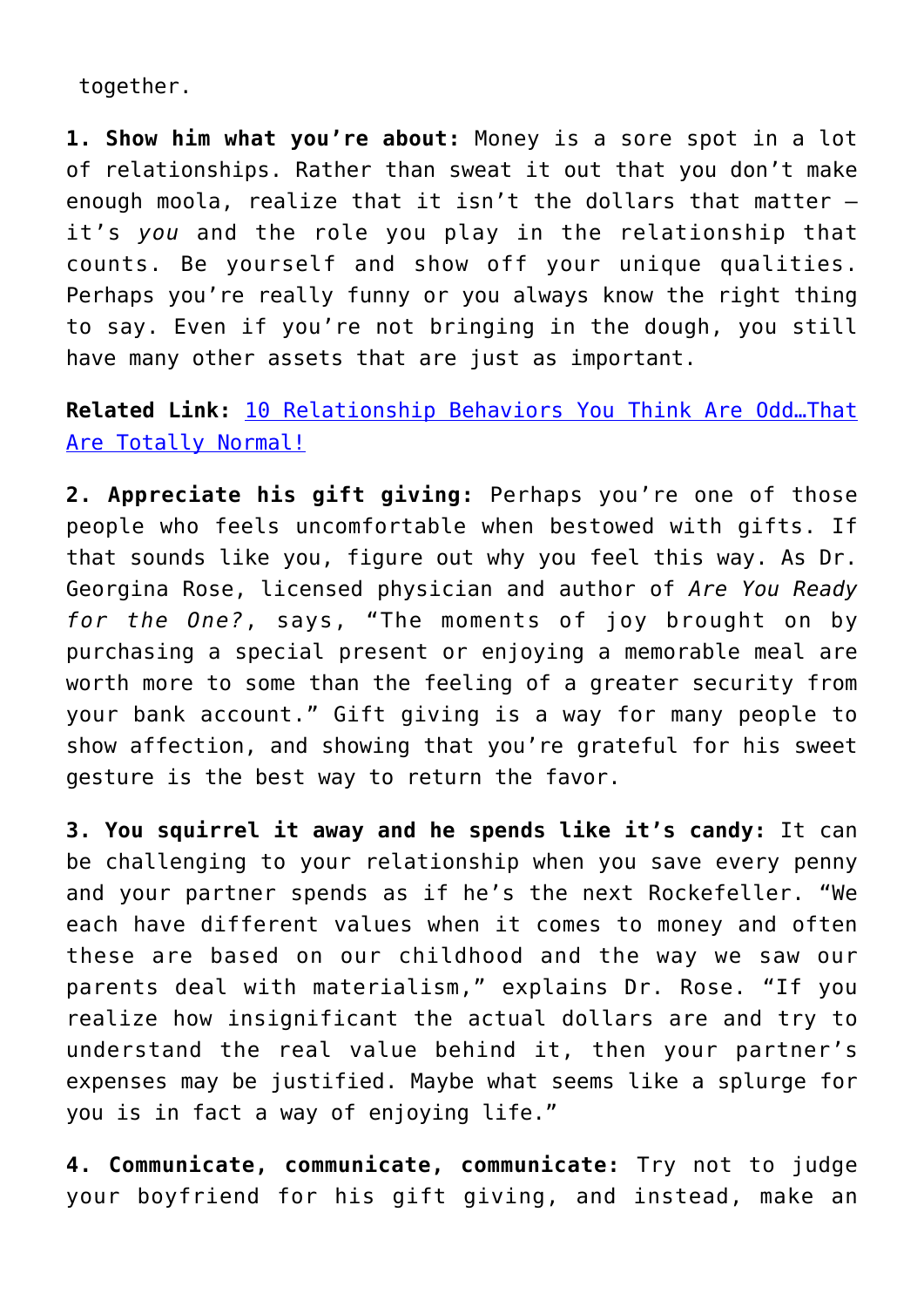effort to understand the gratification his spending brings to him. Rather than jump down his throat for making a big purchase when you feel like the two of you should be saving, talk it out. Keep in mind that you can't half listen to his reasons and then have it out with him. *Really* listen to him. Try to understand why it makes him happy to buy you things and then explain how it makes you feel without undercutting his feelings. Communication is the only way to shorten the gap between your different views on how to spend or save.

**Related Link:** [How Fighting Can Strengthen your Relationship](http://cupidspulse.com/fighting-can-stregthen-your-relationship/) 

**5. Remember that money can't buy love:** As the Beatles say, money doesn't win hearts. At the end of the day, money issues can actual boil down to a factor of different life values. If you really dislike spending and materialism and your partner is all about the bling, then it might be time for a split. If you can't see eye-to-eye on how to manage your finances, there's a good chance that many other aspects of your life won't line up as well.

Money is always a tricky part of life to navigate. The key is be understanding of why your significant other spends and discuss your own feelings about the subject. In the end, it's a question of values and making sure you are both on the same page.

**How have you handled money troubles in your relationship? Tell us in the comments below!**

### **[How to Date when You're a](https://cupidspulse.com/68333/date-single-parent/)**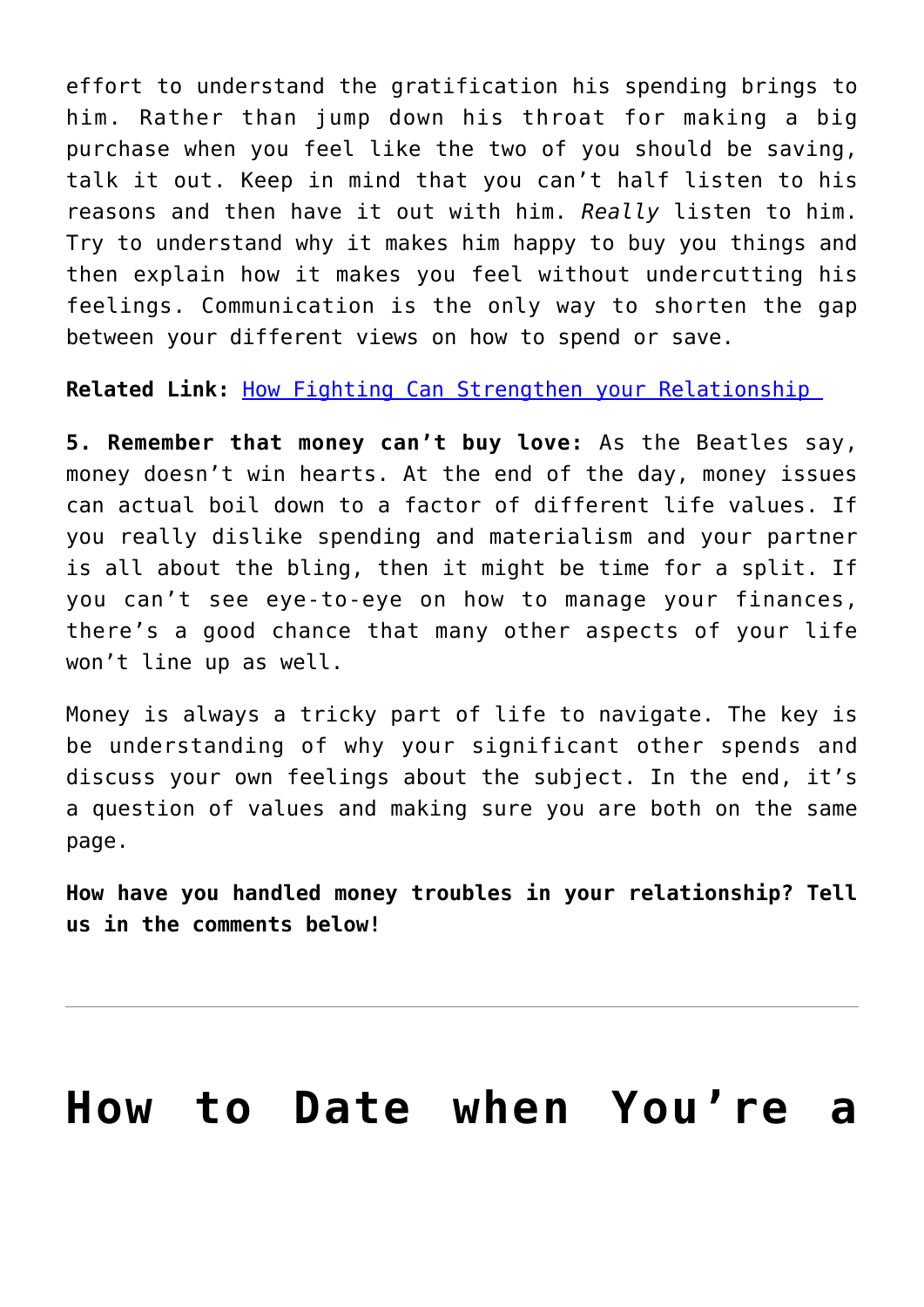# **[Single Parent](https://cupidspulse.com/68333/date-single-parent/)**

#### $\overline{\mathbf{x}}$

 $\overline{B}$  By April Littleton

Being a single parent has its challenges – especially when it comes to dating. When you're raising children on your own or co-parenting, getting back into the dating pool is hard. You're not sure how your kids will adapt to someone new hanging around. Plus, is it even worth it to try to give your heart to someone else? Cupid has some tips:

#### **1. Take your time**

You don't have to rush into a relationship with anyone. You have your kids to think about and they don't need to be introduced to a new person every single week. When you're ready to start dating again, take it slow. Don't worry about what other people think. You start to date when you feel like it's the right time, not when anyone else says you should start testing the waters again.

#### **2. Explain to your kids**

When you do start to see someone new, you need to prepare your children for the situation. Whether they are too young to understand what you're telling them or not, you still need to let them know you're going to spending some time with her person who isn't their mother/father. Reassure them that the new love in your life isn't there to take the place of their other parent, but you're simply hanging out with someone else on a romantic level. Your children will have plenty of questions. Try your best to answer each one of them honestly without getting into any specific details about your love life.

**Related:** [The Do's and Dont's of Speed Dating](http://cupidspulse.com/the-dos-and-donts-speed-dating/)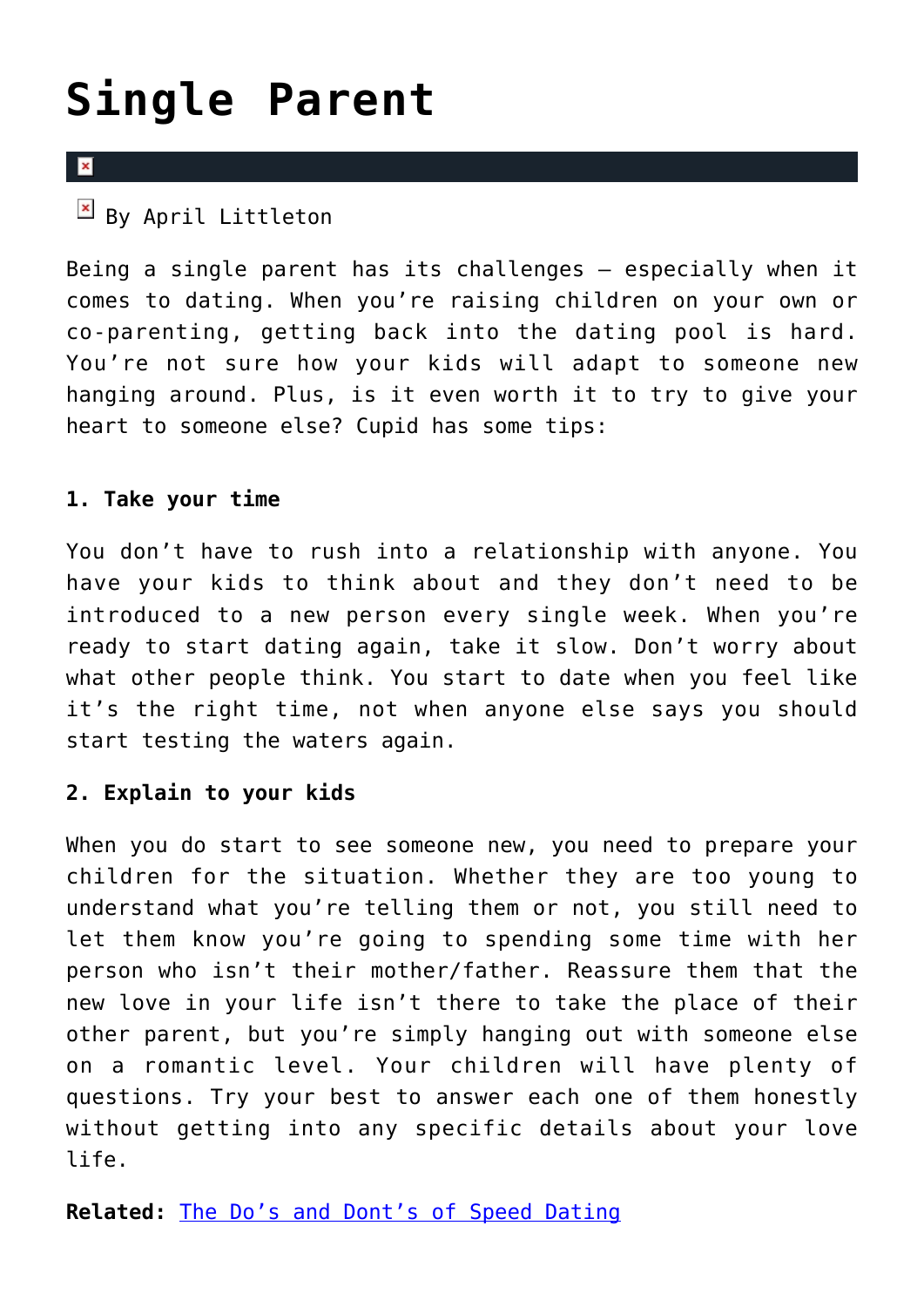#### **3. Introduction**

You obviously don't need someone who you've only been dating for a short time to meet your children. However, if things get serious between you and your new potential love interest, you need to start thinking about introducing your honey to the other important people in your life. Make sure your new boyfriend/girlfriend already knows about your kids (that should have been one of the first things you told them when you first started dating) before you set up a date for the whole gang to meet. When the day does come for the outing, make sure you keep the activities fun, short and to the point.

**Related:** [How to Handle a Clingy Partner in a Relationship](http://cupidspulse.com/handle-clingy-partner-relationship/)

#### **4. Be courteous**

Be careful how much PDA you should – especially in front of your children. Everyone will need to adjust to you dating someone new, so make sure to avoid any situations that could be uncomfortable and/or hurtful to your kids. Also, your new partner might not be too fond of the idea of the two of you sharing serious affection for each other in public anyway.

#### **5. Keep your past where it belongs**

Your ex shouldn't be involved in any part of your love life. Don't bring him/her up unless the reason has something to do with the children you have together. If you want to develop a serious relationship with the new man/woman in your life, they don't need a constant reminder of the feelings you and your former flame once had for each other. You need to start living your life for you and your kids. Who you date has nothing to do with your ex and vice versa.

**Do you have any additional advice for a single parent who's dating again? Comment below.**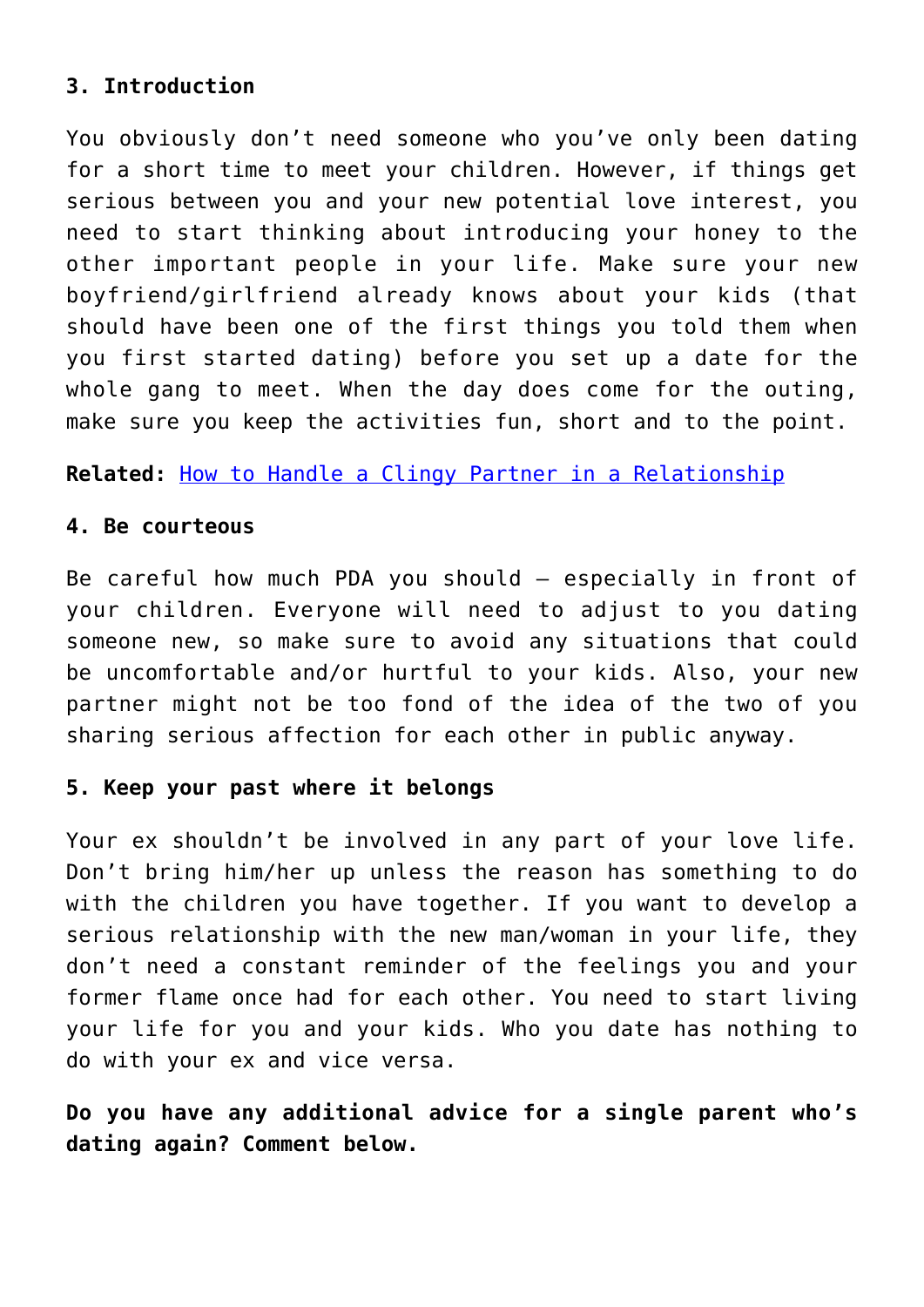### **[Cold Feet Before The Wedding?](https://cupidspulse.com/70418/cold-feet-before-wedding-reasons-use-head/) [Reasons to Use Your Head](https://cupidspulse.com/70418/cold-feet-before-wedding-reasons-use-head/)**

#### $\mathbf x$

#### $\mathbb{F}$  By Marie Chan

Marriage is more than just a dreamy, fairy tale event in every woman's life. Understandably that it is exciting when planning for one especially if you are the bride-to-be. But, this is also the stage where a couple's relationship is tested. Arguments often come along during the planning stage. After you have prepared and paid for everything, you feel restless, hyped-up and experience "wedding jitters" the night before your big day. What should you do?

Here are some things to consider if you feel anxious before your wedding.

#### **1. Think deeply about your doubts.**

According to a research done by the Psychology graduate students of UCLA, 19 percent of women who reported that they are having doubts before the wedding end up in divorce after four years of married life. It would be best to simply call off the wedding if you are less than one hundred percent sure. It is not wrong at all to back out now than regretting a major decision in your life. So, consider all the factors why you have doubts before your wedding.

#### **2. Talk things out with your partner.**

Nothing beats the old fashioned way of talking things out. Couples who last long in marriage often say that communication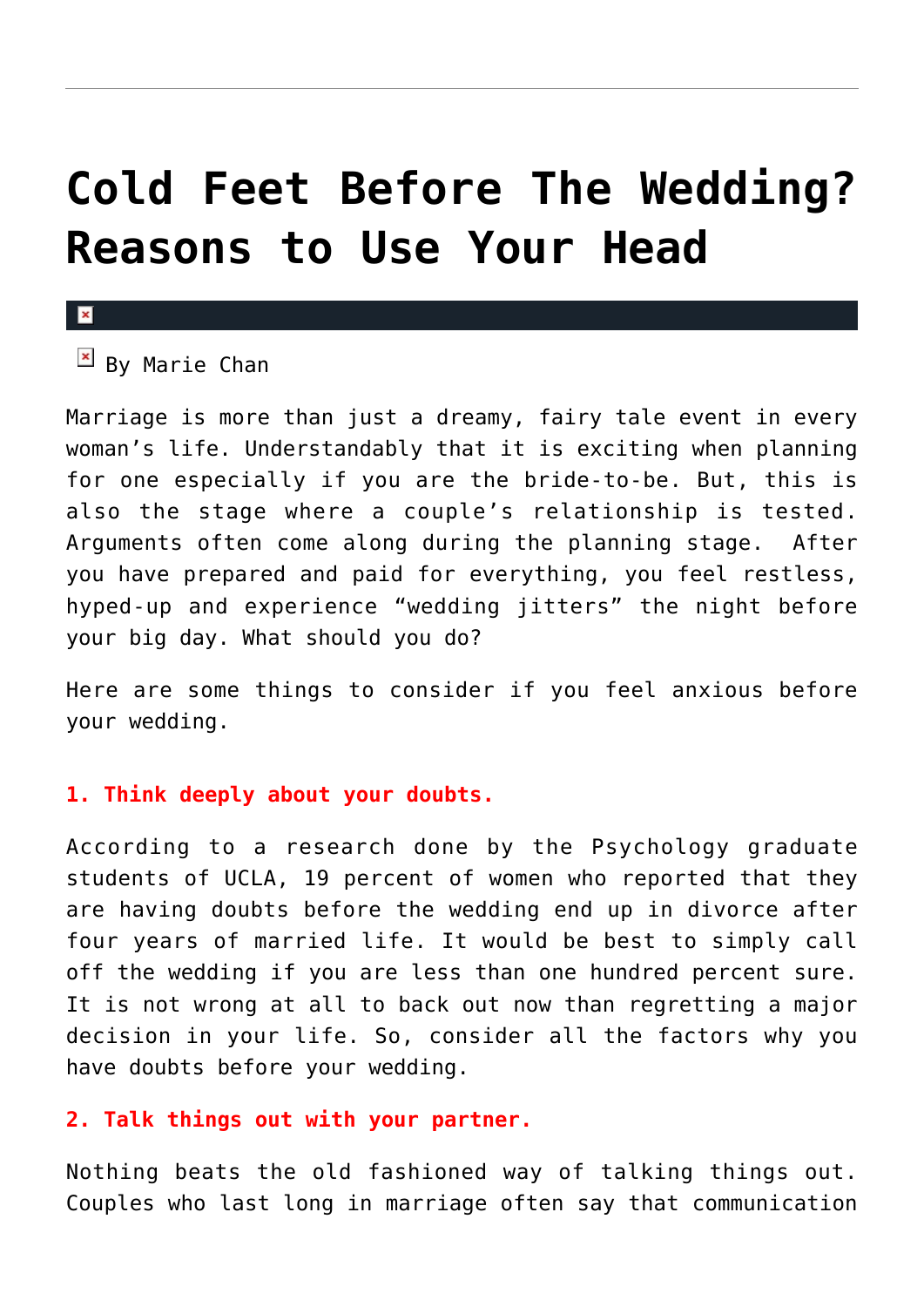is the key to a successful relationship. So, if you are feeling the pre-wedding jitters, be open with your partner about it. It would make you feel better having someone to share the mixed emotions before your wedding. Take this opportunity to remind each other of the good things that await you as a couple.

**Related:** [Beware of Sweetheart Scammers This Valentine's Day](http://cupidspulse.com/beware-sweetheart-scammers-valentines-day/)

#### **3. Seek advice from elders.**

If you cannot contain the doubts before your wedding, you can seek advice from your parents or close relatives who have been married for many years. The wisdom they have gained through the years can cast a light to the doubts and questions bothering you. It would also help if you choose to confide in someone who you know is not biased.

#### **4. Don't pressure yourself too much.**

It is a good thing that everybody else shares your excitement about getting married. However, it can also add pressure on your part as the bride. Of course, you want your wedding to be perfect. But because of this, you tend to over think things. You worry about even the smallest and insignificant things. Remember, your wedding is a celebration of your union as man and wife. You should enjoy this day.

Although some brides (and even grooms) feel the cold feet before their wedding, the challenge is how you manage these feelings while keeping yourself composed before, during and after the wedding. Surround yourself with trusted people who knows you well and whom you can really share your feelings honestly. Doubts before the wedding can be easily erased if you think about your real goal as a couple.

**Related:** [Why Looking for Love Is Like a Job Search](http://cupidspulse.com/why-finding-love-is-like-a-job-search/)

It helps to know that you are not alone, but you have someone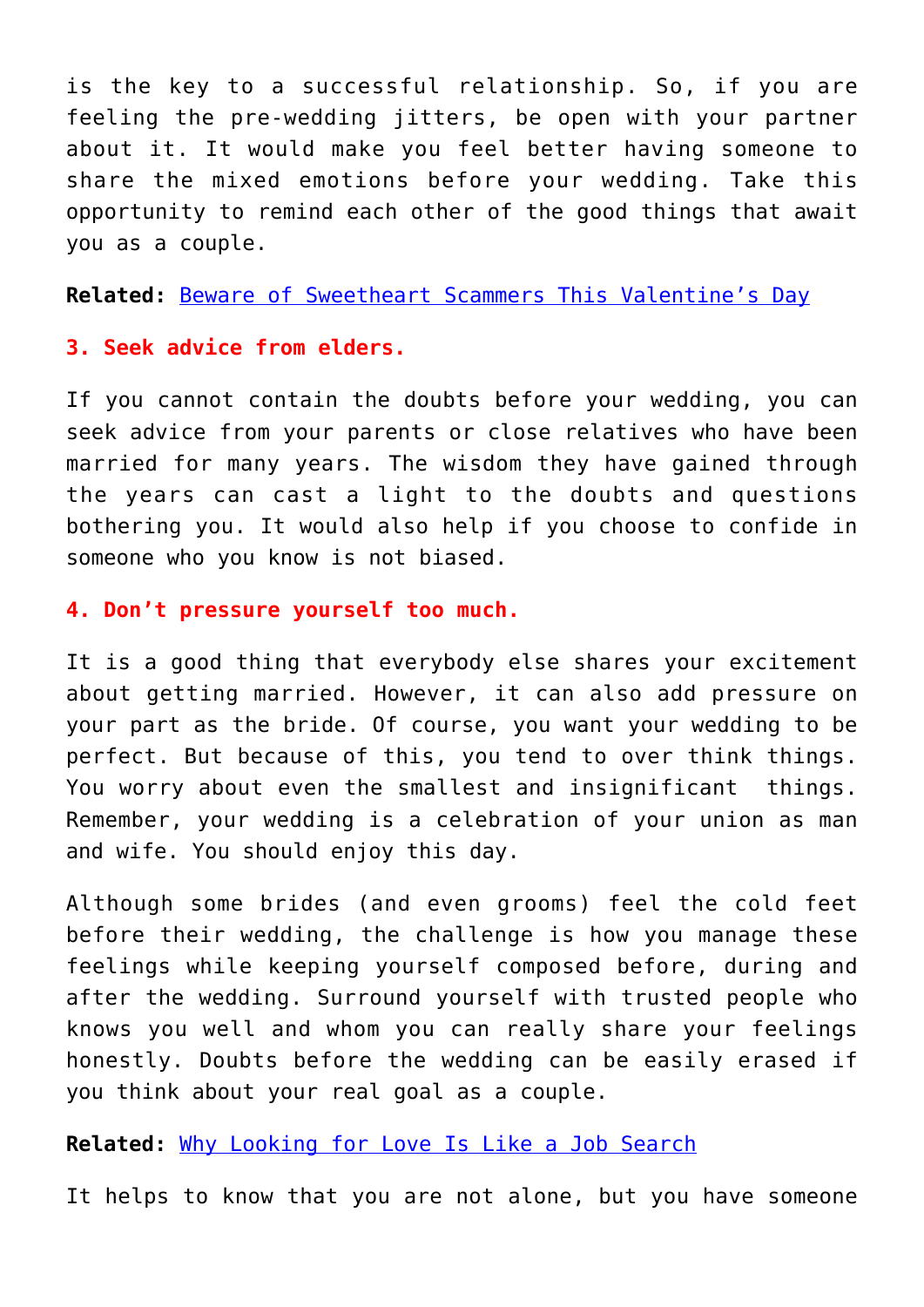to share all your thoughts, doubts and fears. Cold feet before the wedding can be minimized by having a pre-wedding counseling and coordination. Remember when you get married, your life takes on another path wherein it is different than the life you are used to with your parents or yourself. You have to be ready — mentally and emotionally.

However even with all these — you are still experiencing this heavy and negative feeling that you cannot go through with this wedding, then by all means, use your head and call it off. What you feel is not just a simple case of wedding jitters or cold feet. You have to follow your instinct. Clear all doubts before pushing through with it. This way, you will avoid making costly mistakes in life.

*Bestbride101.com is your complete wedding planning guide. If you are looking for the best wedding gowns, invitations, planning tools, wedding inspirations, and everything about making your wedding perfect, then you have to visit us today.*

# **[5 Celebrity Women Who Only](https://cupidspulse.com/68367/5-celebrity-women-who-only-date-athletes/) [Date Athletes](https://cupidspulse.com/68367/5-celebrity-women-who-only-date-athletes/)**

### By [Whitney Johnson](http://cupidspulse.com/104601/whitney-johnson/)

In today's tabloids, it's never a surprise to see yet another Hollywood beauty on the arm of a hunky athlete. From country crooners to television actresses to reality starlets, these five celebrity women have ditched their singer and actor exes to date — and in some cases, marry! — athletes instead: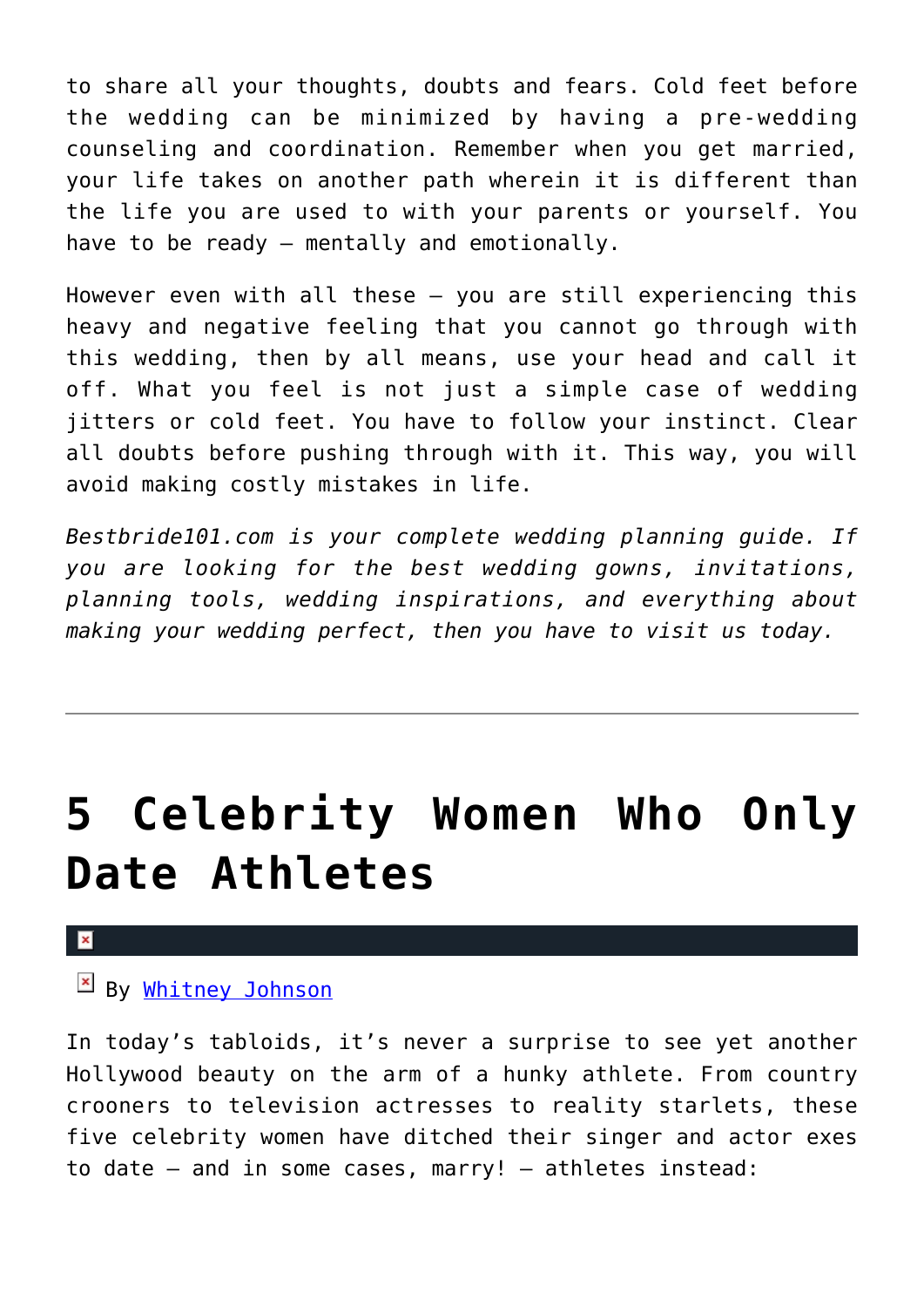**1. Jessica Simpson:** After her divorce from boy bander Nick Lachey, this lovable pop princess dove right back into the dating game, shifting her focus from singers (a rocky relationship with John Mayer aside) to football players. She dated Dallas Cowboys quarterback Tony Romo for two years before settling down with former NFL wide receiver Eric Johnson. The happy couple, who are parents to daughter Maxwell Drew and son Ace Knute, are set to walk down the aisle this spring.

#### **Related Link:** [Celebrity Couple Predictions: Jessica Simpson](http://cupidspulse.com/yolanda-shoshana-celebrity-couple-predictions-jessica-simpson-miranda-kerr-beyonce/) [and Eric Johnson](http://cupidspulse.com/yolanda-shoshana-celebrity-couple-predictions-jessica-simpson-miranda-kerr-beyonce/)

**2. Carrie Underwood:** This blonde beauty has a similar penchant for professional athletes. Before Romo hooked up with Simpson, he was linked to Underwood for a brief six months. After he did her wrong (and no, Cowboy Casanova is not about him), the *American Idol* winner met handsome hockey player Mike Fisher. The couple married in 2010 and have made their home in Music City, where Underwood is often spotted cheering her husband on as he plays with the Nashville Predators.

**3. Hayden Panettiere:** Panettiere is yet another tow-headed singer who gravitates towards sporty boys. The *Nashville* star first dated Ukranian boxer Wladimir Klitschko in 2010. She was then seen out and about with former New York Jets wide receiver Scotty McKnight before reuniting with Klitschko. After months of speculation, the petite actress confirmed their engagement on *Live With Kelly and Michael* in October 2013.

**4. Khloe Kardashian:** It looks like Kim — who dated not one but *three* athletes before starting a family with rapper Kanye West — isn't the only Kardashian sister who likes muscular men. Her younger sister got hitched to Los Angeles Lakers forward Lamar Odom after only one month of dating. This past fall, she announced her divorce from him after four years of marriage and has since been linked to Los Angeles Dodgers star Matt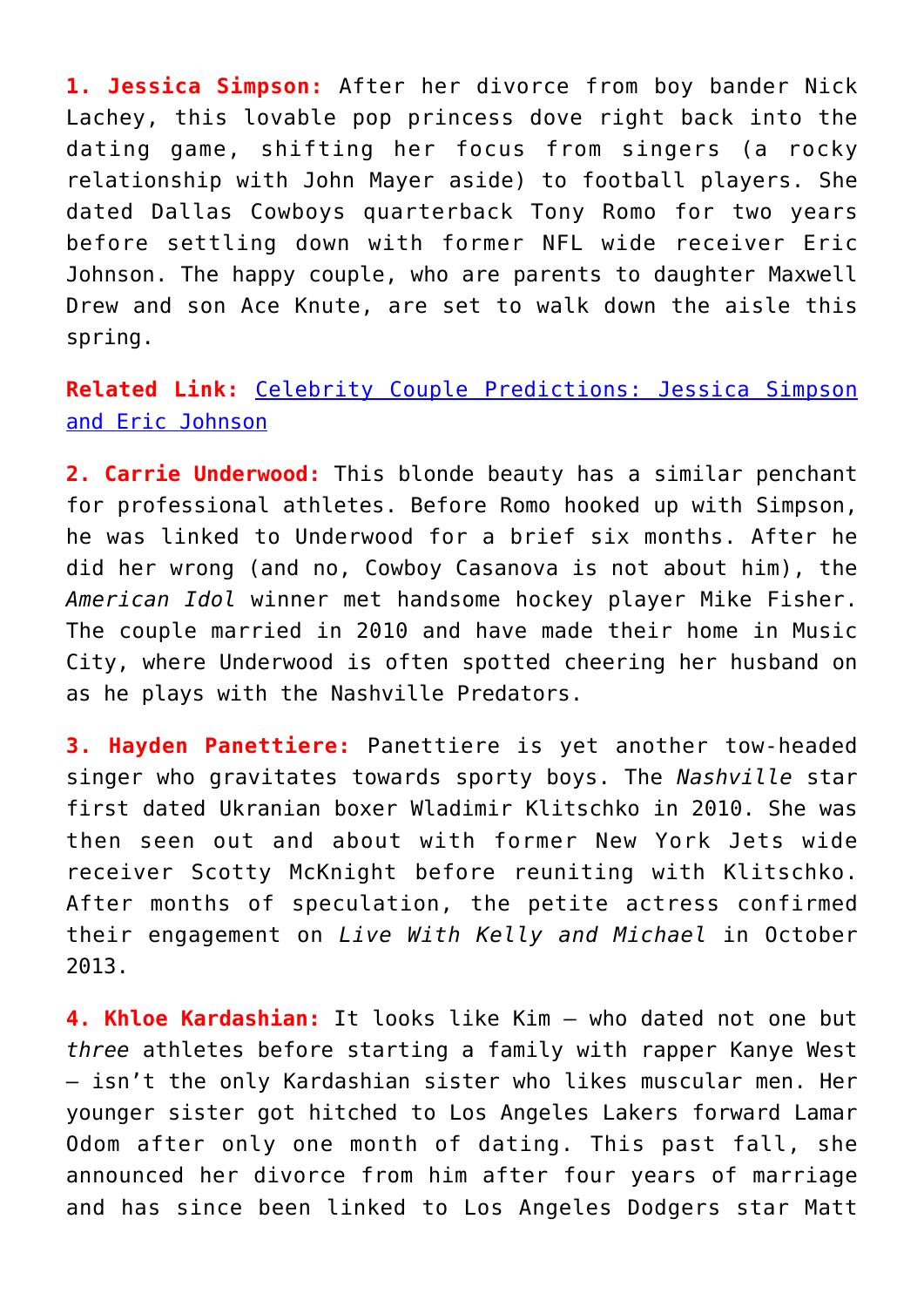Kemp.

**Related Link:** [Khloe Kardashian Files for Divorce from Lamar](http://cupidspulse.com/khloe-kardashian-divorce-lamar-odom/) [Odom](http://cupidspulse.com/khloe-kardashian-divorce-lamar-odom/)

**5. Eva Longoria:** The *Desperate Housewives* actress married San Antonio Spurs point guard Tony Parker is a fairy tale ceremony in 2007. Unfortunately, after three years of marriage and reports of his infidelity, the couple ended their union. A few years later, she dated New York Jets quarterback Mark Sanchez for a couple of months.

**Cupid wants to know: Why do you think celebrity women so often fall for pro-athletes?**

### **[Beware of Sweetheart Scammers](https://cupidspulse.com/69588/beware-sweetheart-scammers-valentines-day/) [This Valentine's Day](https://cupidspulse.com/69588/beware-sweetheart-scammers-valentines-day/)**

#### $\pmb{\times}$

 $By$  Becky Frost

Rumor has it that many celebrities have dabbled in online dating. And they're not alone. A recent study has determined that one in ten Americans has used online dating or a mobile dating app in their quest for love. It has steadily gained popularity as many find it an ideal way to meet people and discover a good match for themselves versus more traditional means of dating.

Most online daters have the best intentions to simply find their soul mate but beware there are unscrupulous suitors who are out to do more than steal your heart. If online dating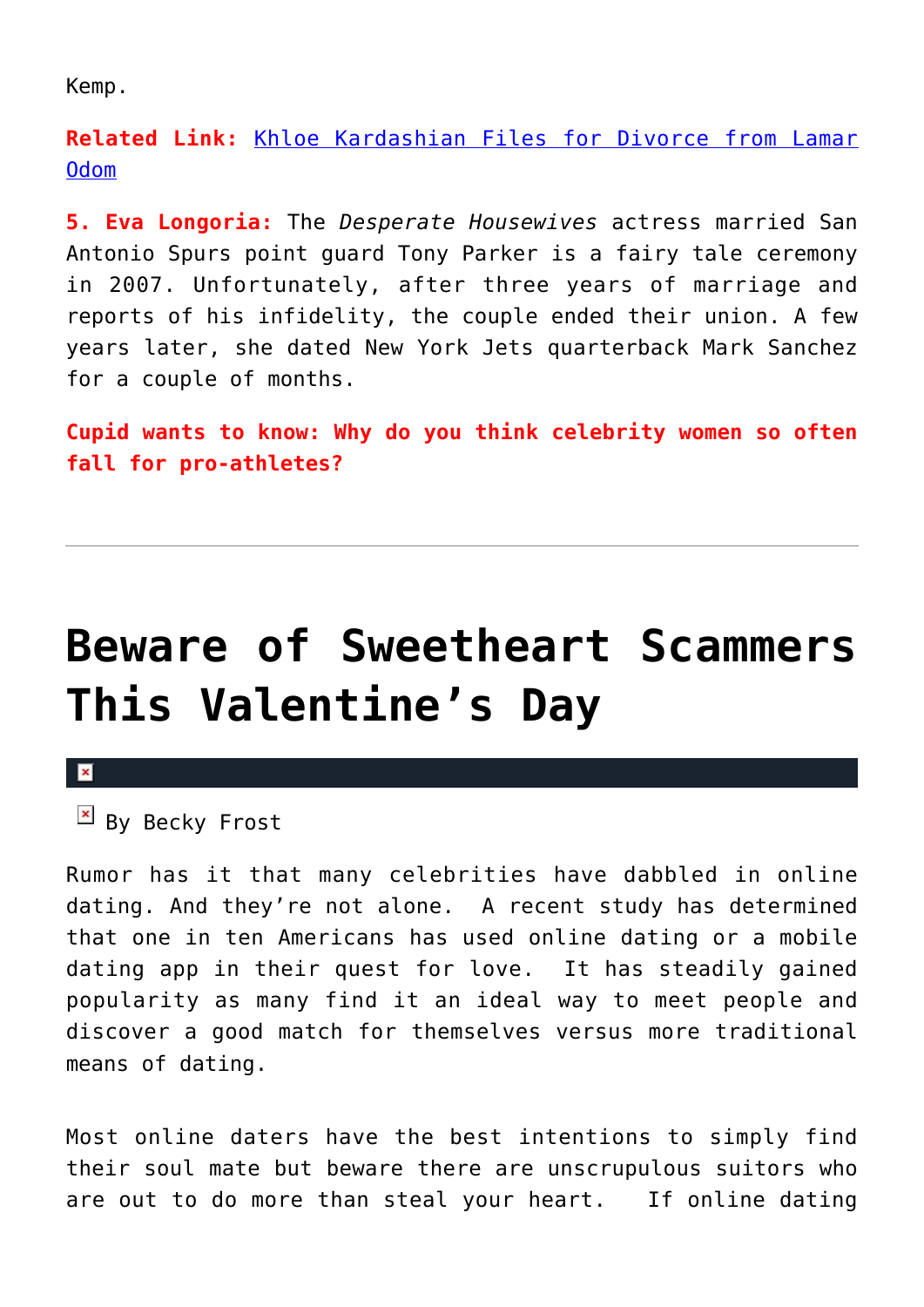is on your agenda this Valentine's Day season it's important to be aware of these individuals, labeled by the FBI and others as "sweetheart scammers."

Their goal is to swindle money or bank account information from unsuspecting online daters by creating a fake profile designed to match a certain type of person: employed, affluent and trusting. As time goes on the sweetheart scammer will scheme to seem perfect in every way, even down to the same likes and dislikes as the target. Once trust has been established, the scam usually escalates to the thief's unveiling of a problem involving money. Typical scenarios include the request for funds to be able to travel to meet the target or to help the thief's sick relative. Love can often blind the victim to only think and act with their heart rather than their head in what otherwise may appear as an obvious scam.

#### **Related:** [7 Ways to Know If It's Really Love](http://cupidspulse.com/7-ways-to-know-real-love/)

So what can you do to avoid sweetheart scammers? ProtectMyID, a leading provider of identity theft detection, protection and resolution offers up these valuable tips to help protect your online identity and steer clear of fraudulent schemes in the online dating world:

**Don't give away too much:** Don't disclose personally identifiable information with a prospective dating match until there is an established level of familiarity and trust. This also includes your hometown, home addresses, work specifics, phone numbers, educational background and information about children via profiles and through photo identification.

**Related:** [Technology, Social Media and Dating – The Good, the](http://cupidspulse.com/technology-social-media-dating-good-bad-oops/) [Bad and the Oops!](http://cupidspulse.com/technology-social-media-dating-good-bad-oops/)

**Play detective:** Don't assume that a prospective dating match always will be truthful. Ask a person to tell you about him or herself; you then can conduct a little background work on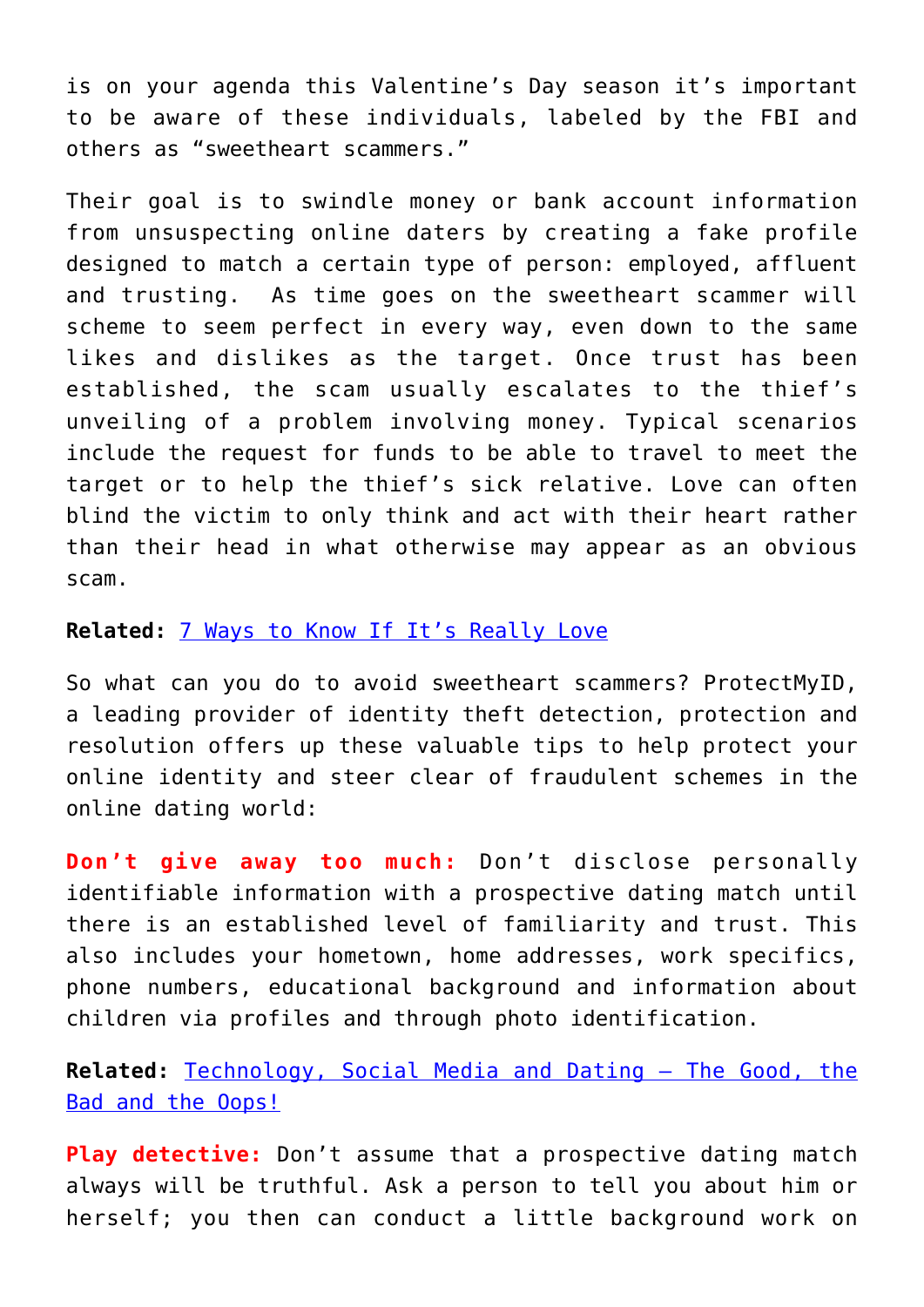websites and see if conflicting information exists. Also, be wary of any requests for financial loans or assistance of any kind.

**Create the perfect password:** For online dating profiles, do not use passwords that incorporate publicly known information.

**Related:** [Twitter Dating 101: Actions Speak Louder Than Tweets!](http://cupidspulse.com/twitter-dating-actions-louder-tweets/)

While sweetheart scammers definitely operate all year long, they are particularly noticeable this time of year when everyone wants to celebrate romance. These scams are a double whammy for the victim because they are affected both fiscally and emotionally. Online dating can open up your world to true love but approaching it with your eyes wide open is critical to avoid not only heartache. but also becoming a victim of fraud.

*Becky Frost is senior manager of consumer education for Experian's ProtectMyID. Check him out at www.protectmyid.com/.*

### **[Looking for Love Is Like a](https://cupidspulse.com/69648/why-finding-love-is-like-a-job-search/) [Job Search](https://cupidspulse.com/69648/why-finding-love-is-like-a-job-search/)**

#### $\mathbf x$

 $\overline{B}$  By Lisa Becker

We all know that finding love can be a lot of work. No disrespect to the Peace Corp, but it truly may be the toughest job you'll ever have. So if you're serious about wanting to find a great relationship, you should start treating it like a job search. Consider these seven tips below: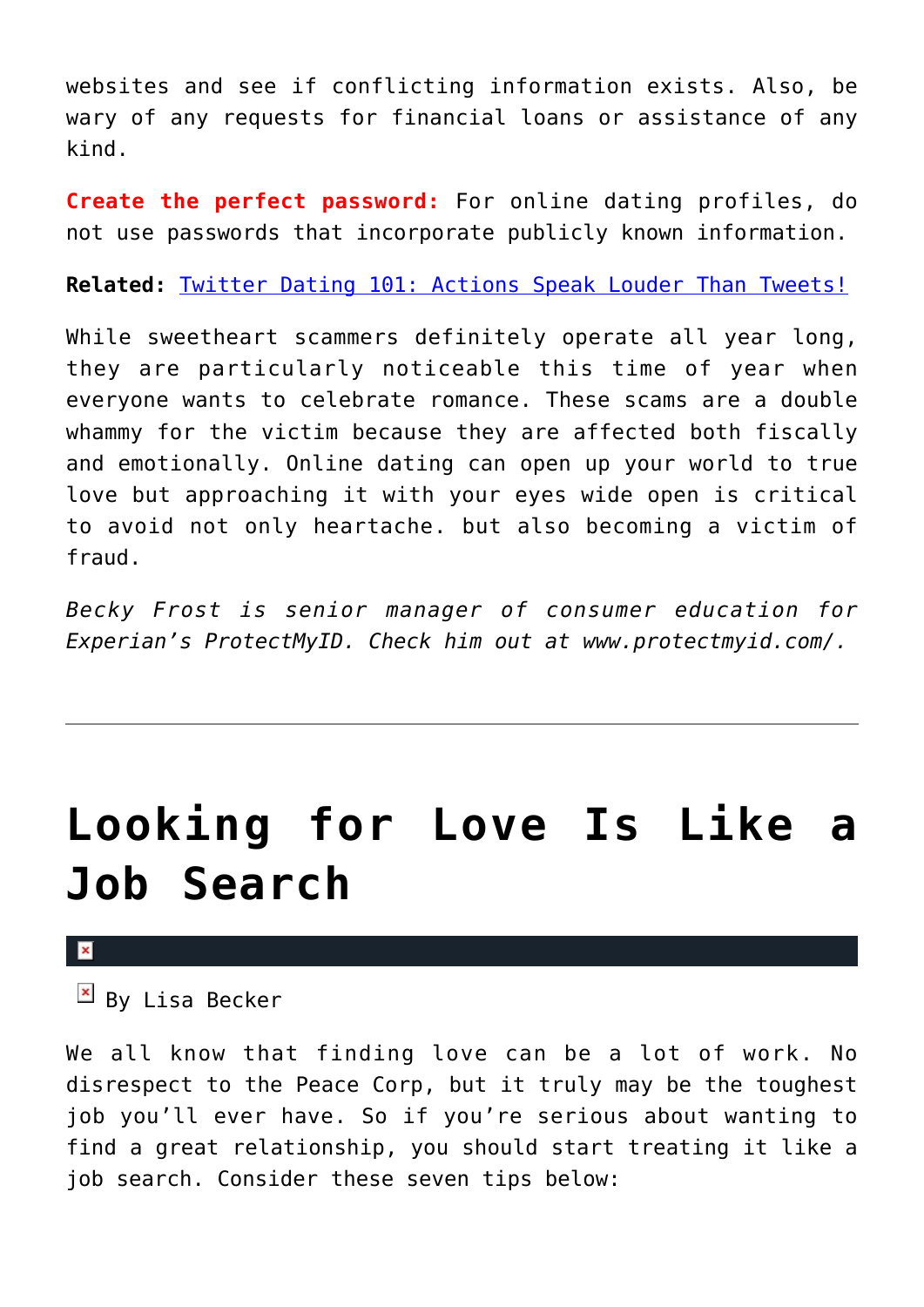**1. Network, Network, Network:** Just as people find jobs through networking, a great way to find a good personal match is through friends and friends of friends. After all, who is better to help promote your great qualities, positively position your odd quirks, and play down your annoying habits?

Because they know you and your desires, your loved ones will likely beat out most online dating algorithms in making good matches. If you do turn to online dating, consider a service like Clique, an invitation-only site that links you up with people through common connections.

**2. Create a Digital Resume:** If online dating is for you, treat your profile like a digital resume. Use this opportunity to tell people who you really are and what makes you special. Don't talk about your ex. That's tantamount to saying you got fired from your last job. Just let your personality, accomplishments, and assets shine through.

Include specifics that people can connect with — interests, hobbies, likes, and dislikes — but be honest. If all goes well and you make a connection, you'll need to provide proof of all of your claims. Be sure to proofread! Not only do you likely want to come across as literate and educated but as someone who takes pride in themselves.

**Related Link:** [Desiree Hartstock Says Confidence is the Key to](http://cupidspulse.com/desiree-hartsock-bachelorette-confidence-wedding/) [Finding Mr. Right](http://cupidspulse.com/desiree-hartsock-bachelorette-confidence-wedding/) 

**3. Be Selective:** You wouldn't apply for every job advertised on Monster.com, would you? And you wouldn't hire someone you know is wrong for the job. Then why would you do that in dating? Don't ask out every prospective person or online match, and don't accept an invitation from all either.

Let's face it: Dating isn't cheap. It takes time, money, and, likely your most valuable and scarce resource, energy. So take advantage of the "try before you buy" environment of online dating. You don't have to meet for a drink, grab a coffee, or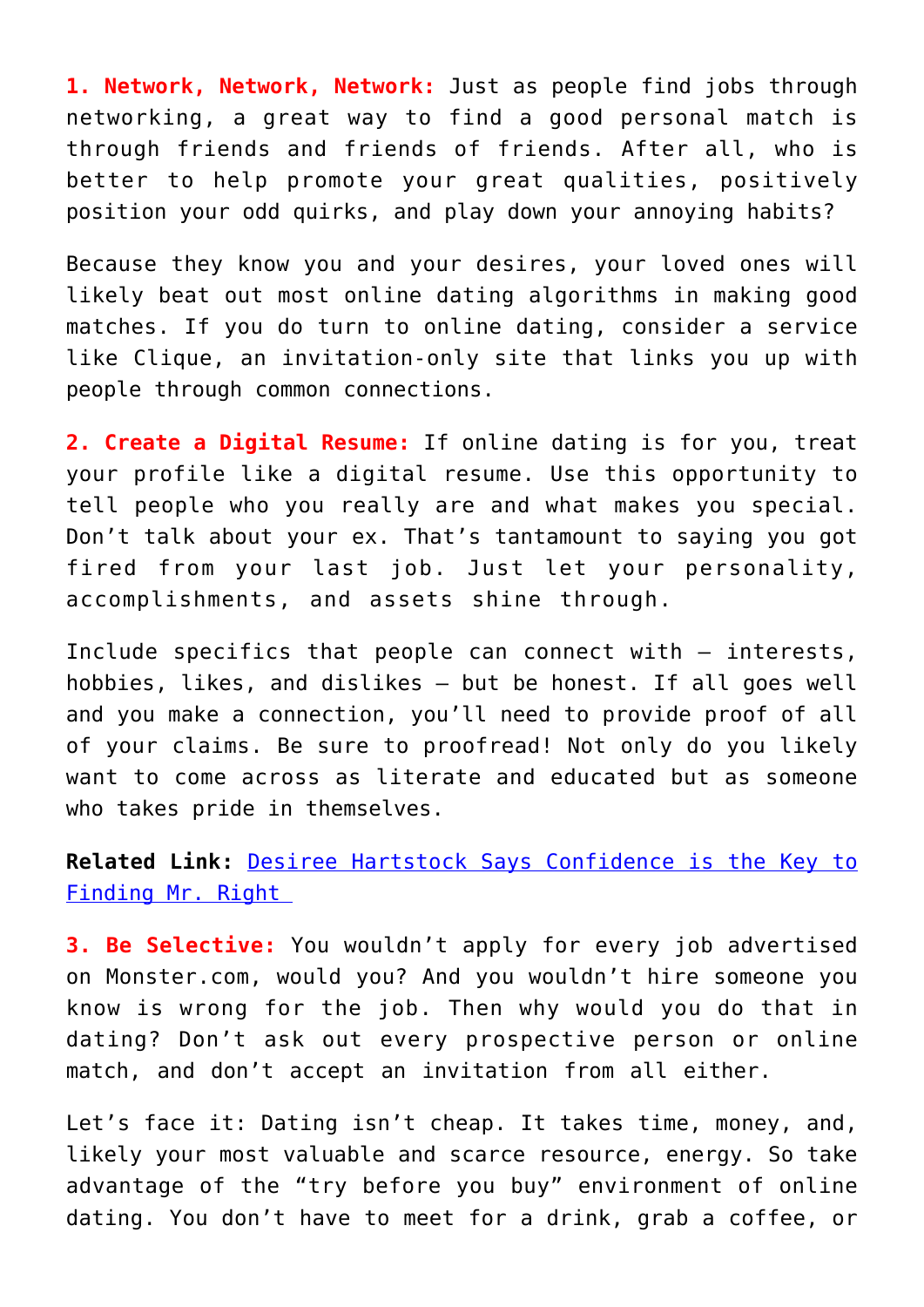sit through a long dinner only to discover there's no physical attraction or you have nothing in common, conversation is lacking.

**4. Do Your Research:** Online dating will allow you to narrow your focus if you do your homework. You can join a general dating service and design your dating search to make matches based on criteria important to you from interests and values to age and previous history. You can also select an online dating service that focuses exclusively on a niche market based on religion or education. Find the one that's right for you.

Once online, really read profiles and send messages that are tailored to them. The generic "I like your profile and feel like we have a lot in common" email will likely find its way into the trash. Find one or two things in the person's profile that you connect with and comment on them.

#### **Related Link:** [Five Tips for Falling in Love in 2014](http://cupidspulse.com/five-tips-for-falling-in-love-melanie-mar/)

**5. Job Interview:** Treat your first date like a job interview. While you likely won't be asked what your biggest strengths and weaknesses are or where you see yourself in five years, you will need to put your best foot forward. Good interviews are about seeing if the job and the candidate are a good match.

The job candidate who comes to the interview only asking about vacation days and salary isn't going to get the job. Ask questions to learn about your date and determine if you have mutual interests. Even if you know this isn't going to be a love match, use it as an opportunity to practice your dating skills. You'll improve for the next time around. You also never know who this person might introduce you to (see **Network, Network, Network** above).

**6. Dress for Success:** I'm not suggesting you wear a suit and tie or skirt and blazer on a first date. What I am saying is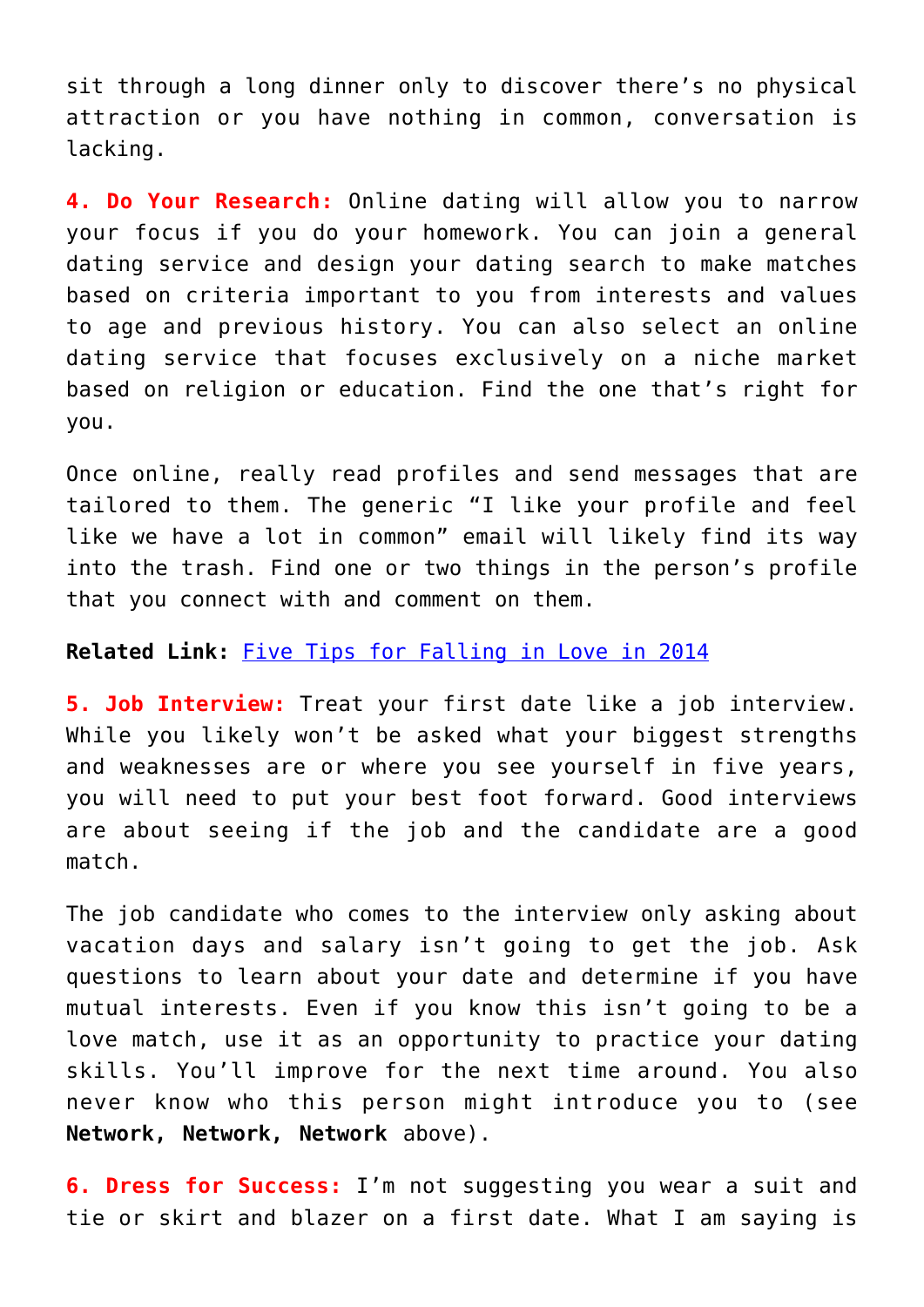dress appropriately for the occasion. Pick something that puts you in the best light, is reflective of your personality, and fits the date. You'll feel better and more confident, which will shine through.

#### **Related Link:** [4 Best Practices for Talking to Your Date](http://cupidspulse.com/4-practices-talk-to-date/)

**7. Decline with Grace:** In *Click: An Online Love Story*, the main character Renee gets an email from someone halfway across the world looking to meet someone willing to move for him. After sending a polite and diplomatic "thanks but no thanks" email message, she proclaims to her friend, "It's so much easier to reject someone over that Internet than in real life. Score one for online dating!" While rejection is easier for both parties when done online, it's important to remember that people still have feelings.

*Lisa Becker had endured her share of hilarious and heinous cyber dates, many of which inspired* Click: An Online Love Story *and* Double Click*. The books, about a young woman's search for love online in Los Angeles, have been called "a fast read that will keep you entertained," "a fun, quick read for fans of* Sex and the City*," and "hard to put down." Her third novel,* Right Click, *is due out Spring 2014.*

### **[Five Reasons Why Being Needy](https://cupidspulse.com/68032/five-reasons-why-being-needy-will-push-him-away/) [Will Push Him Away](https://cupidspulse.com/68032/five-reasons-why-being-needy-will-push-him-away/)**

 $\pmb{\times}$ 

 $\pmb{\times}$ 

By Kerri Sheehan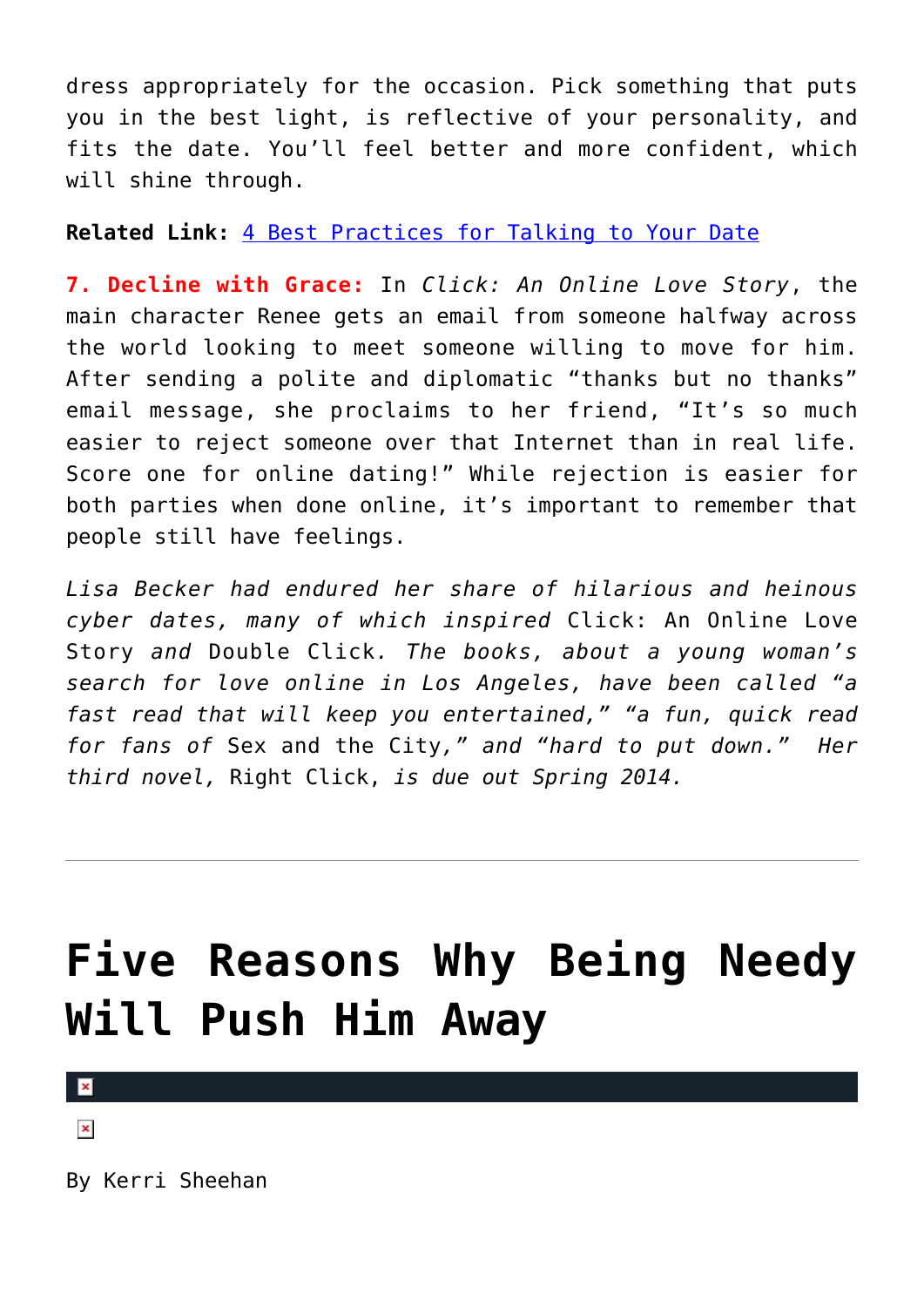Having a partner who always wants to be around you is a great feeling — to a certain extent. Everyone has needs when they're in a relationship, but being overbearing about what you want will push your significant other towards the door. A relationship is an equal union, so if you're busy only thinking about yourself, then your guy will begin to resent you. Here are the five reasons why being needy will push him away:

**1. You'll become completely dependent:** Being too clingy causes you to revert to childhood. It stops being a peer relationship and becomes more of a caretaking relationship. Namaste Moore, life and relationship coach, says that, often times, this sort of dependency can put both parties in a bad position. "The significant other who is expected to meet that need is in the position of not being a partner but of being either a savior or villain, depending on their ability to satisfy their sweetheart. A healthy, mutual relationship based on the exchange of love quickly becomes a codependent dynamic where one partner feels they must choose either the loss of their sense of self or feel like the enemy."

#### **Related Link:** [6 Clues To Look For in a Keeper](http://cupidspulse.com/6-clues-keeper/)

**2. You'll put too much pressure on him:** Your mate will spend so much of his extra time trying to meet your excessive desires that he will struggle to find the time to meet his own personal needs. The partnership will become less loving and romantic for him and more of an obligation. He will begin to resent you, and it's likely that his friends will too, seeing as he's spending all or most of his extra time trying to please you.

**3. You'll make him want to escape:** Often times, the more a needy person holds on, the more their partner begins to pull away. Nobody likes to feel trapped, and being dependant on your guy will make him feel just that. He will start searching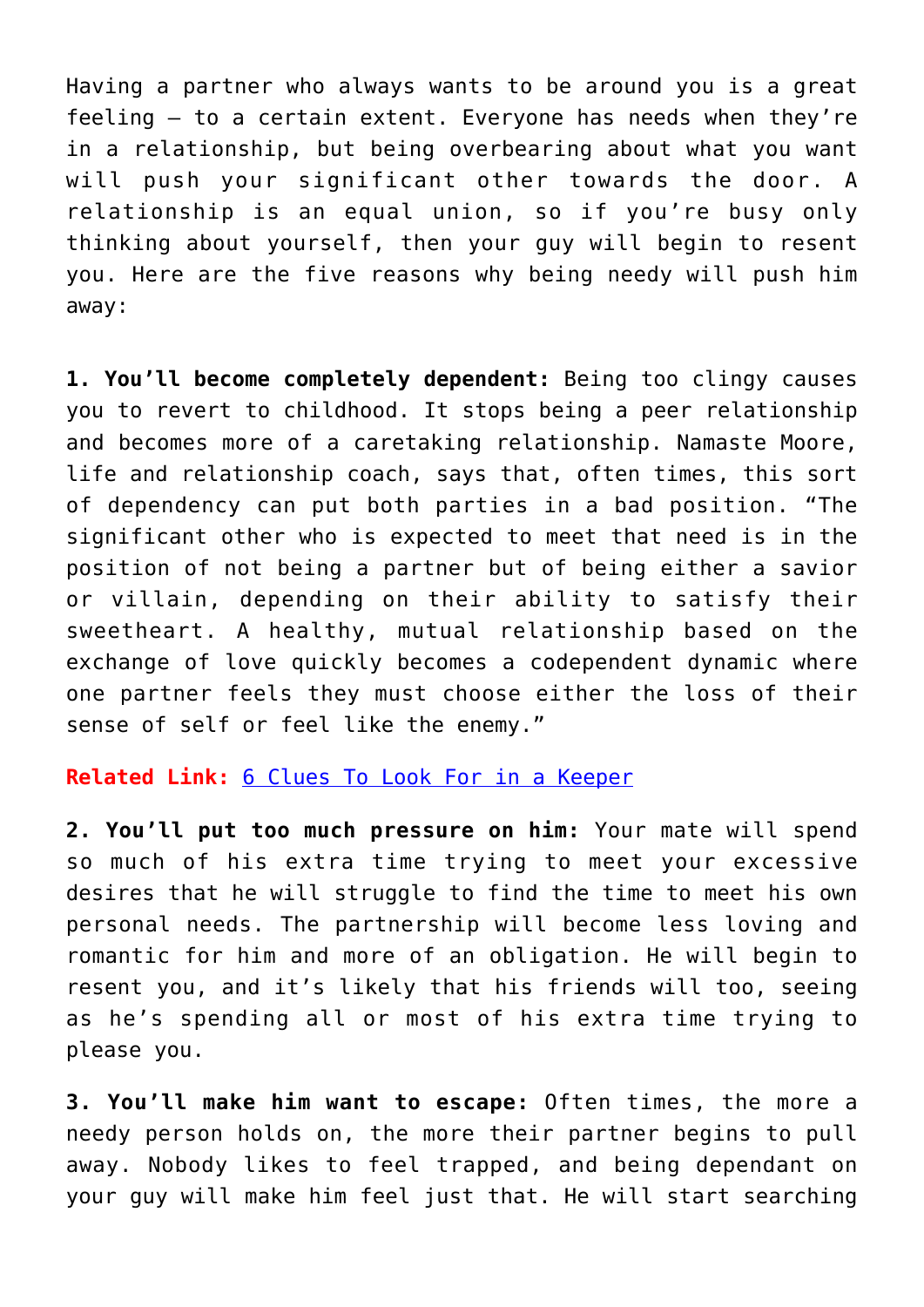for the nearest exit simply because he feels ensnared by you. Try lessening the demand you put on your partner, and you will find that you're both happier together.

**4. You'll cause an unhealthy imbalance:** No matter what the healthy person does in a relationship, the clingy partner will almost never feel loved enough. Due to this inequality, they will instead feel neglected, and their behavior will surely reflect that. In the same way that a child acts out to get their mother's attention, the needy party will act out to get the healthy party's attention. No one wants to be in a relationship where they either don't feel loved enough or feel like they can never do enough to show the other person that they love them. The relationship will not be mutually fulfilling for either party.

**Related Link:** [Celebrity Couples that Work Great Together](http://cupidspulse.com/celebrity-couples-work-great-together-2/)

**5. You'll be seen as selfish:** Courtship consultant Brandon Aki explains that neediness goes hand in hand with selfishness: "Neediness is a buzzword. It simply means you're inherently selfish, and selfish is never sexy." When you're needy, you can only think of what is done to you or for you, but it's important to remember that it's not all about you. Instead, "focus on maintaining your individuality and becoming the best person for your partner."

**Have you dealt with a needy partner before? Share your story in the comments below.**

| Top | <b>Non-Negotiable</b> |
|-----|-----------------------|
|-----|-----------------------|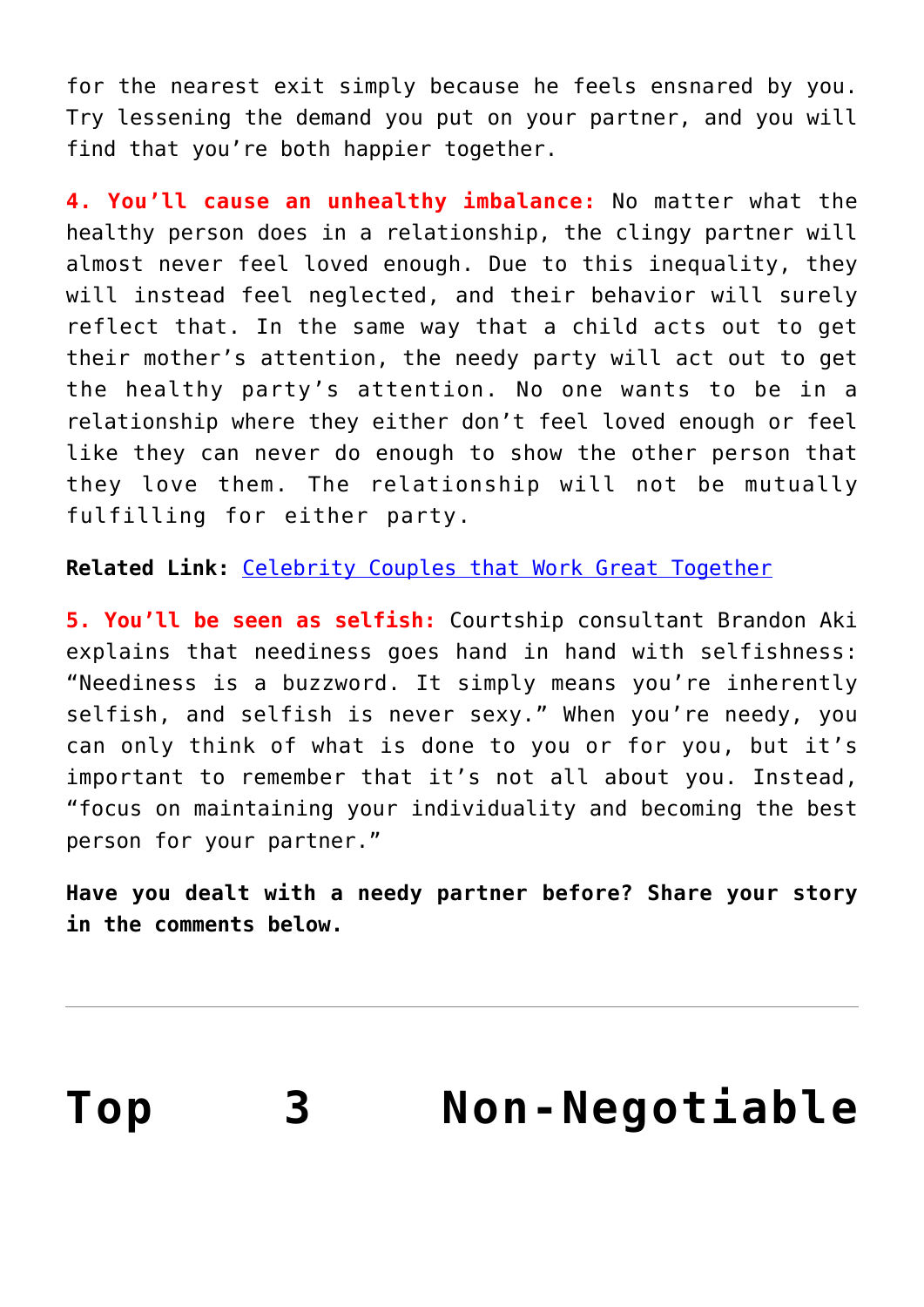### **[Questions You Need to Think](https://cupidspulse.com/69260/top-3-non-negotiable-questions-before-filing-divorce/) [About Before Filing for](https://cupidspulse.com/69260/top-3-non-negotiable-questions-before-filing-divorce/) [Divorce](https://cupidspulse.com/69260/top-3-non-negotiable-questions-before-filing-divorce/)**

#### $\pmb{\times}$

 $\pmb{\times}$ 

By Mark Baer

Families come in all shapes and sizes. Some married couples live together with their children. When those children grow up and move out of their parents' home, does that mean that they are no longer a family? Some married couples with children don't live together because of their work commitments and for other such reasons. Does that make them any less of a family? Religious beliefs aside, some couples such as Goldie Hawn and Kurt Russell have children together, but were never married. Aren't they still a family? Married couples with children sometimes divorce. Does that mean that they are no longer a family? If you think about it, the nature of their relationship changed from being married with children to being unmarried with children. I'm afraid that when a couple has children together, their marital status does not control their status as a family.

Many may define a "perfect" family as one in which the parents are married and in love with each other. I opted to use the word "perfect" because that was the term and definition used by a minor child of divorce, who was interviewed in a documentary film by Ellen Bruno titled "SPLIT." While his family may not be "perfect," as defined by him, I promise you he still considers it a family.

**What do you want your family to look like in the future?**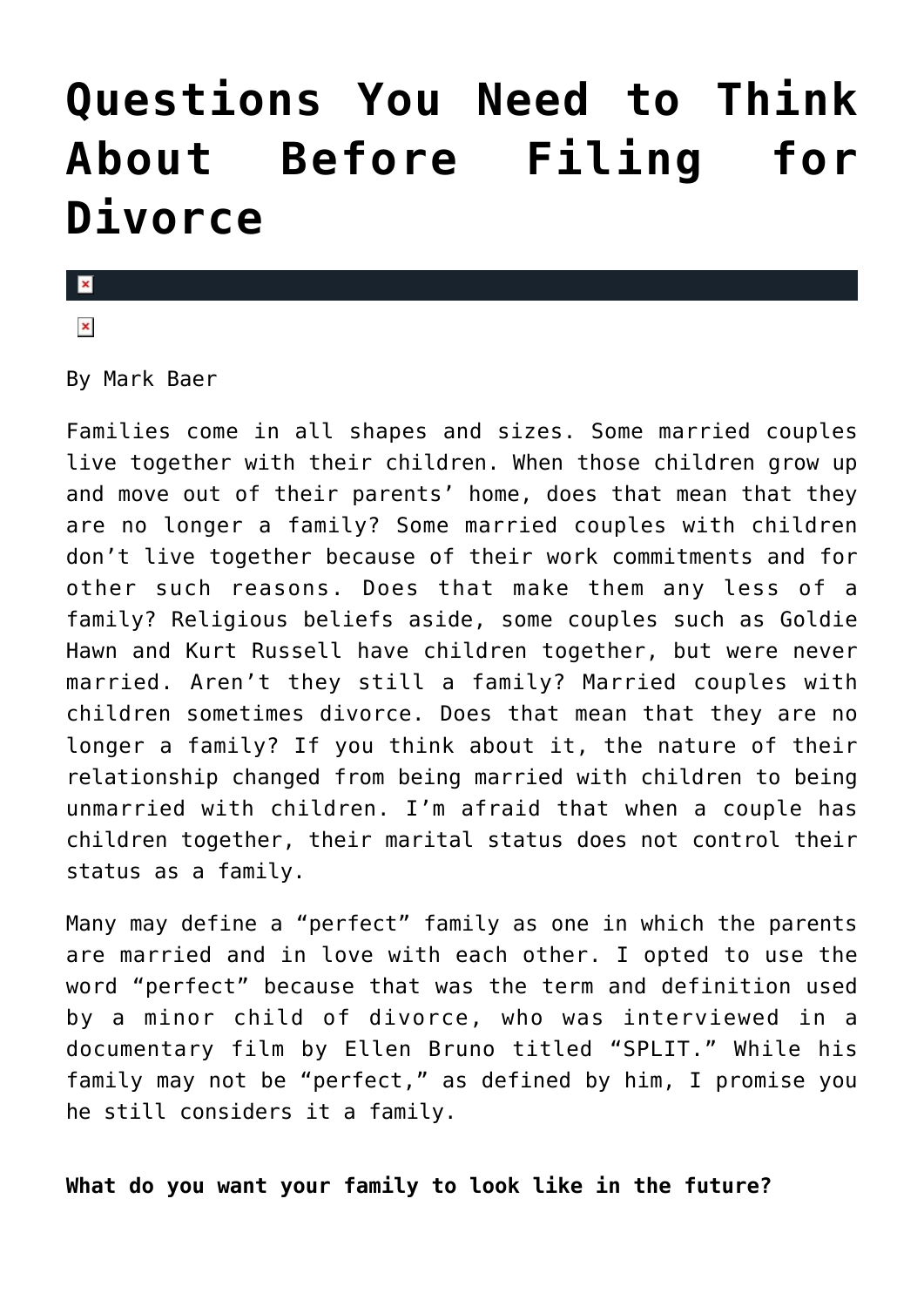Like it or not, if there are children of the relationship (regardless of their age), the family still exists after the relationship ends. The manner in which you end a relationship determines whether your family will be functional or dysfunctional from that day forward. Life is like physics for every action there is a reaction — cause and effect. As I like to say, outcomes are determined by the way in which the "game" is designed.

Parents are correct in the notion that causing the children to take sides can be extremely useful in their divorce game of chess. However, unlike chess, divorce is not a game and children are not pawns. Parents need to understand that what they do, say and how they act toward the other parent has long-term consequences. The things people do with or without the assistance of their attorneys have consequences that will last for generations to come. "When you start a court case, you are starting a war," says Justice Harvey Brownstone. Parents should always remember that the casualties in such a war are the members of the family itself, including the children, who become collateral damage.

**Related:** [5 Ways to Turn Your Relationship Around](http://cupidspulse.com/5-ways-turn-relationship-around/)

#### **What type of attorney, if any, do you want?**

While it may be expressed in many different ways, the selection of an attorney is the most significant factor in determining how a case will proceed. While an attorney's competency is extremely important, the selection process should not be limited to that aspect. After all, the attorney's personality and overall philosophy with regard to family law are of great importance.

It is not prudent merely to consult with an "experienced family law attorney." I have been trying desperately to educate the public that they need to consult with "competent and caring" family law attorneys. By the way, assertiveness is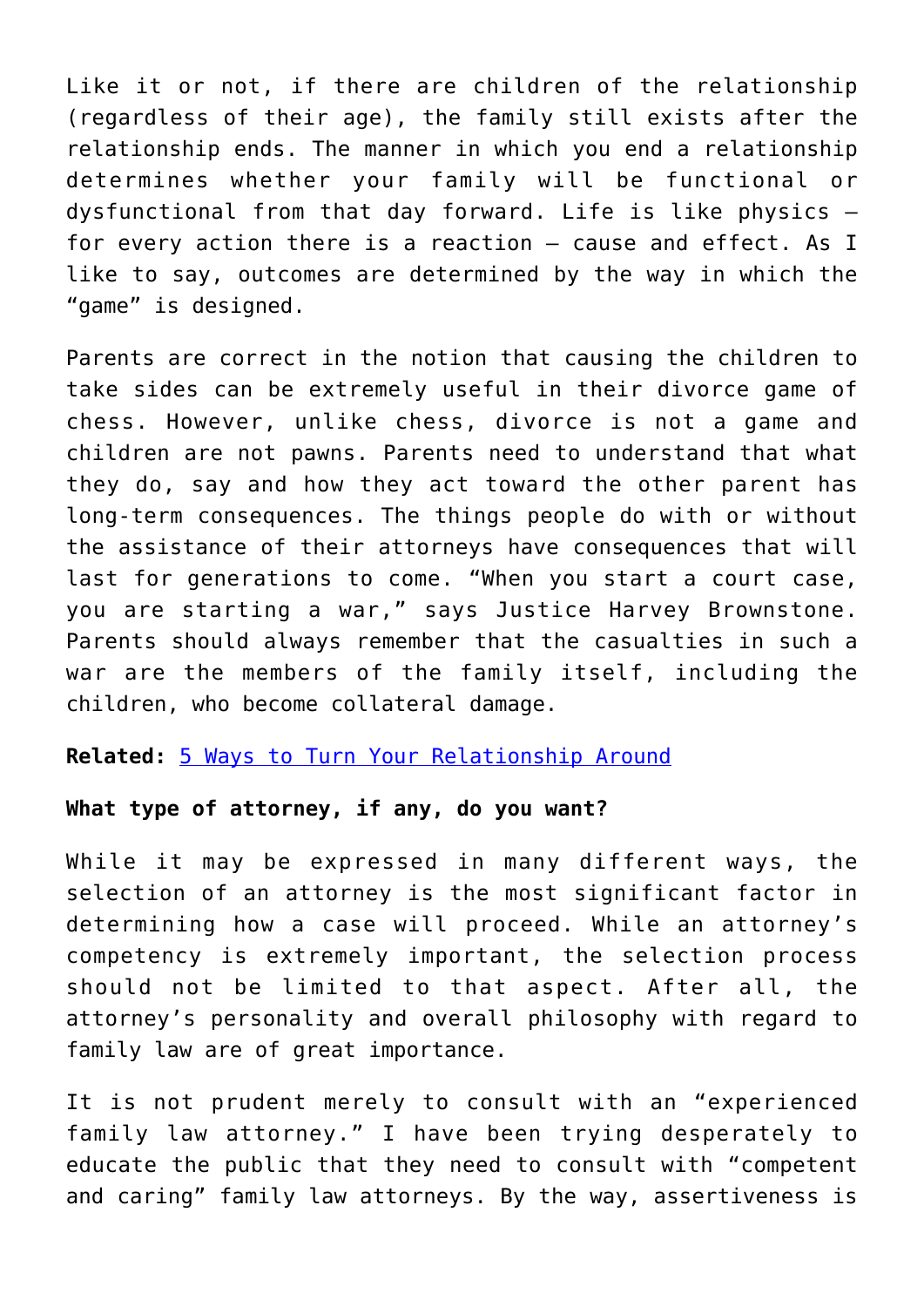part of their competency. However, they should not be seeking out lawyers described as "sharks," "pit bulls" or "aggressive." The involvement of such attorneys typically leads to suboptimal results, destroys families and costs a great deal of money in the process. People must never confuse aggression and assertion. Words have meaning.

Remember, while you might win the battle, you can still lose the war. When families are involved, destructive behavior has consequences that can be felt long after the "case" is over. Is it the attorneys or the clients, their children and their families that get to live with those consequences? The personality and philosophy of the attorneys involved in a case have far more impact than people realize. Please keep this in mind when selecting your "teammates."

#### **Related:** [Five Secrets Truly Happy Couples Know](http://cupidspulse.com/five-secrets-happy-couples-know/)

#### **Which divorce process is right for you?**

When people think of divorce, they typically think of litigation, which is the "default process." What that means is that their case will be litigated, unless they "opt out" of that process. Other available processes are DIY (do it yourself), mediation, collaborative divorce, lawyer-to-lawyer negotiation, arbitration (keep in mind that certain types of matters may not be arbitrated in family law), private judging (if permitted in any particular jurisdiction). Unfortunately, family law is not spandex and there is no "one-size-fitsall." However, people should consider certain things before making a decision regarding process.

First, litigation is an adversarial process in which both parties play to "win." When a family is involved and both spouses are playing to "win," the family dynamic is destroyed. An unfortunate byproduct of litigation is that it exacerbates the level of conflict, increases distrust and breeds paranoia. Doesn't it make more sense to resolve family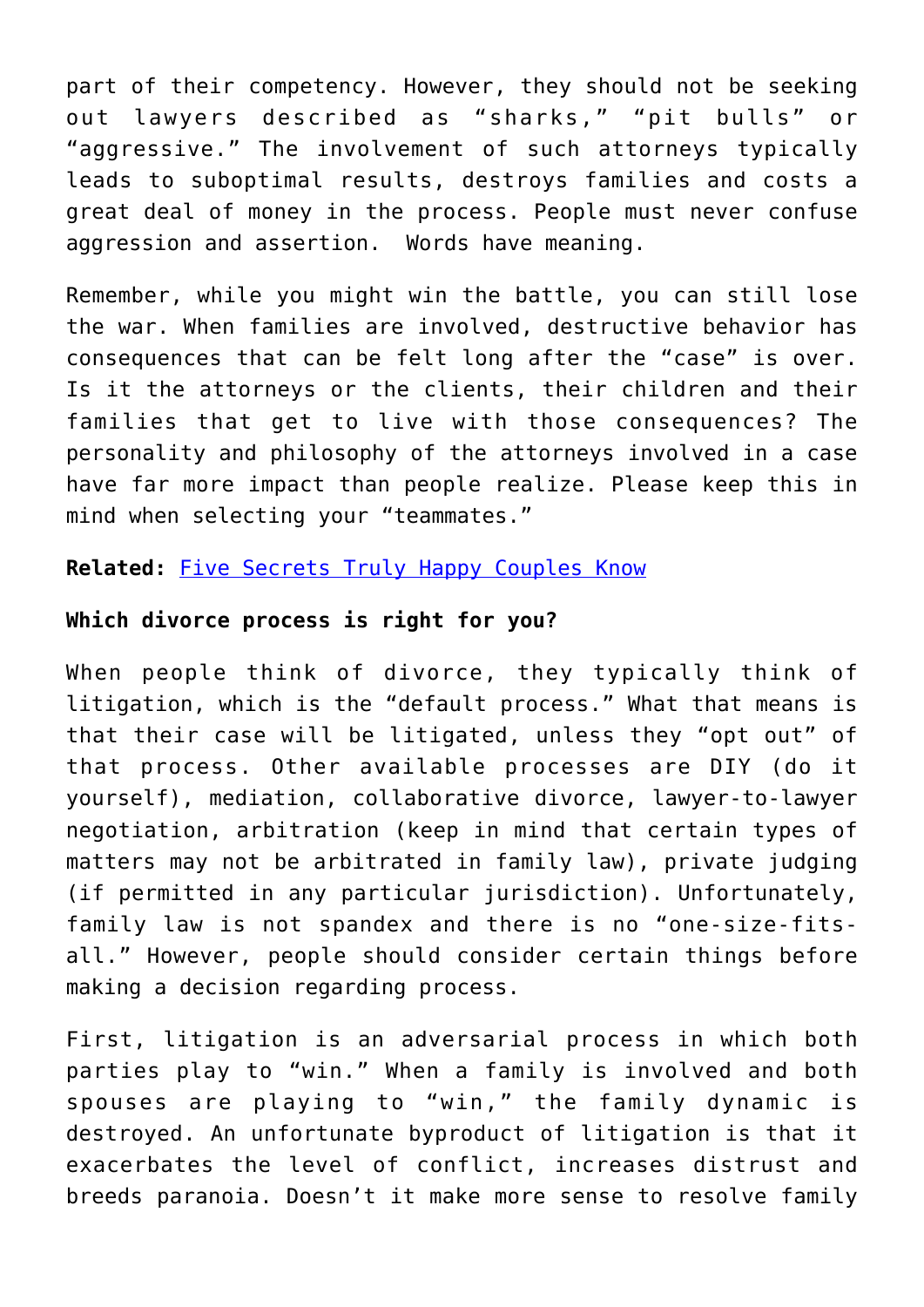matters in a process that is designed to reduce the level of conflict and rebuild trust?

Second, a significant problem with mediation is the fact that the term itself is vague. Mediation could be evaluative, facilitative or transformative. Which of those approaches does one mean when they refer to mediation? It should also be noted that mediation is unregulated in most places, including California. Thus, a person can practice as a 'mediator' without ever having received any formal training. It is therefore strongly advised that you do your homework before selecting a mediator.

Third, collaborative divorce is an interdisciplinary team approach to family law. It is based upon specialization of labor, not duplication. In addition to the parties themselves, the team consists of attorneys, mental health and financial professionals. Collaborative teams are no different from any other team in that they are only as strong as their weakest member. Collaboration only works when the professionals involved are like-minded individuals who actually trust one another.

#### **Related:** [Finding Your True Destiny After Losing Love](http://cupidspulse.com/finding-true-destiny-losing-love/)

Fourth, lawyers do serve a necessary and useful purpose in family law matters and for society as a whole. For one thing, they warn of unforeseen "what- ifs." Furthermore, words have meaning and the difference between "may" and "shall" could substantially change the meaning of a provision. Lawyers are wordsmiths in that regard. Moreover, divorce is a legal process.

Fifth, unless a matter is decided by a judge or arbitrator, the couple involved makes the ultimate decisions. According to a new study conducted at UC Davis, people had a clear preference for mediation and other forms of consensual dispute resolution over those forms of dispute resolution in which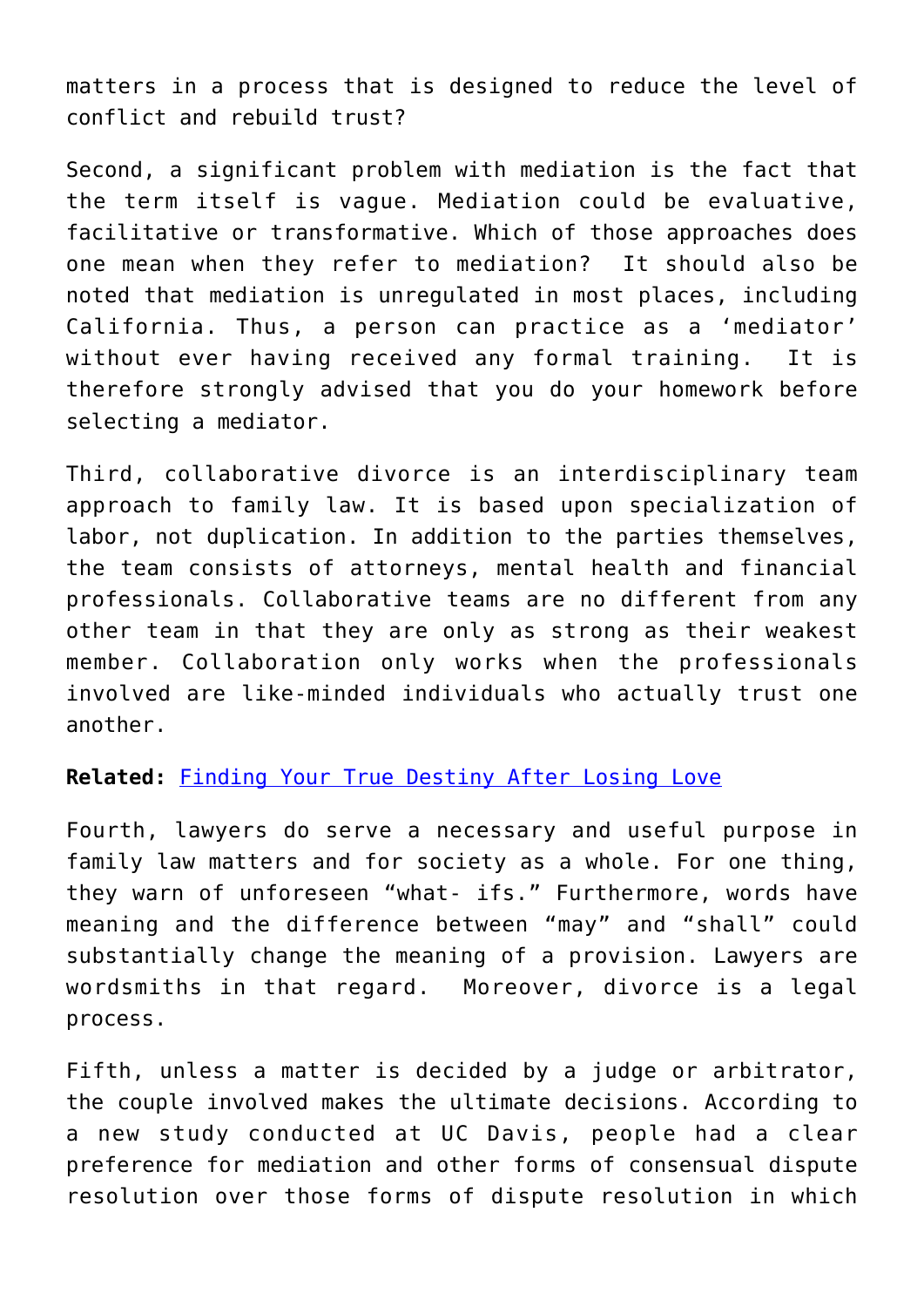they relinquished their decision making authority.

*Mark Baer assists people in becoming independent of their spouses or significant others with integrity, by evaluating and facilitating solutions that are respectful to each other and their families. He accomplishes this by providing a thoughtful, creative, and caring environment. His vision and experience equip people with a new set of skills that strengthen and empower them to better cope with future challenges.* 

## **[Celebrities Who Lose Baby](https://cupidspulse.com/68347/celebrities-lose-baby-weight-fast/) [Weight Fast](https://cupidspulse.com/68347/celebrities-lose-baby-weight-fast/)**

#### $\pmb{\times}$

 $\mathbf{B}$  By April Littleton

We're all envious of the women we see on the front cover of magazines who seem to lose all of their baby weight as soon as they deliver their child. Some of us blame Photoshop because there's no way these celebrities can drop those pounds so quickly. While other readers credit the rapid weight loss to plastic surgery. This method might be used among some of the famous stars we know, but some of them still enjoy getting their bodies back in the right way:

**1. Jenna Dewan-Tatum:** Just six weeks after giving birth to her first daughter Everly last May, the *Witches of East End* star was back to work – in a size zero. "I wasn't one of those girls who's obsessed with losing weight, but that was a pretty good motivator. I thought, I've got to fit in the clothes I wore before!" she said in an interview. Dewan-Tatum managed to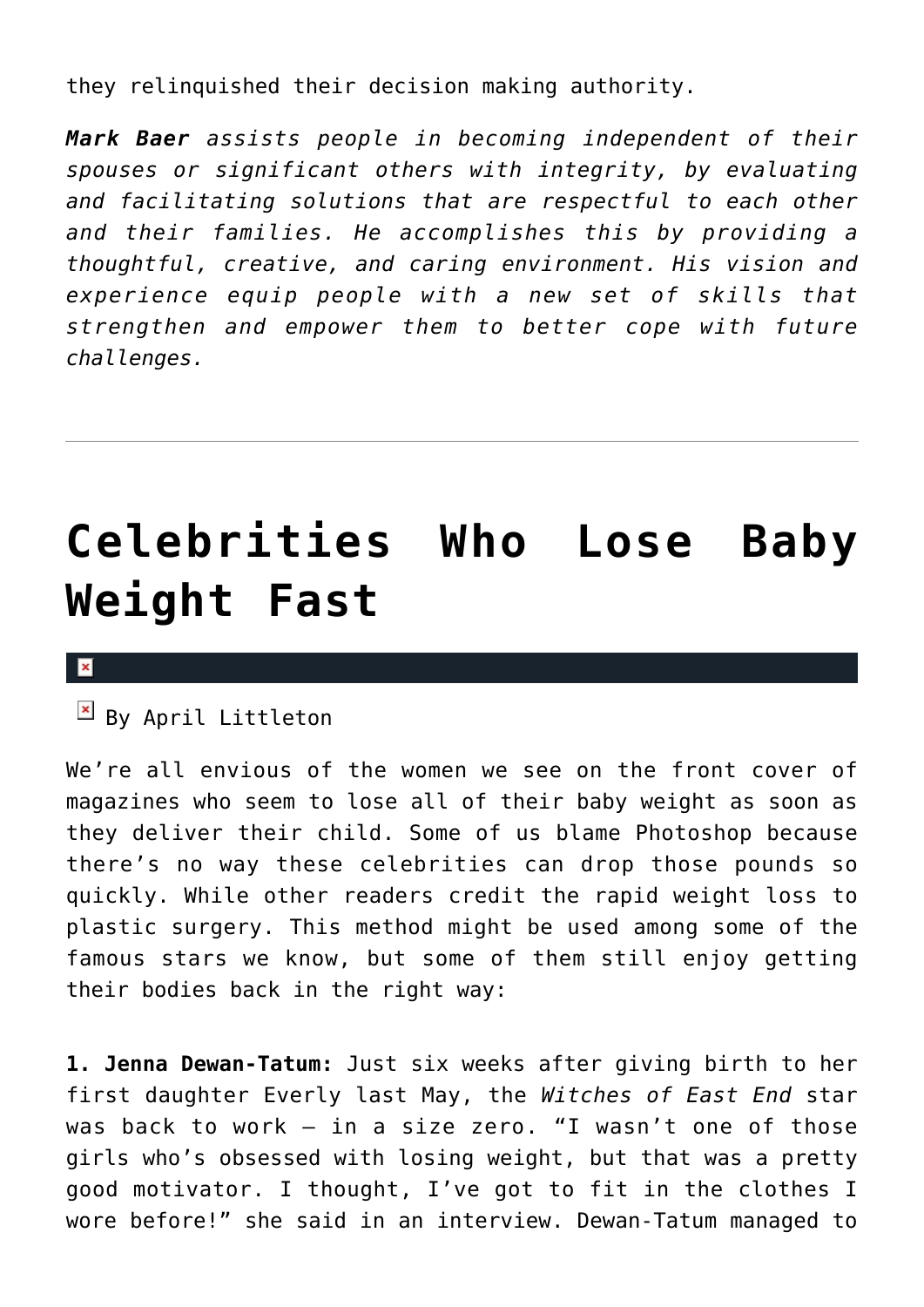lose her baby weight so quickly due to the strict diet and regiment she stuck to while pregnant. "I think a lot of women find out they're pregnant and are like, 'Let's go crazy and eat ice cream every day!' To me, it was, 'I'm growing a human being, and I want to give this little soul the best nutrition I can," she said.

**Related:** [Celebrity Couples who Keep Their Relationships Out of](http://cupidspulse.com/celebrity-couples-relationships-out-of-spotlight/) [the Spotlight](http://cupidspulse.com/celebrity-couples-relationships-out-of-spotlight/)

**2. Jessica Alba:** This Hollywood actress used unconventional methods to loss weight after giving birth to daughters Honor Marie Warren (born 2008) and Haven Garner Warren (born 2011). "I wore a double corset day and night for three months," Alba told *Net-a-Porter*. "It was sweaty, but worth it," she added.

**3. Gwyneth Paltrow:** The *Iron Man 2* actress is also known for her commitment to physical fitness. After giving birth to daughter Apple (born 2004) and son Moses (born 2006), Paltrow worked out for two hours a day with celebrity trainer, Tracy Anderson. "It was not easy and, when I started it, it was by far the hardest thing I have ever done – but I really was seeing results so it motivated me to just work through it," she said, according to the Press Association.

**Related:** [5 Celebrity Couples who Are Still Friends After](http://cupidspulse.com/celebrity-couples-still-friends-after-divorce/) [Divorce](http://cupidspulse.com/celebrity-couples-still-friends-after-divorce/)

**4. Beyonce:** The *Drunk in Love* singer gained 57 pounds while pregnant with daughter Blue Ivy Carter. Three months later, she was back on stage looking her best. Beyonce told *Shape* magazine that she lost the weight by refraining from eating red meat and pasta. She also stayed active while she was training for her tour.

**5. Gwen Stefani:** This singer has the perfect body before and after pregnancy. Stefani is a mother to two boys, Kingston and Zuma. "I worked out with my trainer throughout my whole pregnancy until about two weeks before," she said about her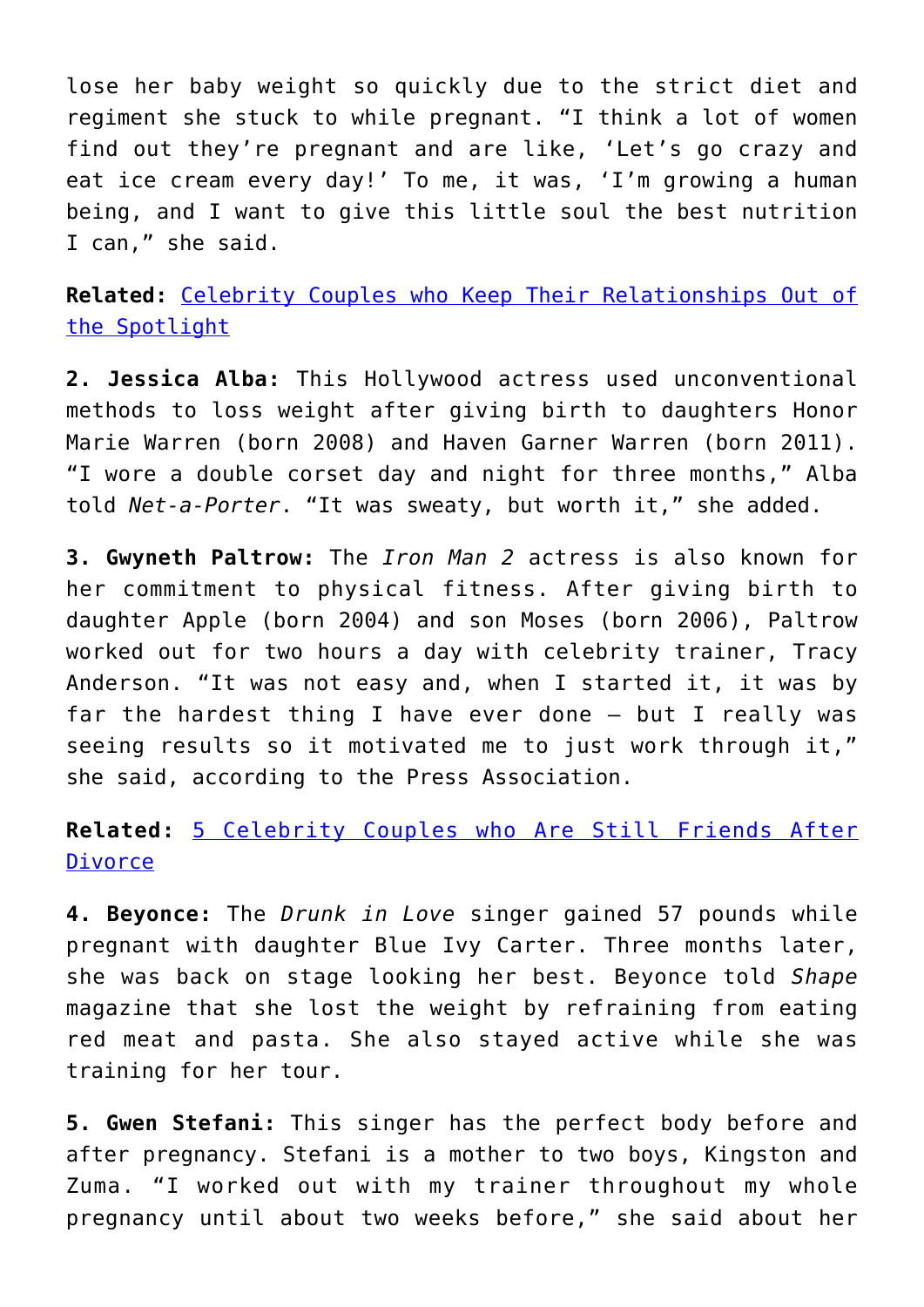rapid weight loss. Stefani also revealed she's expecting a third son sometime this year.

**Related:** [Top 10 Celebrity Couples of 2013](http://cupidspulse.com/celebrity-couples-2013/)

**6. Shakira:** The Colombian singer lost all of her baby eight just three months after giving birth to son Milan. Shakira said she took Zumba classes five days a week, participated in yoga exercises and calisthenics. The *Hips Don't Lie* singer also ate eight small meals a day consisted of 1,600 to 2,000 calories.

**What other celebrities should be included in this list? Comment below.**

### **[4 Best Practices for Talking](https://cupidspulse.com/68973/4-practices-talk-to-date/) [to Your Date](https://cupidspulse.com/68973/4-practices-talk-to-date/)**

#### $\pmb{\times}$

 $\overline{\mathsf{B}}$  By Carl Alasko, PhD

Dating is a complicated, difficult and anxious process — we can't all be contestants on *The Bachelor* with glamorous, network-funded dates and fairy tale endings. And real life just doesn't work that way anyway. It's every bit as stressful for guys as it is for girls. Sure, a guy might just wear a cotton plaid shirt that flaps around and hasn't shaved in a week and the girl might fuss over her wardrobe and makeup for hours–but underneath it all, both are probably equally nervous. Because there's a lot at stake.

Regardless of how your "date" is arranged (friends, internet, work, church, ABC Network…), there are a few basic guidelines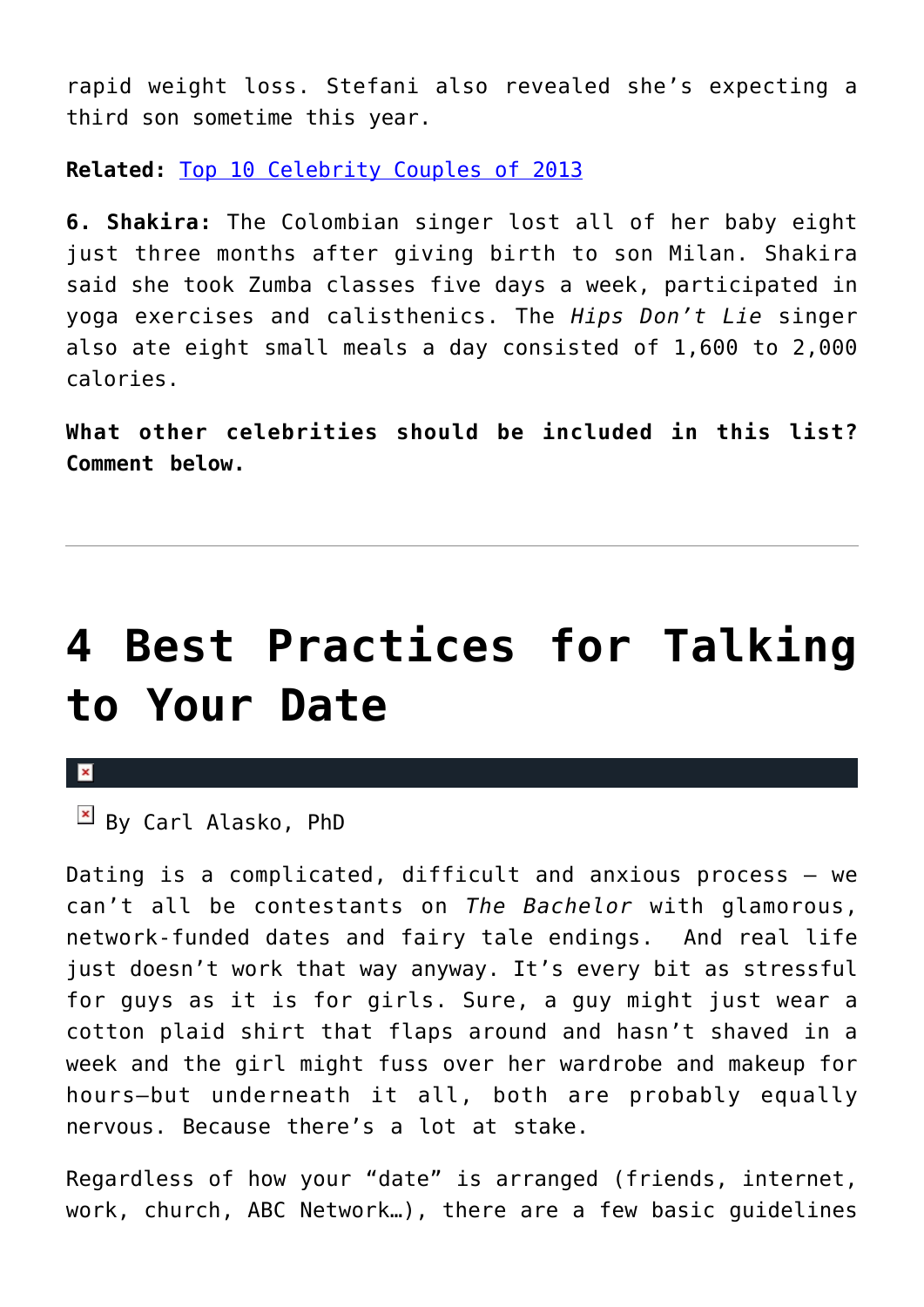that can make the process a little less anxious and more rewarding, and definitely less scary.

Before we even get to the guidelines, here is my absolute most important rule: **Decide in advance what you want to accomplish.** Clearly Juan Pablo (*The Bachelor*) is looking for a wife and mother for his daughter and the women are hopefully there to find a husband. But if we recall this season's second episode, Victoria seemed to lose sight of that goal and had a bit too much to drink. So many times we react to something, or we're triggered, and before we know it, out comes a comment (or in this case a slurred mess) that instantly freezes the air–or boils it.

To simplify the overall dating process, and reduce some of the most common errors, I've compiled **Four Guidelines for Talking to Your Date**.

**1. Maintain positive or neutral nonverbal gestures and expressions:** This requires a certain amount of self-control, and sometimes practice. You may recall the first rose that Juan Pablo gave in episode 1 to Sharleen, the opera singer and her very aloof response that came off as cold and closed. She smoothed it over next episode apologizing and explaining the reaction was one of shock, not dislike — good recovery. Some of us are naturals, and the rest of us have to put some effort in keeping our facial expressions and movements within the definition of neutral. Leaning too forward is not good. Leaning too far back is not good. Stay in the middle.

**Related:** [Fantasy Dating: How to Play the Game Right](http://cupidspulse.com/fantasy-dating-play-game-right/)

**2. Don't ask invasive, demanding or judgmental questions:** When you meet Martin, don't ask, "So, do you like your job, or are you looking for something more fulfilling?" Ouch. What you intended to ask Martin was if he liked his job, right? What you wanted to accomplish was a dialogue. Not an insult. For all initial conversation, **try to keep things neutral and open-**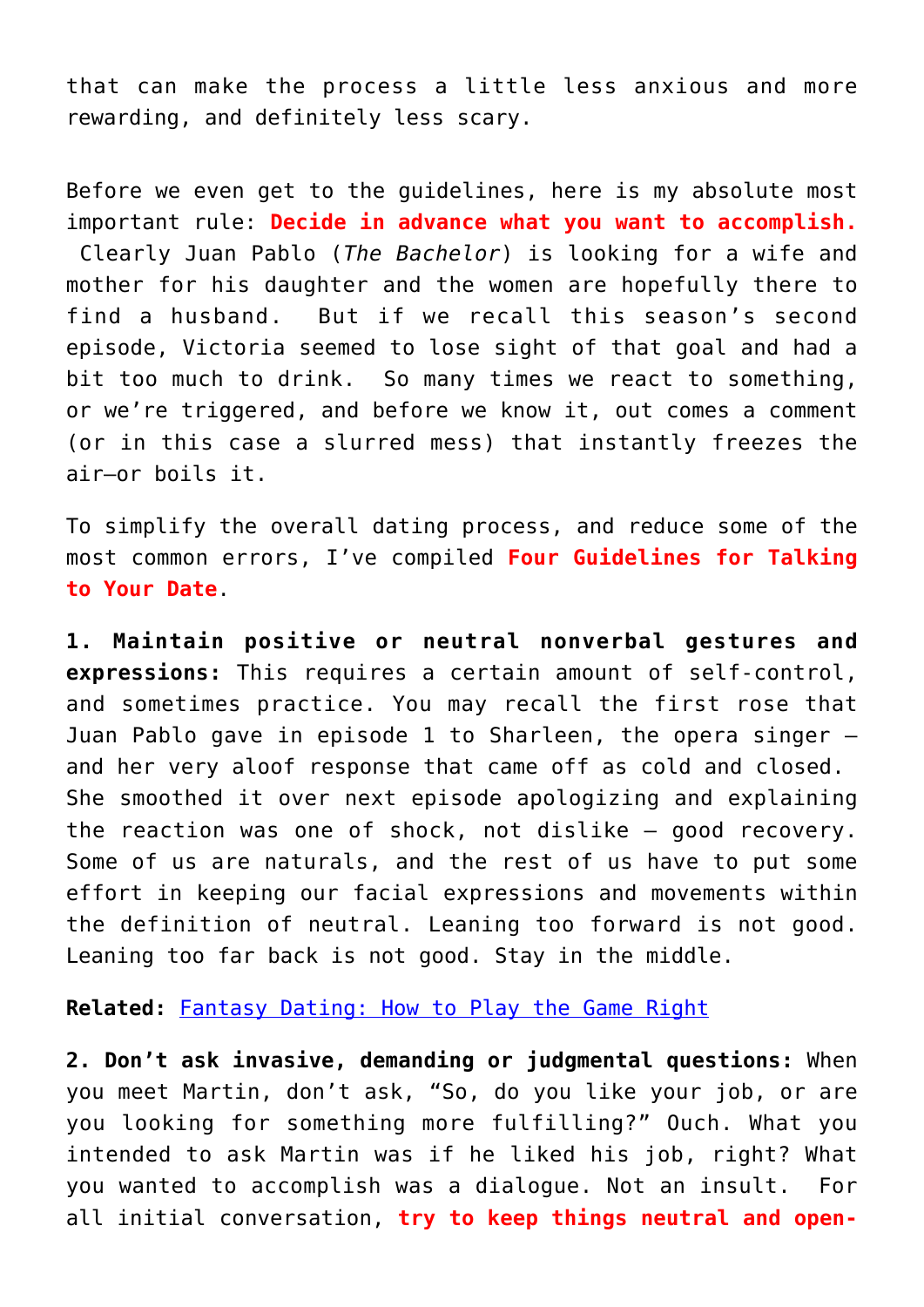**ended** like, "So what do you enjoy most about your job?" or "What's the most exciting aspect of working there?"

If your date mentions off-hand that her relationship with her mother has been on the rocks, don't pry it open just then. Return to it slowly, test the waters to see if it's something she wants to explore with you.

**Related:** [Your First Date: What it Will Cost](http://cupidspulse.com/first-date-cost/)

**3. Don't be vague about your intentions; explicitly and strategically state your needs:** This means that if you're really looking for someone solid and long-term, sometime after a few dates you need to say that's your goal. Why waste weeks, months, years with Bradley if all he really cares about are sports and beer? If you're a single mother looking for not just a husband but a father for your daughter, don't hide it.

**4. Follow your instincts and be ready to leave if things get uncomfortable:** While you don't have to bolt for the door at the first sign of anxiety, if the anxiousness goes on for more than a couple dates, listen to your intuition. If Victoria's heavy drinking scares you, don't try to be her therapist. You're not qualified, and it's a lousy job. Just move on. If Mike's constant leering and sexual comments scare you, tell him you're not a good fit, and don't meet again.

**Related:** [How to Date Outside the Box in NYC](http://cupidspulse.com/how-to-date-outside-box-nyc/)

Because so much can be riding on that first meeting, having a few basic guidelines in mind can save you a lot of distress. Repeat these guidelines to yourself, and ask a trusted friend to do some rehearsing, or to be available to de-brief if things get tricky. And they can save you from wasting time.

*Author of Emotional Bullshit, Beyond Blame, and his newest release SAY THIS, NOT THAT: A Foolproof Guide to Effective Interpersonal Communication, Dr. Carl Alasko writes a weekly blog for the Experts' online section of Psychology Today,*